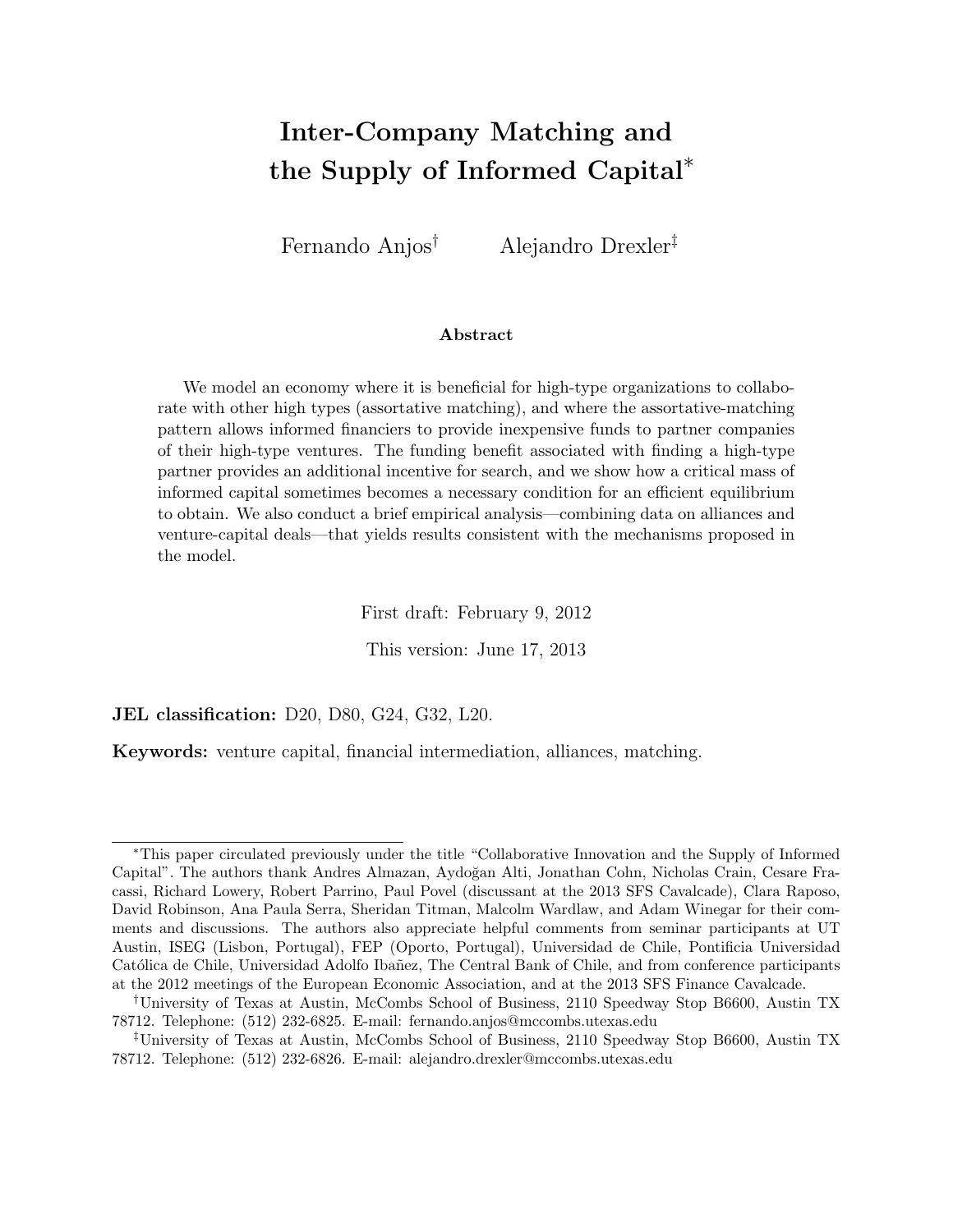## 1 Introduction

Economists often use single-firm models for tractability, but most real-world organizations interact in important ways. For example, all ten top-selling biotechnology drugs in 2001 were developed by specialized biotech companies; but only five of the drugs were marketed by biotech companies, and only four were marketed by its developer (Powell, Koput, White, and Owen-Smith, 2005). If some important projects in the economy are a collaborative endeavor, it seems reasonable to conjecture that getting the "right" organizations to match plays an important role in achieving success. However, efficient matching may be challenging in fastpaced high-tech sectors that are naturally plagued by high uncertainty and informational asymmetries.

Our paper develops a model where a minimum supply of informed capital—for example, the number of venture capitalists catering to a particular technology cluster—is instrumental in enabling efficient matches on a large scale, where many high-quality organizations associate with one another to produce. We also present empirical evidence—combining data on alliances and VC deals—that suggests the key mechanisms operating in the model are present in the data.

In light of our main result, the normative takeaway of the paper is that fostering the supply of informed capital (e.g., by promoting the VC industry) might yield a high return, if this policy pushes the supply of informed capital beyond a critical threshold. The more positive implication of the model is that jumps or acceleration in economic output can sometimes be observed when certain levels in the supply of informed capital are exceeded.

The model we propose builds on a labor economics paper on job search and social connections (Montgomery, 1991). In this paper, employees exogenously display (positive) as-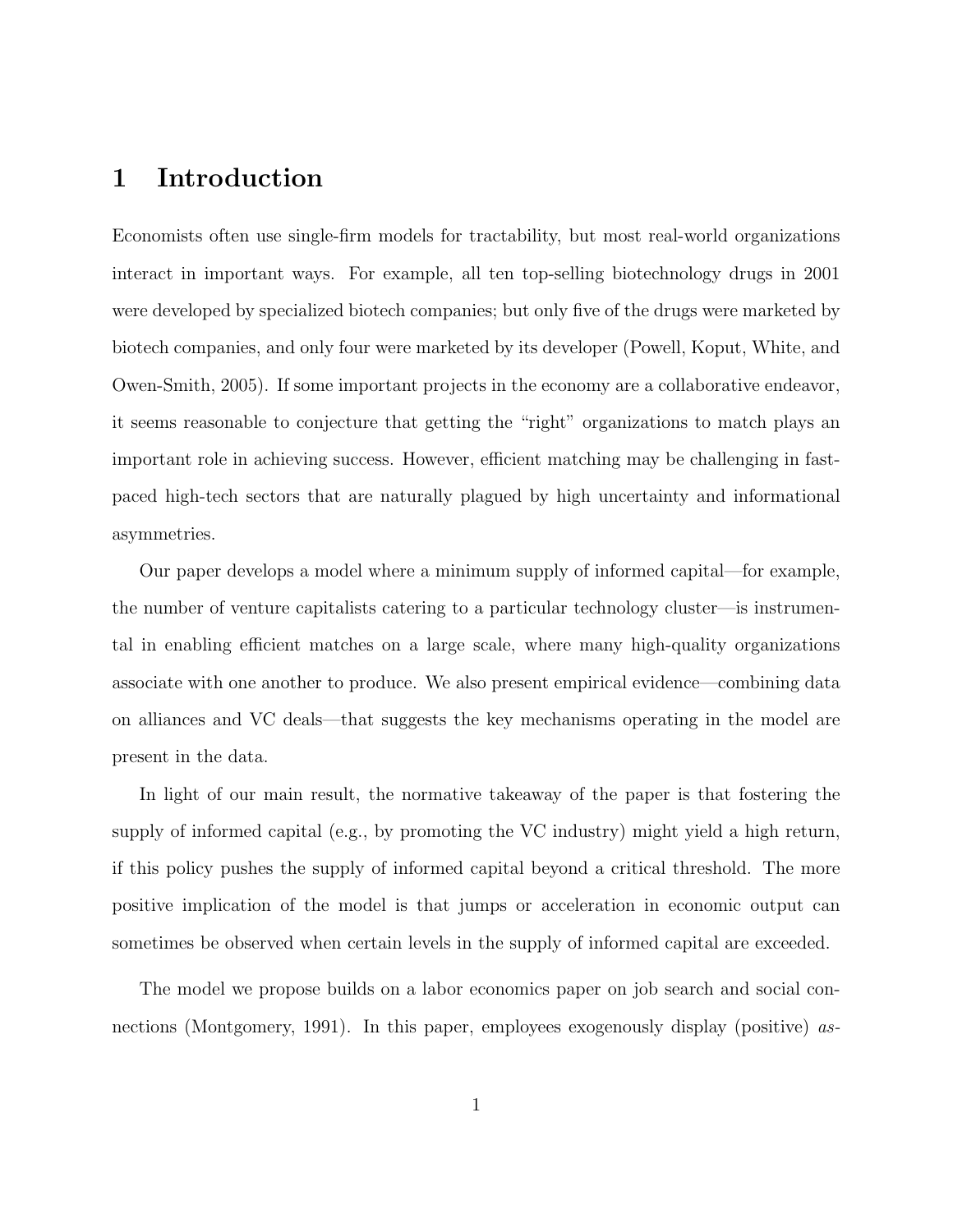sortative matching, that is, the tendency for high types to associate with other high types. As employers learn which current employees are high-type, they are able to make informed, above-market wage offers to their employees' social connections. In our model, the social connection is replaced by a business association between two organizations that want to collaborate on a project. As the employees in Montgomery (1991), the organizations in our model also differ with respect to type. The model assumes at the outset that assortative matching is desirable from a technological perspective.<sup>1</sup>

We consider two types of financiers: an exogenous number of VC-like agents (informed capital) and a competitive uninformed financial market, which operates as long as adverse selection is not too severe. The model then adds two key frictions. The first is that companies need to incur an exogenous certification cost to be matched with a high-quality partner. The second is that companies (or entrepreneurs) are financially constrained. With these ingredients, the model predicts that the economy is in one of two mutually exclusive equilibria: (1) only informed finance is available, and thus the level of aggregate output is dictated by the supply of informed capital; or (2) uninformed financial markets are feasible and many more projects are financed (large-scale regime). Our model generates two main results: (1) for the large-scale regime to be an equilibrium, a critical threshold for the supply of informed capital must be exceeded; and (2) if the critical threshold is positive, then the large-scale regime is more efficient than the informed-finance-only equilibrium when the supply of informed capital is at the threshold.

The mechanics of the result is as follows. Whereas an informed-finance-only economy

<sup>&</sup>lt;sup>1</sup>A similar assumption is made in Rhodes-Kropf and Robinson (2008) in a context of mergers. Many other papers on search and matching start with the assumption that match synergies exist; for a review of this literature, see Smith (2011). With assortative matching, financiers are able to infer the quality of their current ventures' business associations, and in this way pursue profitable investment opportunities. For a discussion of assortative matching and efficiency, see Durlauf and Seshadri (2003).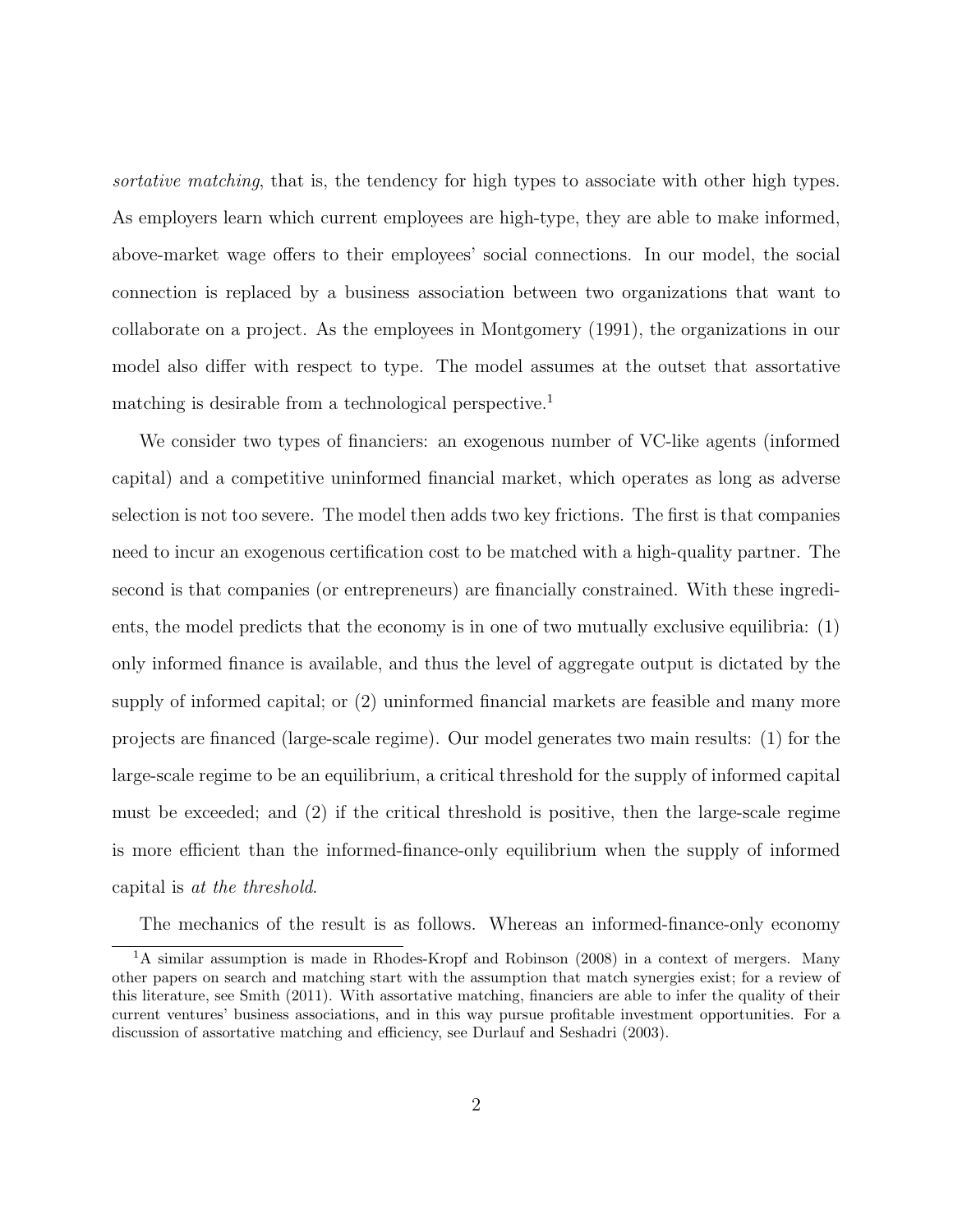can weed out many low types, the opening of the uninformed financial market attracts these types as well. However, the main problem with the presence of low types is not that they have negative net present value projects, but the fact that they may disrupt assortative matching, without which the large-scale regime is unfeasible. In the model, low-type organizations do not have an incentive to incur the certification cost required to find a high-quality partner, and not incurring in certification costs relaxes their financial constraints. In turn, the relaxed financial constraints allow low-type companies to make large transfers to their partners, who are picked from a residual matching market at random. Given high prices in the residual matching market, high-quality companies might not receive offers from prospective highquality partners that are good enough, in which case assortative matching is no longer sustainable. The financial sector, then, plays an important role in offsetting the negative indirect effect of certification costs. A minimum supply of informed capital guarantees that, even with the financial slack of low types present, the difference in the costs of financing across high and low types is still large enough that high types want to engage in assortative matching (i.e., to incur certification costs). A higher supply of informed capital increases the probability that high types can obtain low-cost informed financing and worsens the adverse selection in the uninformed capital market, which in turn increases the cost of financing for low types.

The role of informed financial intermediaries in this model is thus different from its role in standard models, in the sense that they operate as enablers of the uninformed financial market. This situation is counter-intuitive because we expect adverse selection generated by informed intermediaries to simply crowd out uninformed financiers.

For a minimum supply of informed capital to be instrumental in sustaining the large-scale regime, internal funds must be at an intermediate level. On the one hand, they cannot be too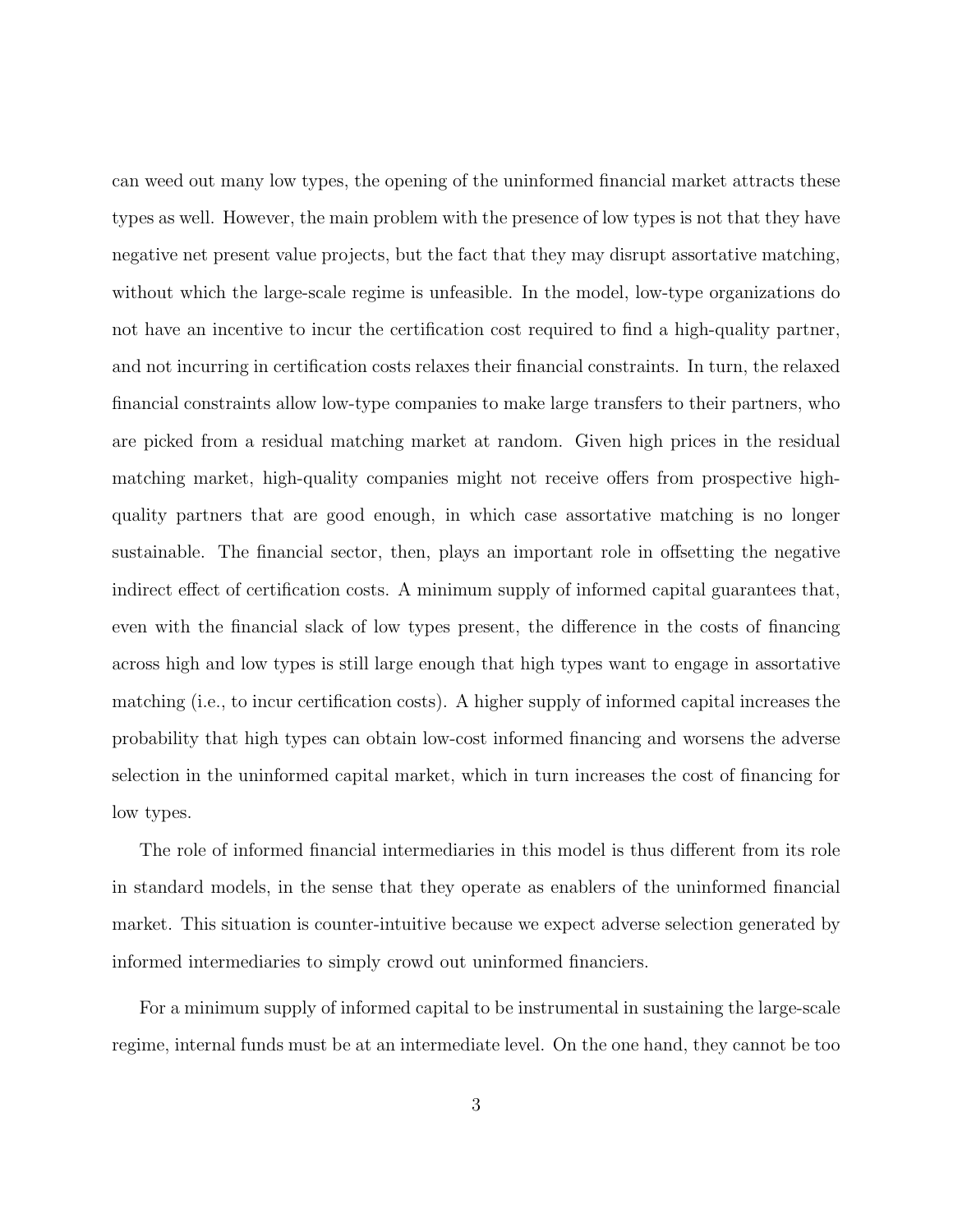high. This necessity is intuitive, as we would expect financially unconstrained agents to more easily implement the efficient outcome in equilibrium. However, on the other hand, internal funds also cannot be too low. With too few internal funds, high-quality companies participating in the certified matching market tend to overbid for potential partners, and these high bids come at the expense of uninformed financiers. Investors anticipate this behavior, and because uninformed finance is no longer available, the large-scale regime collapses. In other words, internal funds need to be high enough to align the interests of insiders and outsiders.

Another necessary condition for the proposed mechanism to be relevant is that the companies incurring the certified-matching-market participation cost appropriate little surplus. When these companies' surplus is high, the amount transferred to partners is low. Everything else constant, this reduces the necessity of raising external capital, which in equilibrium is equal across types. A low level of external capital reduces low-types' relative financial slack, who can no longer disrupt the assortative-matching equilibrium.

Given the novelty of the mechanisms we propose, the paper includes a brief empirical analysis of inter-corporate alliances and VC deals. More specifically, we test two hypotheses. The first is whether the fact that company A receives funding from VC firm X increases the chances that company B—a partner of company A—also obtains funds from X later on. This hypothesis follows from the idea that VC-company links serve as channels for information transmission. We find that the increase in probability is very significant, both statistically and economically. In fact, when a company's partner is financed by a specific VC firm, the probability of that company being financed by that firm increases by 80%, compared to the unconditional probability. Moreover, these results are robust to including a rich set of controls for unobserved heterogeneity—namely, firm fixed effects, time fixed effects, firm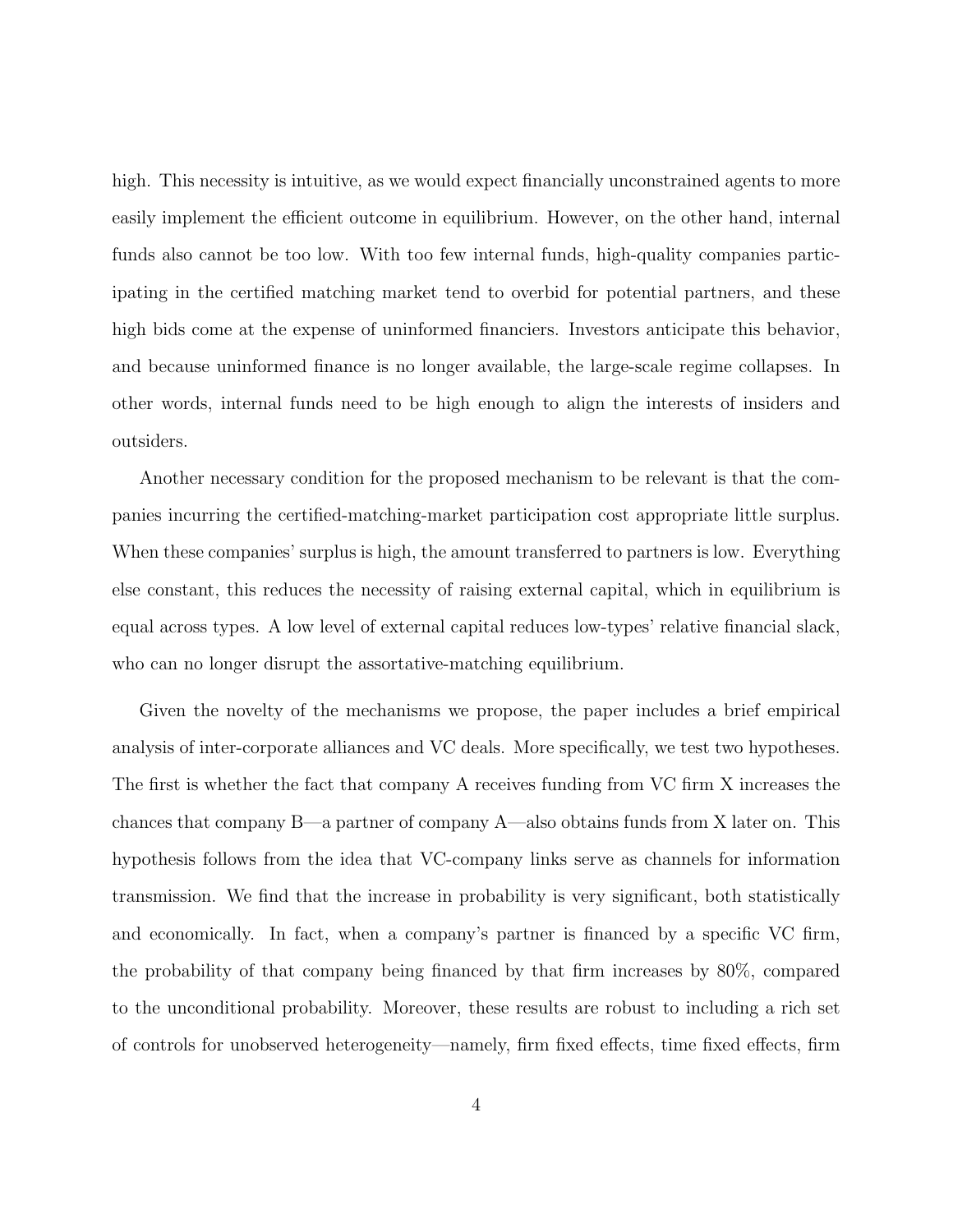location fixed effects, firm industry fixed effects, and firm deal size fixed effects.

We also investigate whether assortative matching occurs in data by looking at the correlation of company success rates, as measured by the companies going public. We find that when VC firm X has funded two partner companies, A (the initial venture) and B, then A being successful implies a higher likelihood that B is also successful. The regression results are again statistically and economically significant (14-17% increased probability of success), and in this analysis we include time fixed effects and an exhaustive set of company controls.

The remainder of the paper is organized as follows. Section 2 outlines how our results relate to existing literature. Section 3 contains the theoretical setup, section 4 presents the main theoretical results, and section 5 considers some theoretical extensions. Section 6 analyzes data on inter-company alliances and VC deals. Section 7 concludes. All proofs are presented in the appendix. An online appendix, containing a continuous-types version of the model and some additional empirical tables, is available from the authors' websites.

### 2 Connection to existing literature

This paper is related to several strands of research. First, VC financing is a salient aspect of the functioning of technological clusters;<sup>2</sup> and VC firms frequently operate in close proximity to their ventures (Zook, 2002). The location choice of VC firms presumably enhances their ability to collect information, especially in settings such as technological clusters; here, social networks are dense (Saxenian, 1994; Castilla et al., 2000), and much information on investment opportunities flows locally via interpersonal contacts (Sorenson and Stuart, 2001), including referrals from previously financed entrepreneurs (Fried and Hisrich, 1994).

<sup>2</sup>For a recent review of VC literature focusing on economics and finance, see Da Rin, Hellman, and Puri (2011).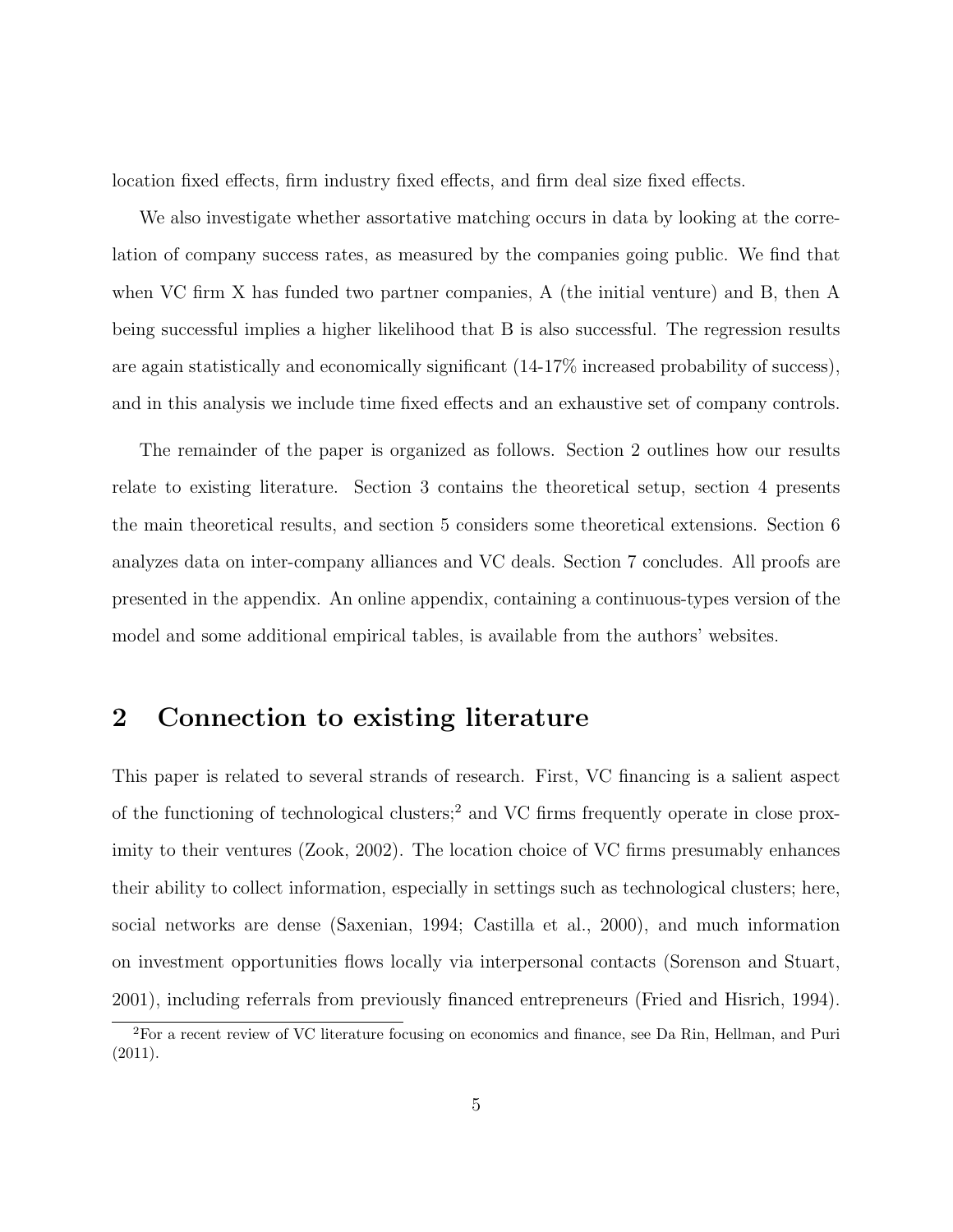Collecting information seems paramount for venture-capital firms, especially in light of some value-enhancing activities (e.g. screening and monitoring) that these financiers are believed to undertake.<sup>3</sup> Our model provides a rationale for the pervasiveness of VC firms in (successful) technological clusters that admittedly is less direct than screening and monitoring, but perhaps is also less stringent than traditional arguments about what is required in terms of ability of VC firms.<sup>4</sup> Furthermore, our argument does not rely on the advantages of information flowing through VC networks, as suggested by Hochberg, Ljungqvist, and Lu (2007), Shane and Cable (2002), and Higgins and Rodriguez (2006). Our model also provides an argument for industry specialization because we suggest that, by staying within the same sector, VC firms can capitalize on the private information being gathered as uncertainty about extant ventures resolves. This channel would also contribute to the clustering of VC firms.

Much empirical literature has studied the role of venture capital in promoting economic performance. Kortum and Lerner (2000) and Hirukawa and Ueda (2008a) show that VC financing correlates with contemporaneous patent production. Hirukawa and Ueda (2008b) and Chemmanur, Krishnan, and Nandy (2011) find that backing by VC firms predicts growth in total factor productivity, and Ozmel, Robinson, and Stuart (2013) find that both VC and alliance activity are positively correlated with going public. These findings are consistent with the predictions from our model.

The mechanism we propose is also consistent with the documented persistence in VC returns (Kaplan and Schoar, 2005): Learning that an initial venture is a high type is simultaneously associated with a high contemporaneous return and with access to subsequent

<sup>3</sup>Evidence also shows that venture capitalists provide value-added services in terms of management (Lerner, 1995; Hellman and Puri, 2002).

<sup>&</sup>lt;sup>4</sup>We note that screening and monitoring are probably complementary to the explanation we suggest.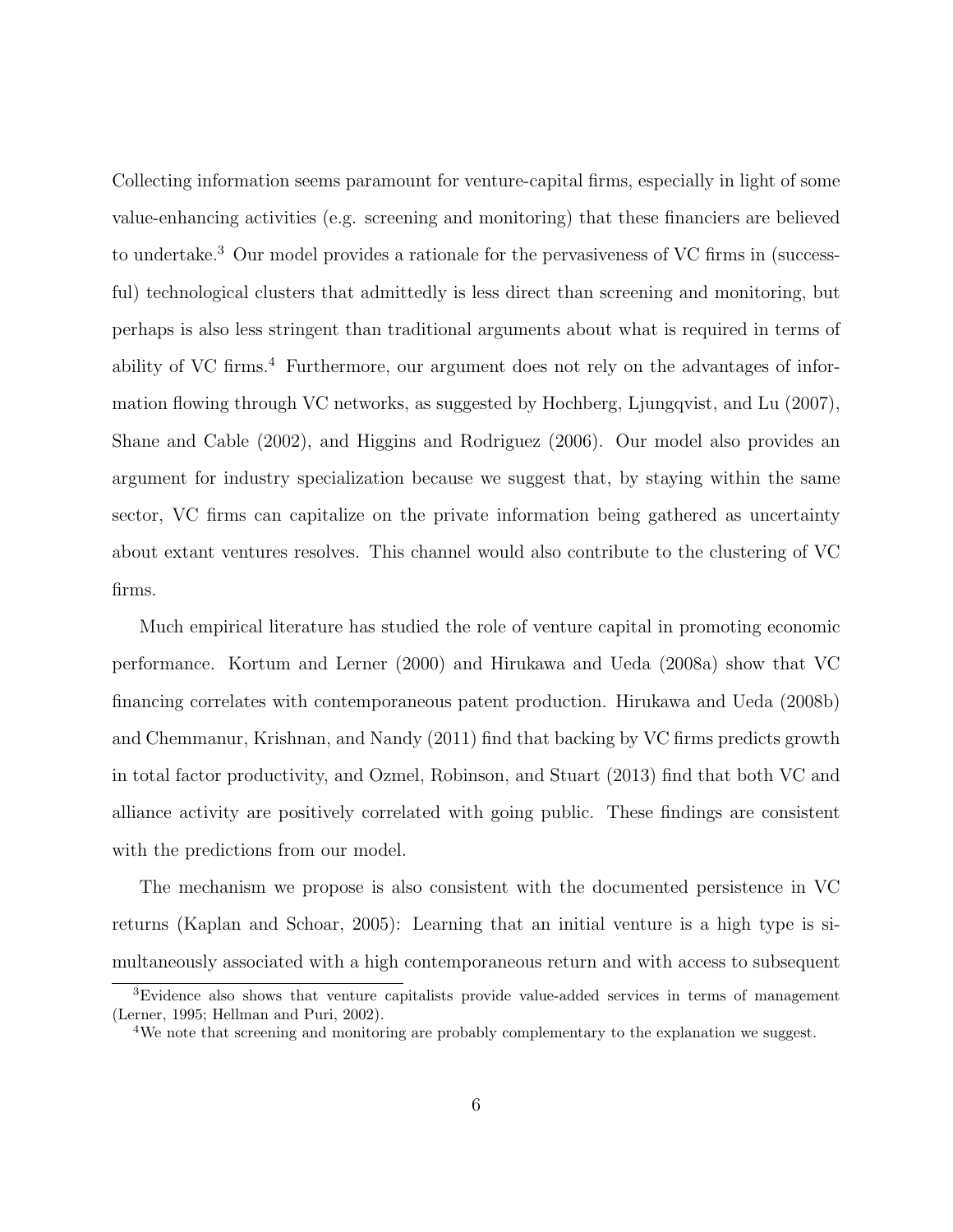investment opportunities (the current venture's partners). Another related result, in the spirit of Sørensen (2008), is that a firm's initial ventures have low returns in equilibrium, given the presence of a valuable investment option attached to assortative-matching learning.

Some papers on technological clusters and VC also focus on matching (Inderst and Müller, 2004; Sorensen, 2007), but their focus is on the matching between venture capitalists and companies, whereas we focus on inter-company matching.

The empirical analysis we conduct also relates to papers studying the drivers of alliance performance—for example, Lindsey (2008) and Kellogg (2011).

Finally, our model is related to the general topic of finance and economic growth. Levine (2005) provides an overview of this literature, a subfield of which focuses on the role of financial intermediaries in alleviating informational frictions. For example, De la Fuente and Marín (1996) develop a model in which intermediaries monitor innovative activities and improve credit allocation; Lee (1996) models a process of financial development that is driven by information accumulation; and Keuschnigg (2004) proposes an endogenous growth model with venture capital. Although our paper is related to this strand of the macroeconomics literature, the mechanism we propose—by which a critical mass of financial intermediaries enables an efficient, large-scale, assortative-matching equilibrium—is novel.

## 3 Theoretical Setup

#### 3.1 Description of the economy

The economy comprises companies in two technology sectors that need to pair up and collaborate sequentially to successfully complete a project. We use the terms "upstream sector" and "downstream sector" as shorthand for the two technologies. The exogenous risk-free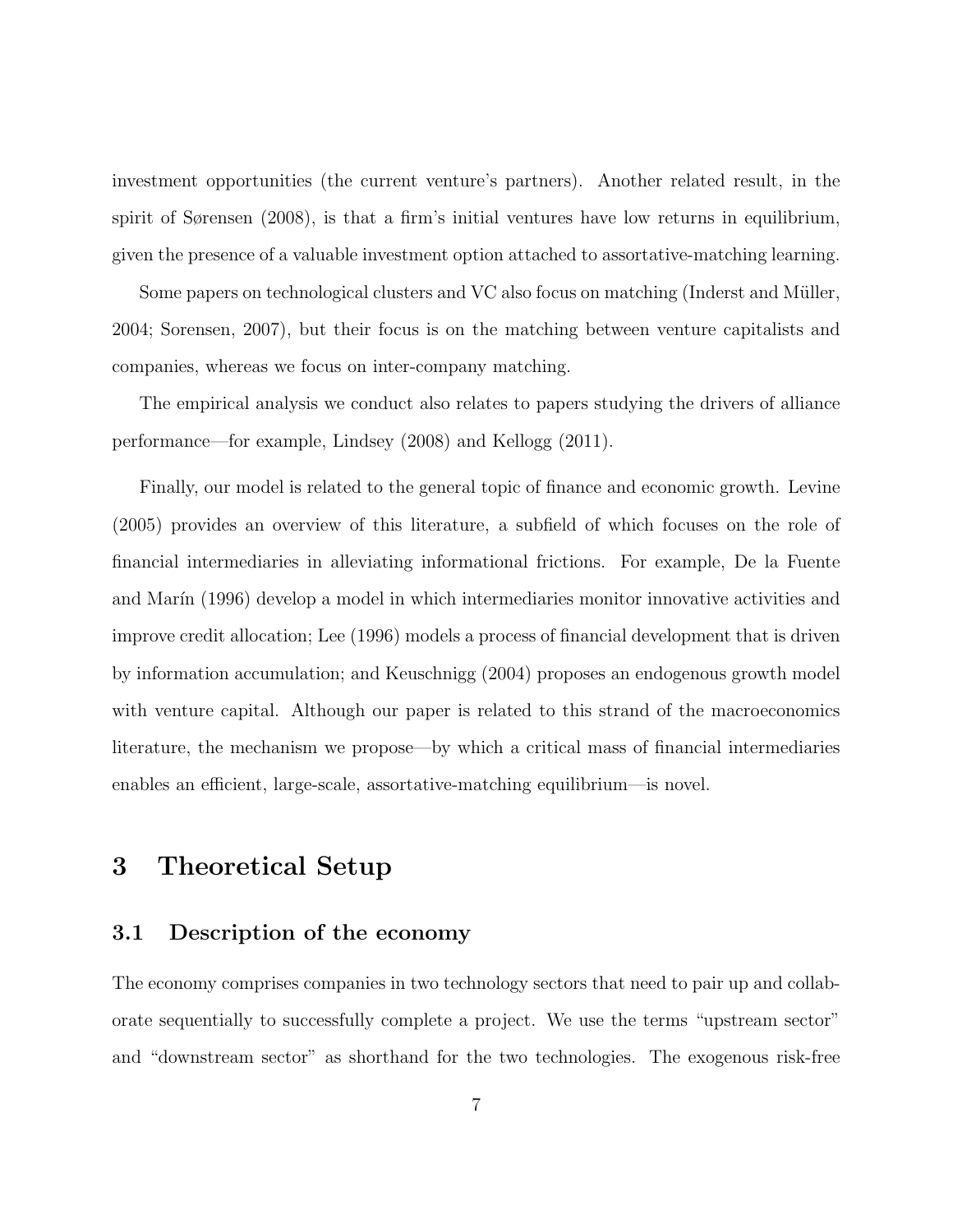rate is zero, and all agents are risk-neutral.

The upstream sector comprises a large, even number of companies  $F$ , each potentially producing one unit of the "primary good," which represents the first stage of the collaborative project. The two types of upstream companies are characterized by  $\alpha_i = 0$  (low type) or  $\alpha_i = 1$  (high type); the proportion of high types is normalized to 1/2. Production is riskless and costs one unit upfront, and upstream companies have zero internal funds.<sup>5</sup>

There are  $F$  downstream companies attempting to deliver one unit of the "final good", each using exactly one unit of the input produced upstream. We also assume two types of downstream companies: high types and low types. The proportion of high types is  $(F/2+1)/F$ , so approximately 1/2 for large F, but upstream high types are always scarce. Production of the final good (i.e., successfully completing the collaborative project) is risky and yields revenues  $R$  if success is attained and zero otherwise. The probability of success depends on the quality of both partners:

$$
\text{Probab. of success} = \begin{cases} 1 & \text{(if } \alpha_i \alpha_{P(i)} = 1) \\ \gamma & \text{(if } \alpha_i \alpha_{P(i)} = 0), \end{cases} \tag{1}
$$

where  $P(i)$  represents i's upstream partner and  $\gamma \in [0,1]$ . Upfront production costs correspond to equilibrium input price plus  $\eta$  units. Downstream companies have internal funds δη, with  $\delta \in [0, 1]$ .

There are  $\mu \times F$  venture capitalists (VCs, or informed capital), with  $\mu \leq 1$ , and a competitive financial market (uninformed capital). Each VC can service at most one company at a time, and each company can only have one VC. The presence of plausible exogenous

<sup>&</sup>lt;sup>5</sup>The modeling of the upstream sector is simple so that we can keep the framework tractable; most of the results are driven by the characteristics of the downstream sector, where we introduce more economic complexity.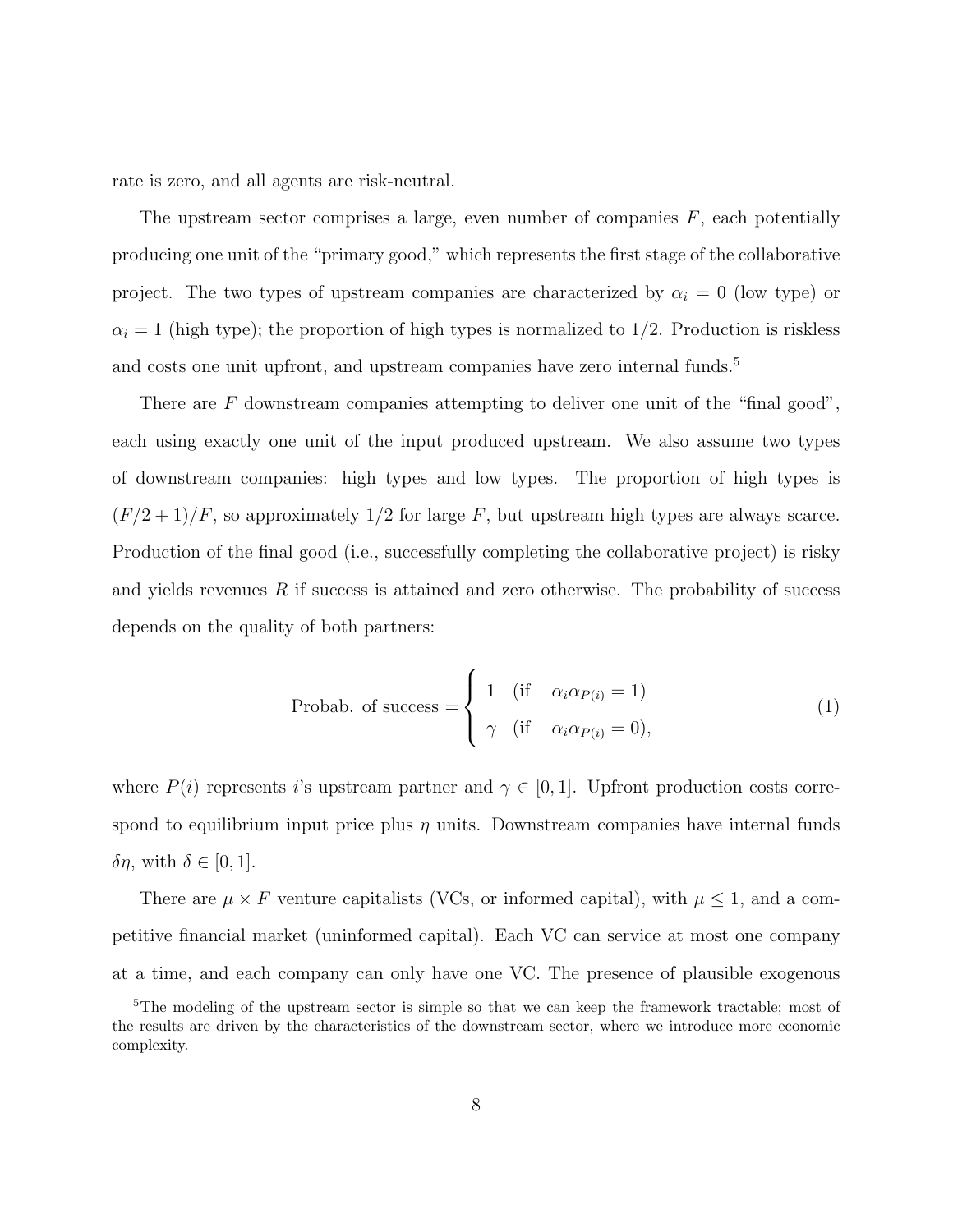variation in the supply of informed capital in the economy is an implicit assumption of the paper. This assumption is consistent with the notion that having the necessary institutional framework in place for the VC industry to function appropriately is not trivial (Lerner, 1998). Next, we turn to the sequence of production and financing events.

- $t = 1$  (Upstream financing.) VCs are randomly assigned to upstream companies and offer companies a debt contract.<sup>6</sup> If feasible, a competitive uninformed debt market for upstream companies also opens. Surplus from informed financing is split according to Nash bargaining.
- $t = 2$  (Type realization.) Upstream companies that obtained financing invest their funds and produce, privately learning about their type; those with VC relationships reveal their type to the financier. Downstream companies' types are realized but not observable to VCs or other agents in the economy.
- $t = 3$  (Upstream-downstream matching market.) Downstream companies choose whether to participate in a *certified* matching market or in a *residual* matching market.<sup>7</sup> In the certified matching market, downstream companies actively search for a high-type upstream partner. This search entails a cost  $\phi$ , which represents, for example, performing extensive research about different potential partners. We model these costs as a success fee (as in a merger deal) mainly for technical simplicity,<sup>8</sup>

<sup>&</sup>lt;sup>6</sup>Modeling debt instead of equity makes exposition easier. This choice is not material for the results since there are two states only (success/failure) and no moral-hazard problems.

<sup>7</sup>The setup of the matching markets is very close to the marriage market of Becker (1973), except that one of the markets includes a participation cost.

<sup>&</sup>lt;sup>8</sup>First, it rules out the case where companies do not choose certified matching only because internal funds  $\delta\eta$  are inferior to  $\phi$ ; this paper is not about such a mechanism. Second, it avoids having to consider two separate cases for downstream companies who participate in certified matching: those who paid  $\phi$  and were matched, and those who paid  $\phi$  but did not match.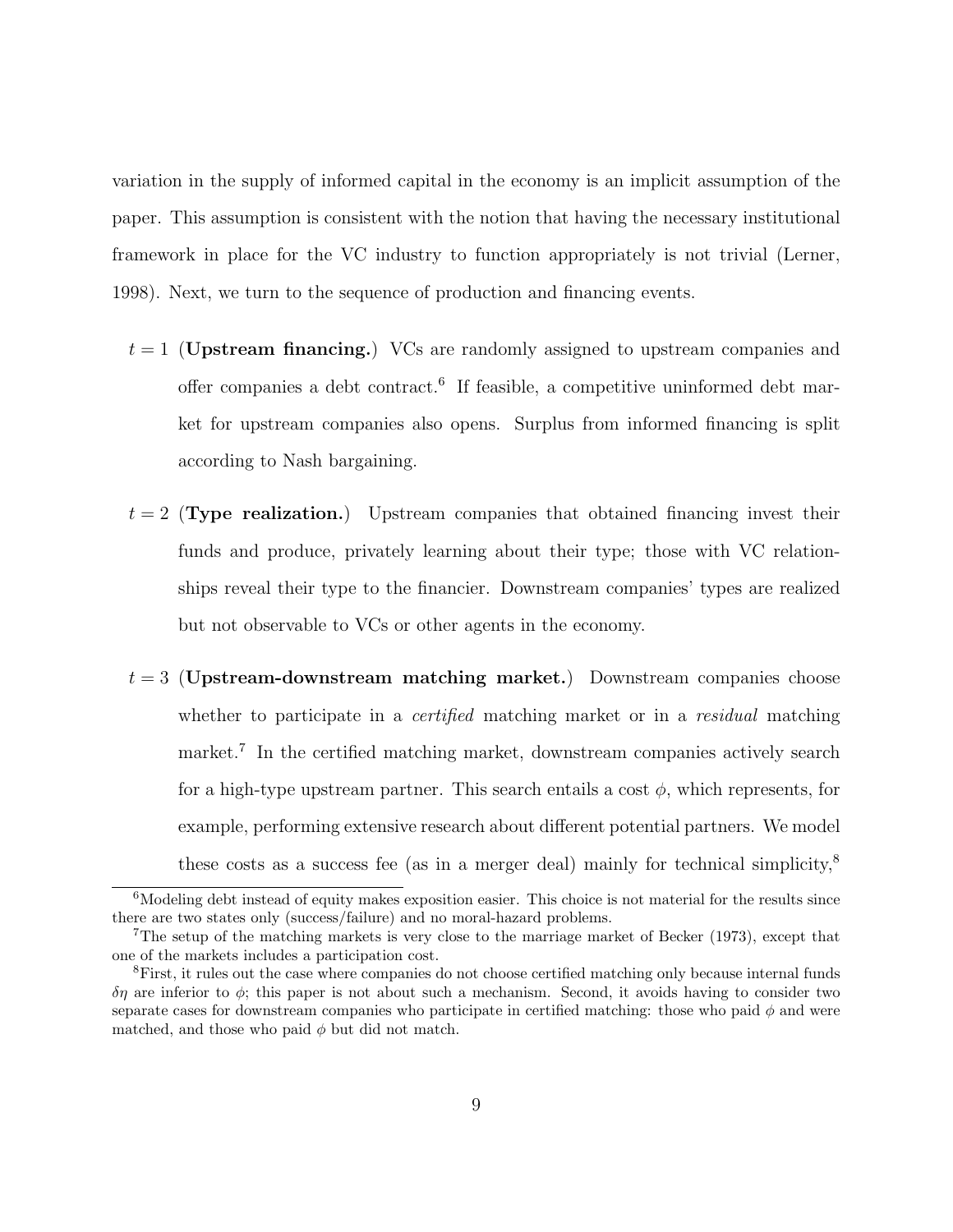but it seems likely they would many times in fact occur ex post.<sup>9</sup> Downstream companies in the certified-matching market also submit a bid  $X_i$  (the input price), to be transferred later to the upstream partner. Tentative matches are made for the top  $F/2$  bids. If more than  $F/2$  top bids are made, excess bids are taken out of the market randomly. Upstream companies are allowed to ultimately reject their tentative match. Figure 1 represents the sequence of events for this particular stage.

- $t = 4$  (Downstream financing.) VCs choose whether to make a financing offer to their venture's downstream partner, whose type they never observe directly. Surplus from informed financing is split according to Nash bargaining. If feasible, an uninformed debt market for downstream companies also opens.
- $t = 5$  (Downstream production and transfers.) Downstream companies who secure financing transfer agreed funds to upstream partners and receive the input in exchange. Principal plus interest of upstream companies debt is repaid up to the total transfer from the partner. Downstream companies that obtain financing produce. If enough funds are available, downstream companies repay debt plus interest.

Finally it is important to discuss what we mean by informed versus uninformed financial markets, especially since in high-tech clusters much financing comes from VCs. Our notion of informed financier aims to capture an ability to learn about current ventures' type. Therefore, an uninformed financier could simply be an unsophisticated VC. According to this interpretation, and in the extreme where only VC funding is available,  $\mu$  would then

<sup>9</sup>For example, finding a great partner could make the employee/team involved in the process receive a bigger bonus after the match is realized. A more general argument is that the amount that a very early venture can spend upfront is negligible (relative to the potential payoff of the project). However, they can commit to large future amounts (in expected value).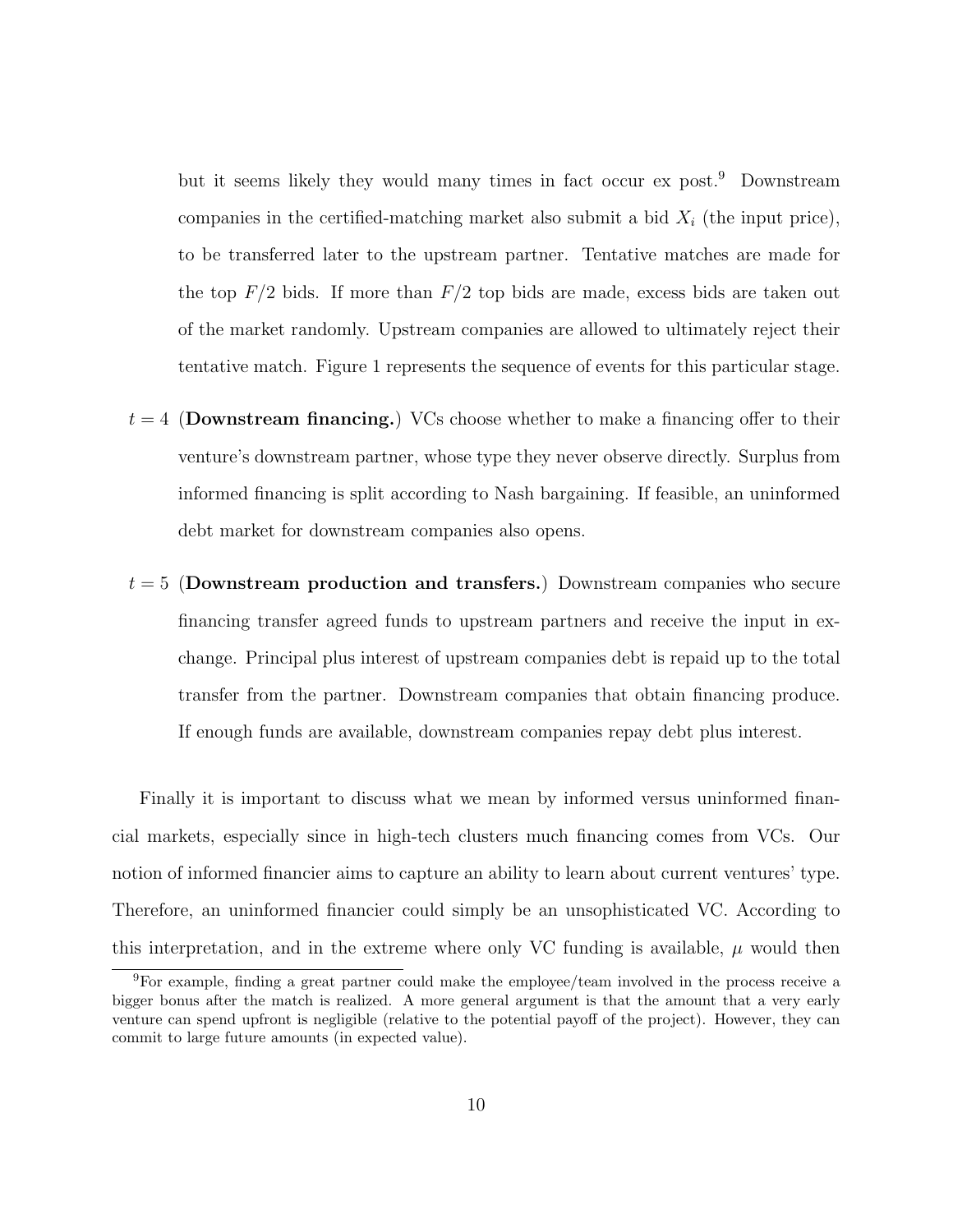

**Figure 1:** Matching markets. The figure details the sequence of events at  $t = 3$ . DC<sub>i</sub> stands for downstream company with label i,  $UC_H$  (UC<sub>L</sub>) stands for high-type (low-type) upstream companies,  $P(i)$  $(\hat{P}(i))$  is i's (tentative) upstream partner.

represent the proportion of sophisticated VCs, and not, for example, the proportion of VCs relative to local banks. To avoid confusion, in the remainder of the paper the term VC denotes an "informed VC", whereas uninformed VCs are pooled together with other types of uninformed capital.

### 3.2 Preliminaries

Next, we make some assumptions regarding parameter relationships that are useful to make the subsequent analysis tractable. In particular, we take as a benchmark the state of the economy where all companies operate and no assortative matching occurs, and we require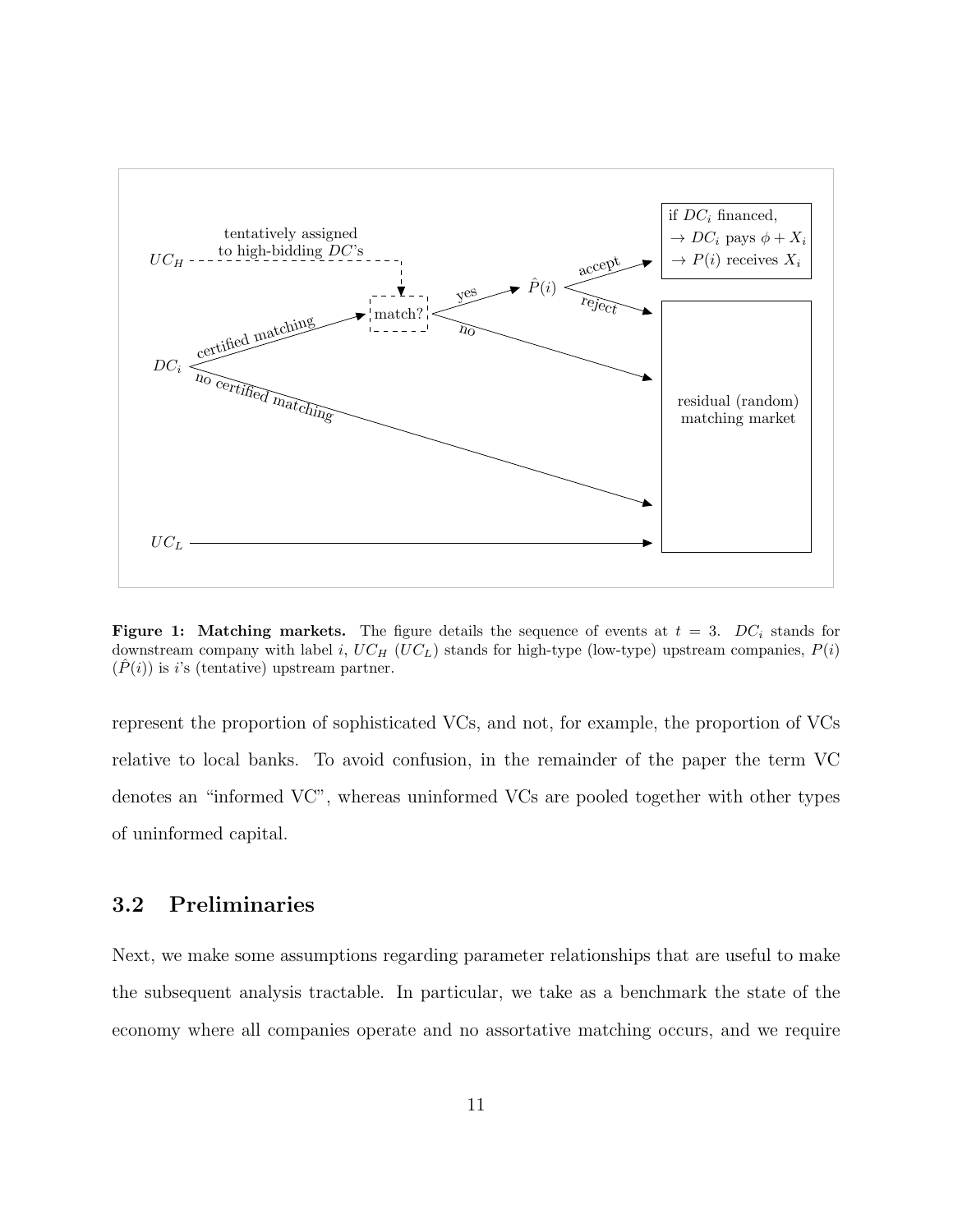that this benchmark be economically unfeasible (assumption 1 below); this assumption emphasizes the role of assortative matching and simplifies the exposition. We also want to take as given that assortative matching is something desirable (net of certified matching costs), and this is reflected in assumption 2. The objective of the paper is not to study when/if assortative matching is efficient, but to study what determines whether efficient assortative matching is supported in equilibrium, and in particular how the structure of the financial sector can contribute toward this end. Finally, assumption 3 is made primarily for technical convenience, as is apparent in the proof of proposition 1.

Assumption 1 All companies operating with no assortative matching generate a strictly negative aggregate surplus. Using  $(A.1)$  from lemma 1 in the appendix, this corresponds to

$$
R < \frac{4(1+\eta)}{1+3\gamma}.\tag{2}
$$

Assumption 2 Assortative matching with all companies operating generates a positive aggregate surplus. Using  $(A.2)$  from lemma 2 in the appendix, this corresponds to

$$
R \ge \frac{2(1+\eta)+\phi}{1+\gamma}.\tag{3}
$$

Assumption 3 Starting a downstream operation is never efficient if a downstream company and/or its supplier are low-type, even with sunk upstream costs. Formally,

$$
\gamma R < \eta. \tag{4}
$$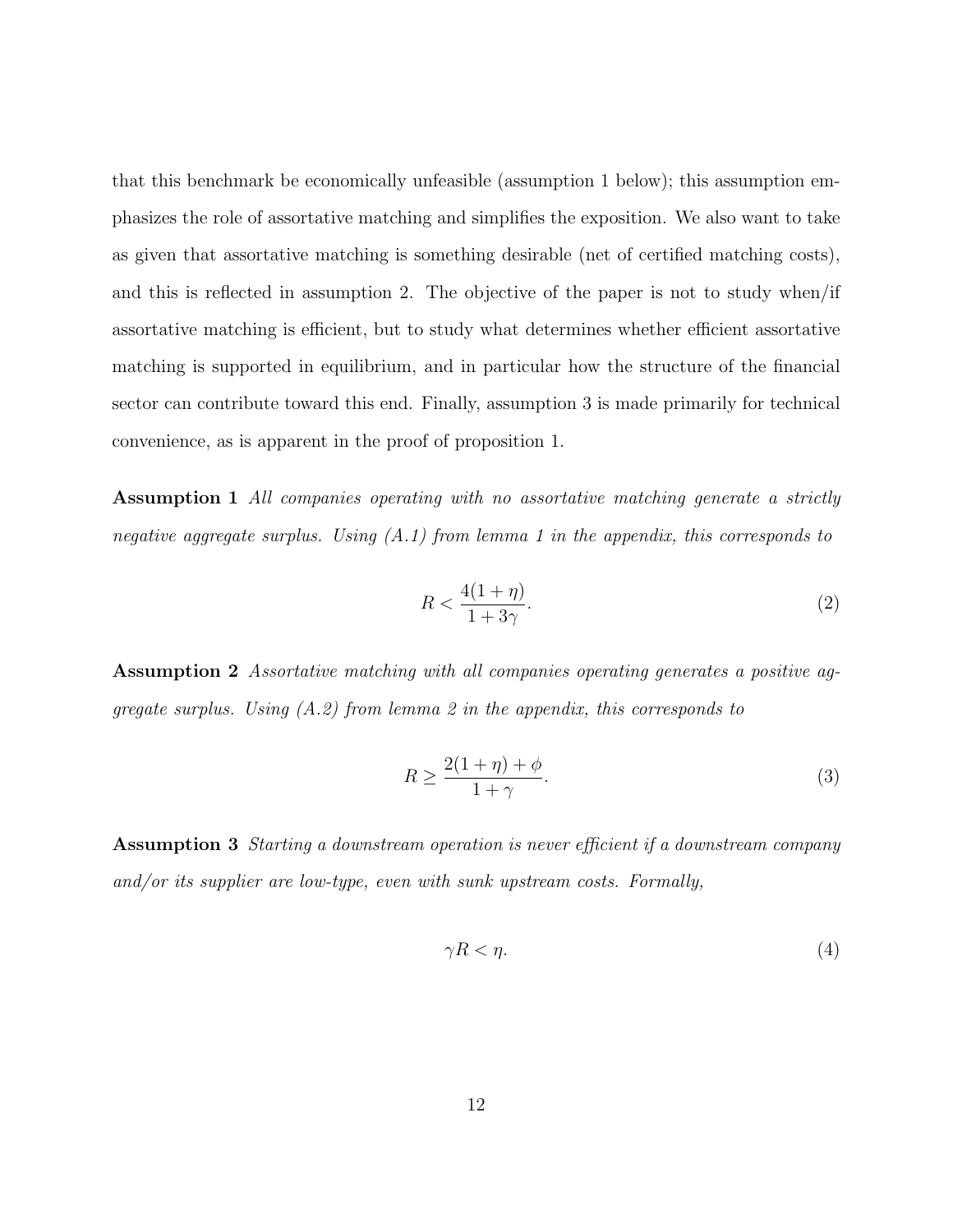### 3.3 Equilibrium: definition

We focus on symmetric pure-strategy perfect Bayesian equilibria, which we define in detail here.

Definition 1 A symmetric pure-strategy perfect Bayesian equilibrium is characterized by the following four conditions:

- a) A collection of pure strategies for companies and VCs, where these strategies are homogenous across types at each information set.
- b) A price for the certified matching market  $X_H$  (if it opens) and a price for the residual matching market  $X_L$ .
- c) A rate for uninformed debt upstream  $r_u$  (if feasible) and a rate for uninformed debt downstream  $r_d$  (if feasible).
- d) Every agent behaves optimally, given matching market prices, uninformed debt rates, and other agents' actions, and holds correct beliefs at every information set.

Eight (candidate) classes of equilibria are outlined in definition 1; these combine the status of the matching market (assortative matching or not) with the status of the upstream and downstream uninformed capital markets (feasible or not). The next section characterizes these equilibria, with a focus on the role played by the supply of informed capital.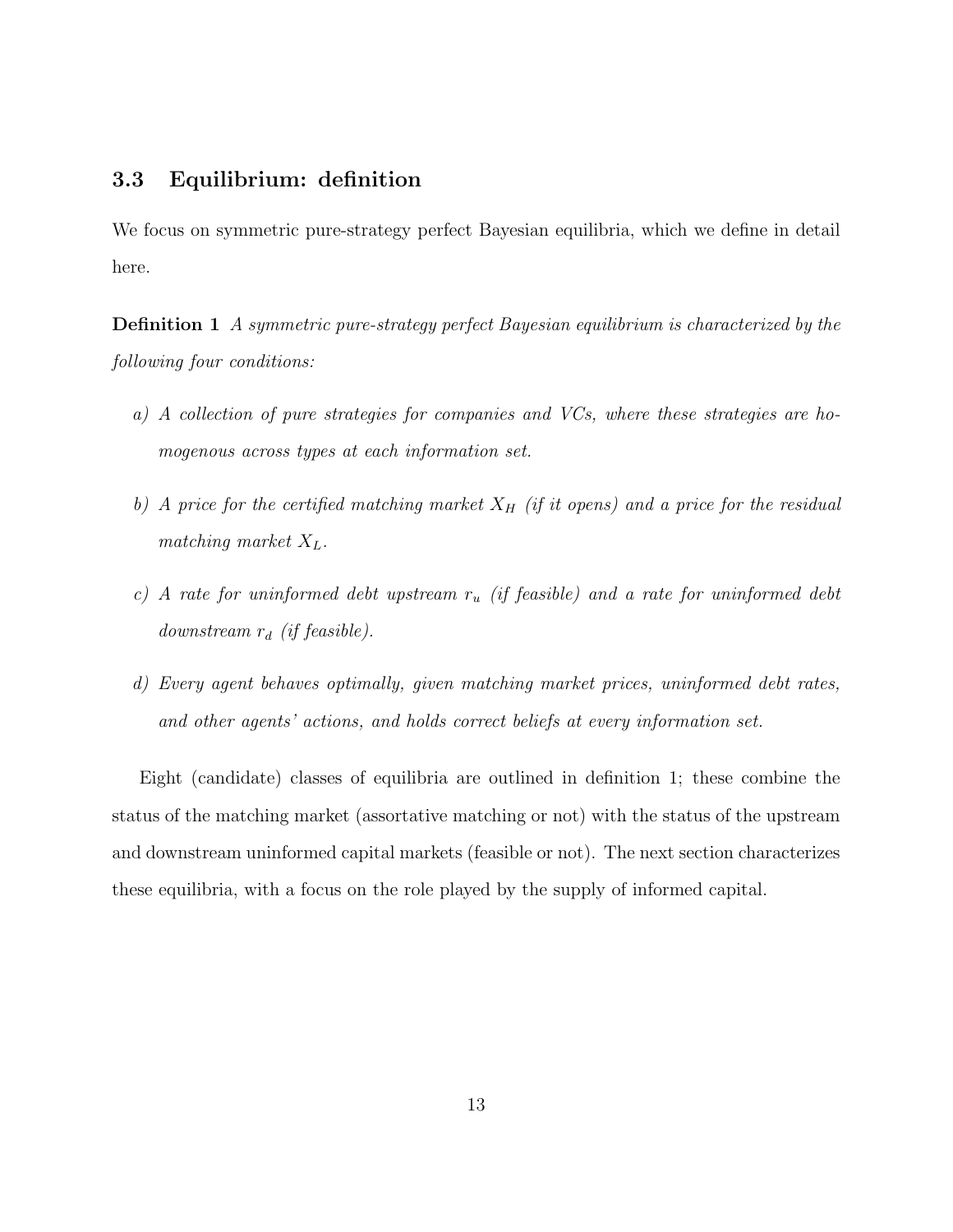## 4 Main theoretical results

#### 4.1 Assortative matching with all companies operating

This section studies the main equilibrium of interest in the paper, where all companies operate and assortative matching obtains (henceforth, large-scale assortative matching (LSAM)). For all companies to operate, uninformed capital markets naturally need to be open, both upstream and downstream. For now, we take this as given; later, we investigate when uninformed financial markets break down.

The first step in characterizing the equilibrium is to derive an expression for matchingmarket prices,  $X_H$  and  $X_L$ , as well as the downstream cost of finance  $r_d$ , as a function of primitives. We delay the derivation of upstream costs of finance because this derivation is not crucial to an understanding of the LSAM equilibrium. Results are presented in proposition 1.

#### Proposition 1 The following obtains in a LSAM equilibrium.

1.  $X_H$  and  $X_L$  are given by the following expressions:

$$
X_H = \frac{2R(1+\gamma-\mu)+\delta\eta(1-\gamma)(2-\mu)}{4-\mu(3-\gamma)} - (\phi+\eta)
$$
(5)  

$$
X_L = \left[\frac{1}{4-\mu(3-\gamma)}\right] \left(R\left[2(1+\gamma)-\mu(2+\gamma-\gamma^2)\right] + \frac{1}{\eta\left[\mu(3-\gamma+2\delta(1-\gamma))-4-2\delta(1-\gamma)\right]}\right)
$$
(6)

2. The rate for uninformed downstream finance is given by:\n
$$
x^2 + y^2 = 0
$$

$$
r_d = \frac{1 - \gamma}{1 + \gamma - \mu}.\tag{7}
$$

(6)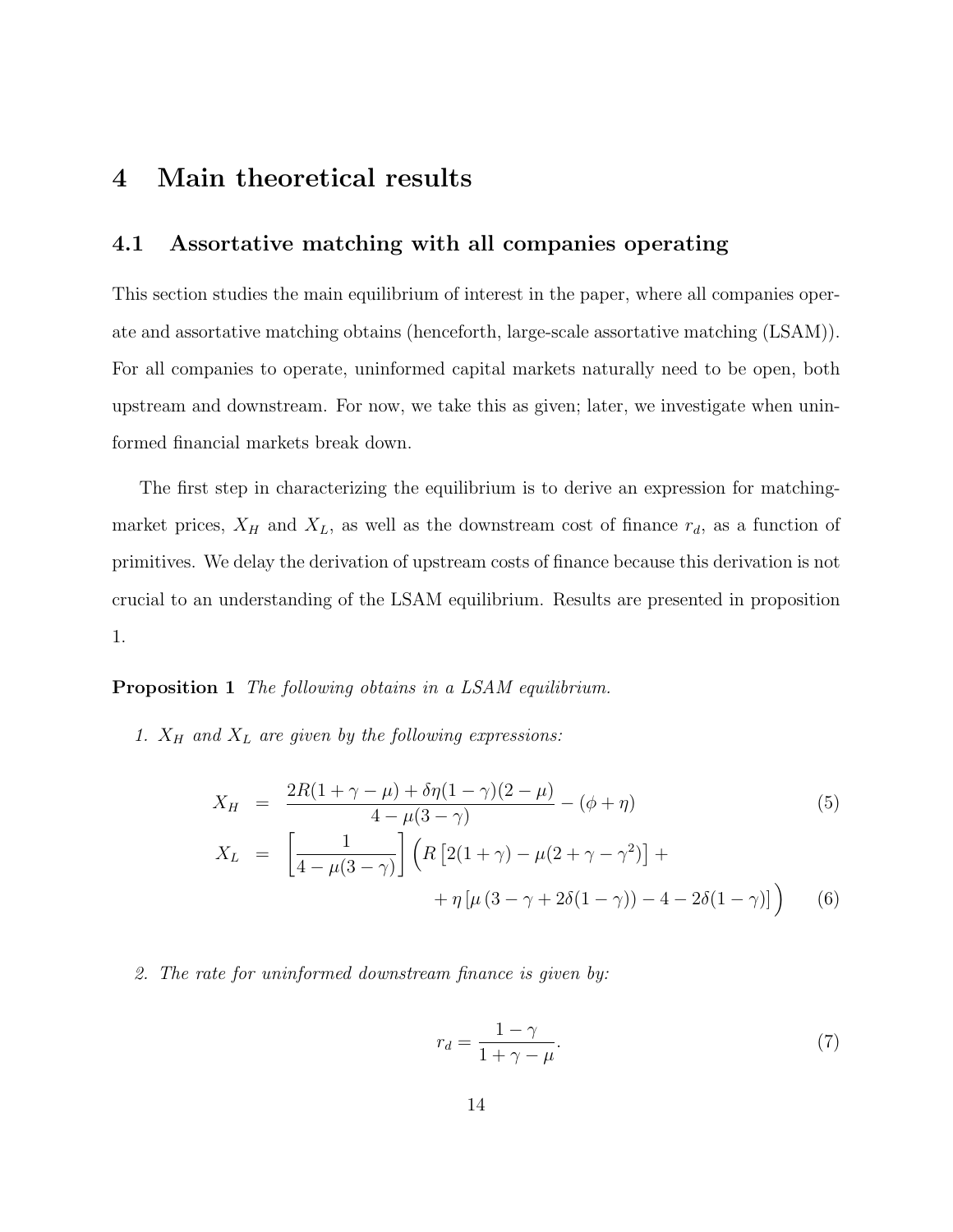#### 3. The rate charged by VCs, denoted as  $r_{VC,d}$ , is

$$
r_{VC,d} = \frac{r_d}{2}.\tag{8}
$$

From equation (5) in the proposition, we can easily observe that  $X_H$  increases in both R and  $\delta$ . This result occurs because high-type downstream companies are competing for high-type partners, and in equilibrium their surplus needs to be zero. Thus, downstream companies pass on more to their suppliers if the project yields higher revenues and/or if they have higher internal funds, which is intuitive. In addition,  $R$  pushes  $X_L$  up because, in equilibrium, the deviation payoff of a high-type downstream company to the residual matching market (which is equivalent to becoming a low type, given our technology assumptions) also needs to be zero (see proof for details). Thus the competition occurring in the certified matching market creates a latent demand in the residual matching market. The zero-surplus condition for low types would also obtain if, for example, we assume upstream firms are generally scarce (and not just high types). One of our key parameters,  $\phi$ , influences  $X_H$  but not  $X_L$ , which follows from the fact that certified-matching costs are only paid by high types downstream.

The uninformed financial market rate  $r_d$ , given in equation (7), is high if  $\gamma$  is low (high probability that a low-type project fails) and if  $\mu$  is high. The latter effect follows from the adverse selection faced by uninformed intermediaries whenever many good projects are retained by informed VCs. Intuitively, under Nash bargaining, the VC rate is one-half the market rate because seeking funds with the uninformed market is the best outside option for high-type downstream companies.

A key equilibrium condition, which delivers the main result of the paper, is that, for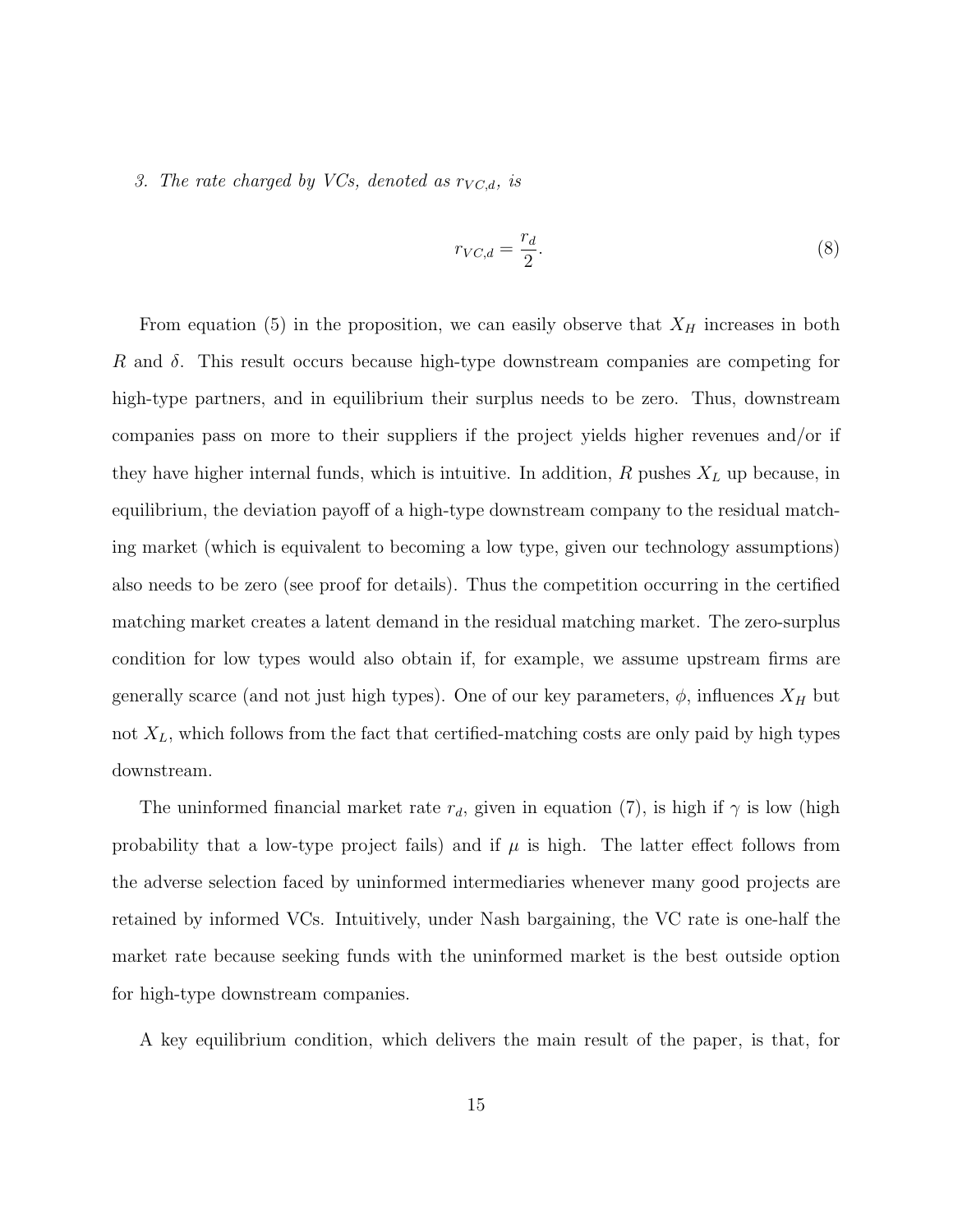high-type upstream companies to accept the price in the certified matching market, we must see that  $X_H \geq X_L$ . This condition can be written as a minimum level for the supply of informed capital.

**Proposition 2** The minimum level for the supply of informed capital that sustains a LSAM equilibrium, denoted by  $\mu_0$ , is given by

$$
\int_{\alpha}^{0} \int_{A[\phi - \delta r(1 - \alpha)]}^{0} , \text{ if } \phi < \phi_{0} \tag{9}
$$

$$
\mu_0 = \begin{cases} \frac{4\left[\phi - \delta\eta(1-\gamma)\right]}{\phi(3-\gamma) + (1-\gamma)(R\gamma - 3\delta\eta)} & , \text{if } \phi \ge \phi_0, \end{cases}
$$
(10)

where  $\phi_0$  is a minimum level for certified-matching-market participation costs, given by

$$
\phi_0 := \delta \eta (1 - \gamma) \ge 0. \tag{11}
$$

Now we turn to the intuition behind the result in proposition 2, which is illustrated numerically in table 1.

Table 1: Supply of informed capital and matching-market prices – numerical example. The table shows the equilibrium level of  $X_H$  and  $X_L$  for different  $\mu$ . All scenarios refer to the LSAM equilibrium. Parameter choice:  $R = 10.8$ ,  $\eta = 6.2$ ,  $\phi = 1.5$ ,  $\gamma = 0.55$ ,  $\delta = 0.5$ .

| Supply of informed capital $X_H$ $X_L$ |           |  |
|----------------------------------------|-----------|--|
| $\mu = 0.2$                            | 1.32 1.32 |  |
| $\mu = 0.3$                            | 1.30 1.23 |  |
| $\mu = 0.4$                            | 1.26 1.12 |  |
| $\mu = 0.5$                            | 1.23 0.99 |  |

As explained, the market prices for upstream companies that support this equilibrium are high, in the sense that  $X_H$  exhausts all surplus of high-type downstream companies; and, in addition,  $X_L$  exhausts all surplus of low-type downstream companies. Given these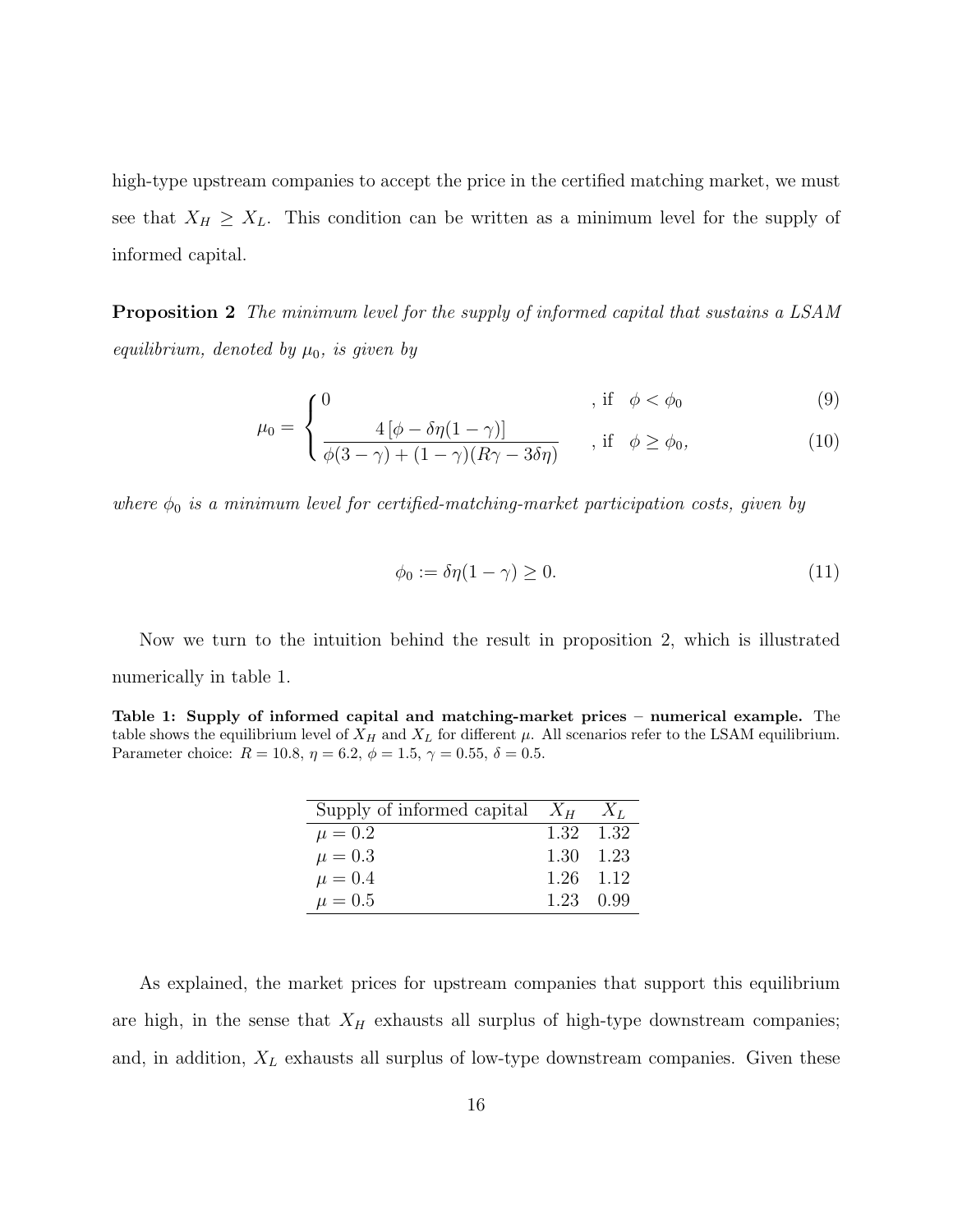characteristics of matching-market prices, the wealth of downstream companies, both hightype and low-type, ultimately determines these prices, and so a wedge between  $X_H$  and  $X_L$ is in essence a wedge between the wealth of high types downstream versus their low-type counterparts. One factor inducing a difference in wealth across types is precisely the cost at which they obtain funds. The difference in funding cost expands with the supply of informed capital  $\mu$ , via two channels. First, a higher  $\mu$  increases the likelihood that high types find informed finance, which is cheaper. Second, the equilibrium rate of the uninformed market  $r_d$ —the cost of financing for low types—increases with  $\mu$  (i.e., these companies become poorer, via adverse selection). Although the cost of informed financing for downstream high-type companies is also increasing in  $\mu$  (given Nash bargaining), it is increasing at a lower rate. For higher levels of  $\mu$ , high-type downstream companies thus become wealthier *relative* to their low-type counterparts, and the fact that they have to spend  $\phi$  in certifiedmatching costs still allows them to afford a high  $X_H$ . Naturally, this mechanism only matters if certified-matching costs are relatively high, as stated in the proposition. The cost  $\phi$  of choosing the certified-matching-market generates the financial slack for low-type downstream companies, such that these agents find participating at all rational (because they do not pay  $\phi$ ).

So far we have implicitly assumed that uninformed financial markets are feasible; now we investigate this condition in detail. We start by analyzing the feasibility of upstream uninformed financial markets, under the assumption that downstream markets do not break down and that  $X_H \geq X_L$ . The result is contained in proposition 3.

**Proposition 3** A sufficient condition for the failure of upstream uninformed capital mar-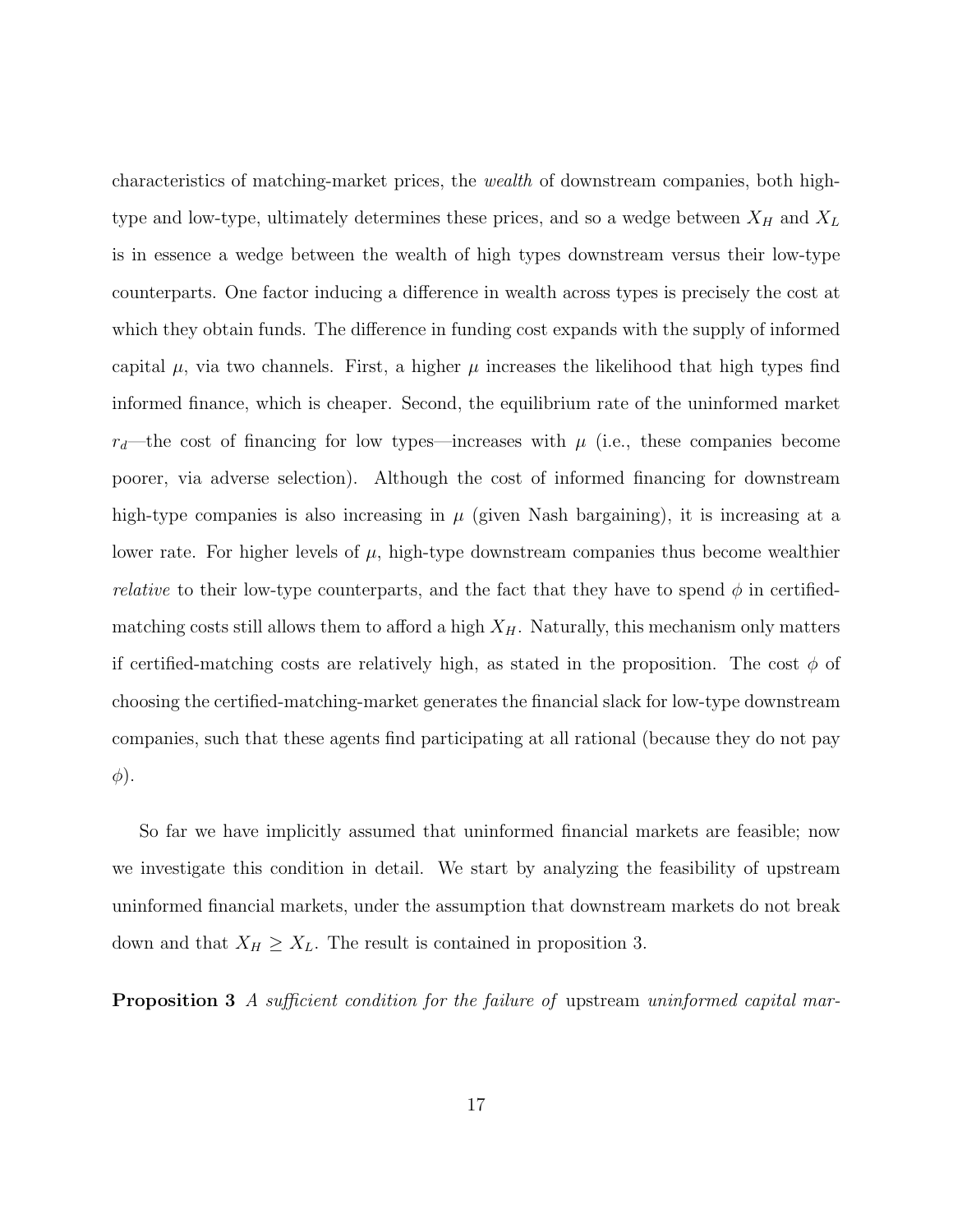kets is that the supply of informed capital be above the following threshold:

$$
\mu_1 := \frac{4\left[R(1+\gamma) - 2(1+\eta) - \phi\right]}{R(4+\gamma-\gamma^2) - \eta\left[6 - 2\gamma + \delta(1-\gamma)\right] - (2+\phi)(3-\gamma)}\tag{12}
$$

The intuition for the result in proposition 3 is that, as  $\mu$  increases, the expected cost of financing for all downstream companies also increases (see proposition 1). As a result, a lower amount is transferred to upstream companies in equilibrium, which at some point makes the financing of these companies uneconomical (from the perspective of the uninformed capital market). This result is also illustrated in table 1 above.

Next, we study the conditions for the failure of downstream uninformed capital markets. These markets stop being feasible when downstream companies obtaining financing in this market do not generate enough funds to repay their debt. The result is contained in proposition 4 and follows from standard adverse-selection arguments.

**Proposition 4** A sufficient condition for the failure of downstream uninformed capital markets is that the supply of informed capital be above the following threshold:

$$
\mu_2 := \frac{4\delta\eta}{2\delta\eta + R(1-\gamma)}\tag{13}
$$

Finally, note that the breakdown of the upstream uninformed capital market is a necessary and sufficient condition for the same to happen downstream. If the downstream uninformed capital market closes, even high-type pairs (without a VC) cannot operate downstream; hence incentives to produce/finance upstream in absence of VC financing disappear. On the other hand, if the upstream uninformed capital market does not open, then hightype pairs lose the incentives to access the downstream uninformed capital market, which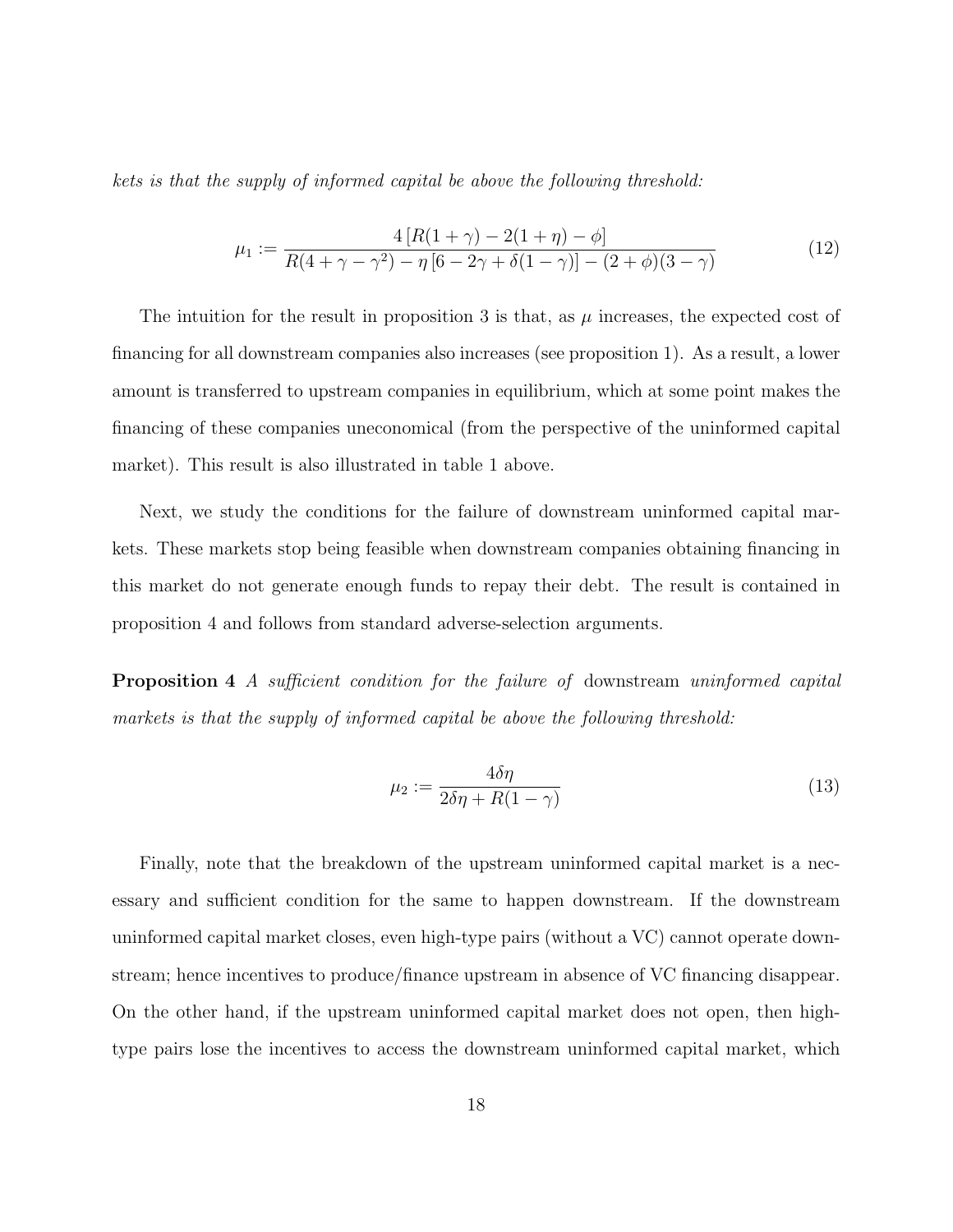becomes attractive only for low types that did not get financing from a VC. As a consequence, uninformed financiers do not have incentives to provide financing downstream. This result is stated formally in corollary 1.

Corollary 1 A necessary condition for the LSAM equilibrium to obtain is that the supply of informed capital be below  $min(\mu_1, \mu_2)$ .

#### 4.2 Other Equilibria

After having characterized the main equilibrium of interest, we can address the possibility that other equilibria exist. We still focus on the equilibria from definition 1, which includes eight candidate classes. With the result from corollary 1, this number reduces to four, combining whether assortative matching is present with whether uninformed financial markets are feasible.

Given our assumption regarding the surplus of the economy when all companies operate and assortative matching does not occur (assumption 1), it follows immediately that having uninformed capital markets and no assortative matching cannot be an equilibrium. Basically, in this economy collaborative projects have negative NPV ex ante. Therefore only two other potential equilibria might exist: one in which companies are backed by VCs only and assortative matching is happening; the other in which companies are backed by VCs only and assortative matching is not happening.<sup>10</sup> The results regarding these two economic regimes are contained in proposition 5.

Proposition 5 The following statements hold in economies where the parameters verify assumptions 1-3:

<sup>&</sup>lt;sup>10</sup>Note that in this case VCs are not equivalent to uninformed financial markets because learning about the type of the upstream company is occurring, which affects the conditional expected payoff of the collaborative project (even without assortative matching).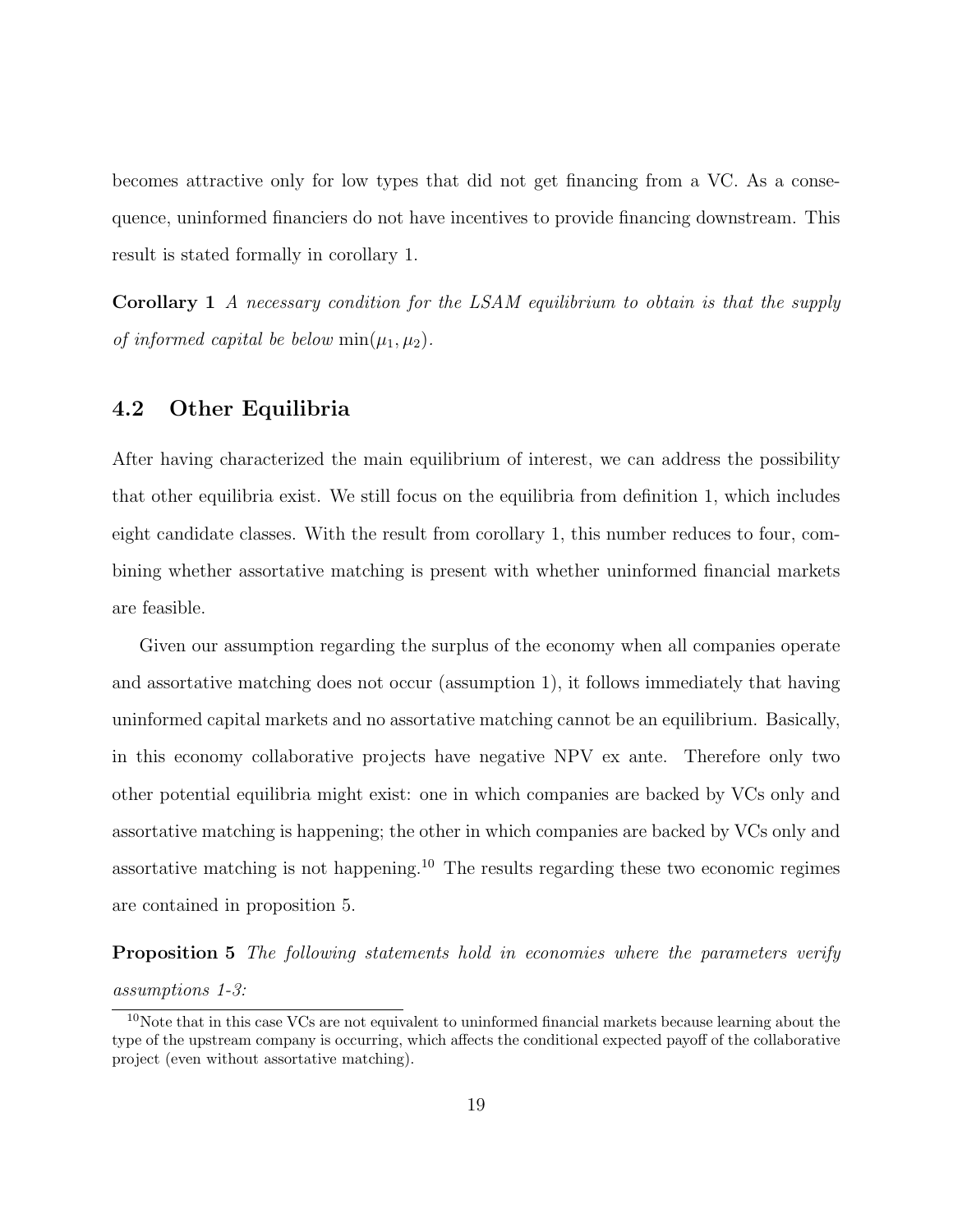- 1. The economic regime in which neither uninformed finance nor assortative matching is happening is never an equilibrium.
- 2. The economic regime in which no uninformed finance is happening but assortative matching obtains is an equilibrium for  $\mu \notin [\mu_0, \min(\mu_1, \mu_2)]$ , with corresponding surplus

$$
S = \mu \left[ \frac{R - (2 + \eta + \phi)}{2} \right].
$$
 (14)

3. In the no-uninformed-finance/assortative-matching equilibrium, low-type downstream companies do not participate.

#### 4.3 Efficiency results

This section analyzes the desirability of the LSAM equilibrium. To facilitate exposition, we use an illustrative numerical example, together with more general results.

Figure 2 shows the variation in equilibrium aggregate surplus—normalized by  $F$ , the number of companies in each sector—for varying levels of  $\mu$ , the supply of informed capital (equation  $(14)$ ). Region 1 in the figure represents a state (or stage) of the economy in which very few companies operate and all are backed by informed capital. Aggregate surplus is low because few companies operate; the surplus per operating company is actually high because no low-type downstream companies operate. If we look at the picture as representing the life cycle of a high-tech/VC cluster, this image would correspond to an initial phase of slow and steady growth, similar to the initial stage of an S-shaped technology curve.<sup>11</sup>

Figure 2 shows that as the critical threshold  $\mu_0$  is hit, the size of the economy experiences

<sup>11</sup>For an early example of the patterns of technological expansion (and the famous S-curve), see Rogers (1962).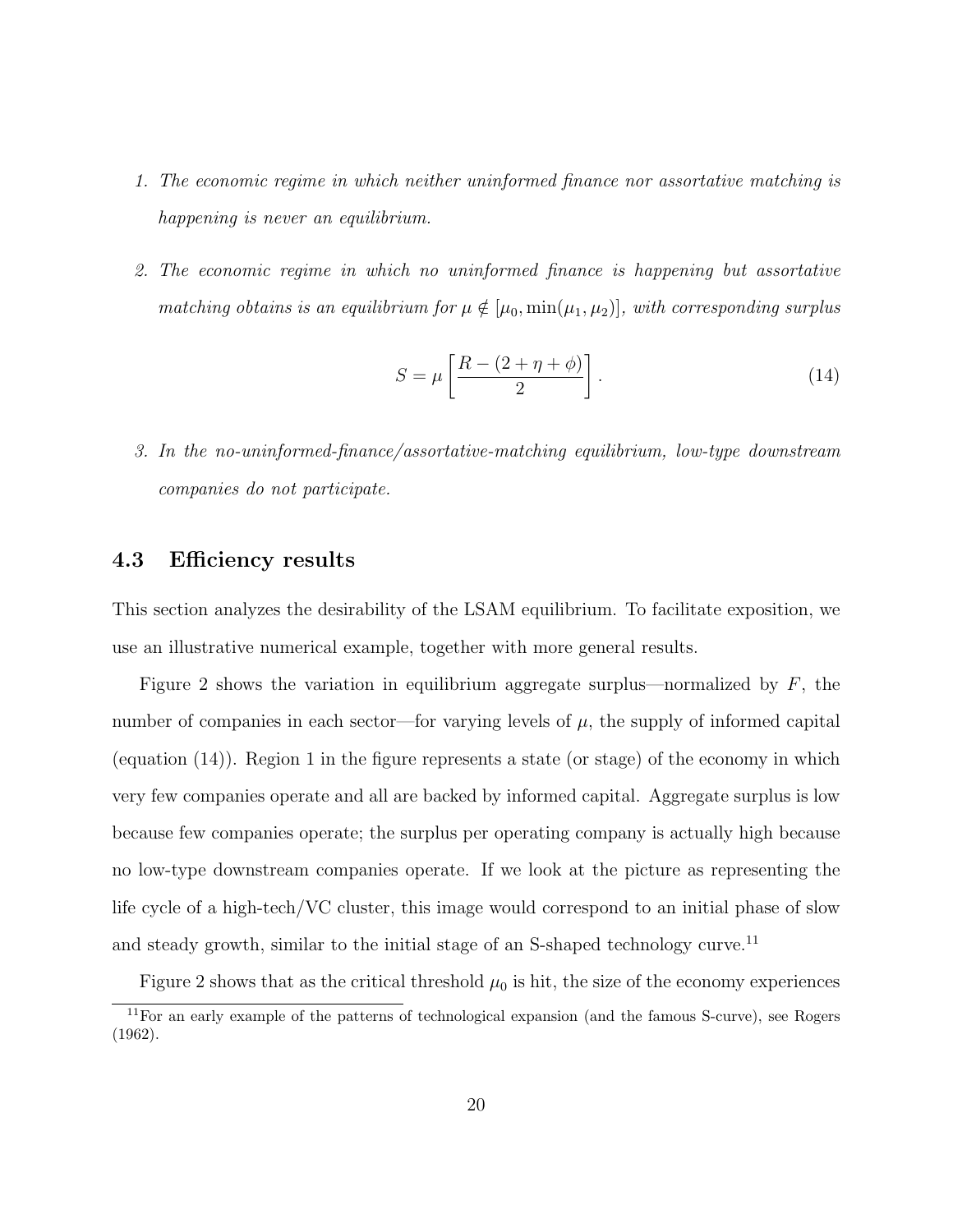

Figure 2: Supply of informed capital and aggregate surplus. The figure plots the aggregate equilibrium surplus, normalized by F, for varying supplies of informed capital  $\mu$ .  $\mu_0$  (min( $\mu_1, \mu_2$ )) is the minimal (maximal) threshold necessary to sustain the assortative-matching equilibrium where all companies operate. Parameter choice:  $R = 10.8$ ,  $\eta = 6.2$ ,  $\phi = 1.5$ ,  $\gamma = 0.55$ ,  $\delta = 0.5$ .

a strong jump; in a dynamic interpretation, this jump compares to the accelerating stage of an S-curve. The jump in economic surplus is driven entirely by an increase in the size of the financial sector because the number of companies  $F$  and their characteristics are kept unchanged. The equilibrium in region 2 has all companies in the economy operating, but under an efficient LSAM regime. This equilibrium is possible because now uninformed capital markets can operate and many more companies can be financed. Perhaps interesting to note is that, in this model, uninformed financial markets are initially enabled by the presence of enough informed intermediaries. Only after a second threshold is hit (region 3) do uninformed markets break down. In regions 3 and 4, aggregate surplus again increases linearly in  $\mu$ .

Figure 2 also shows that the transition from region 2 to region 3 is welfare-destroying.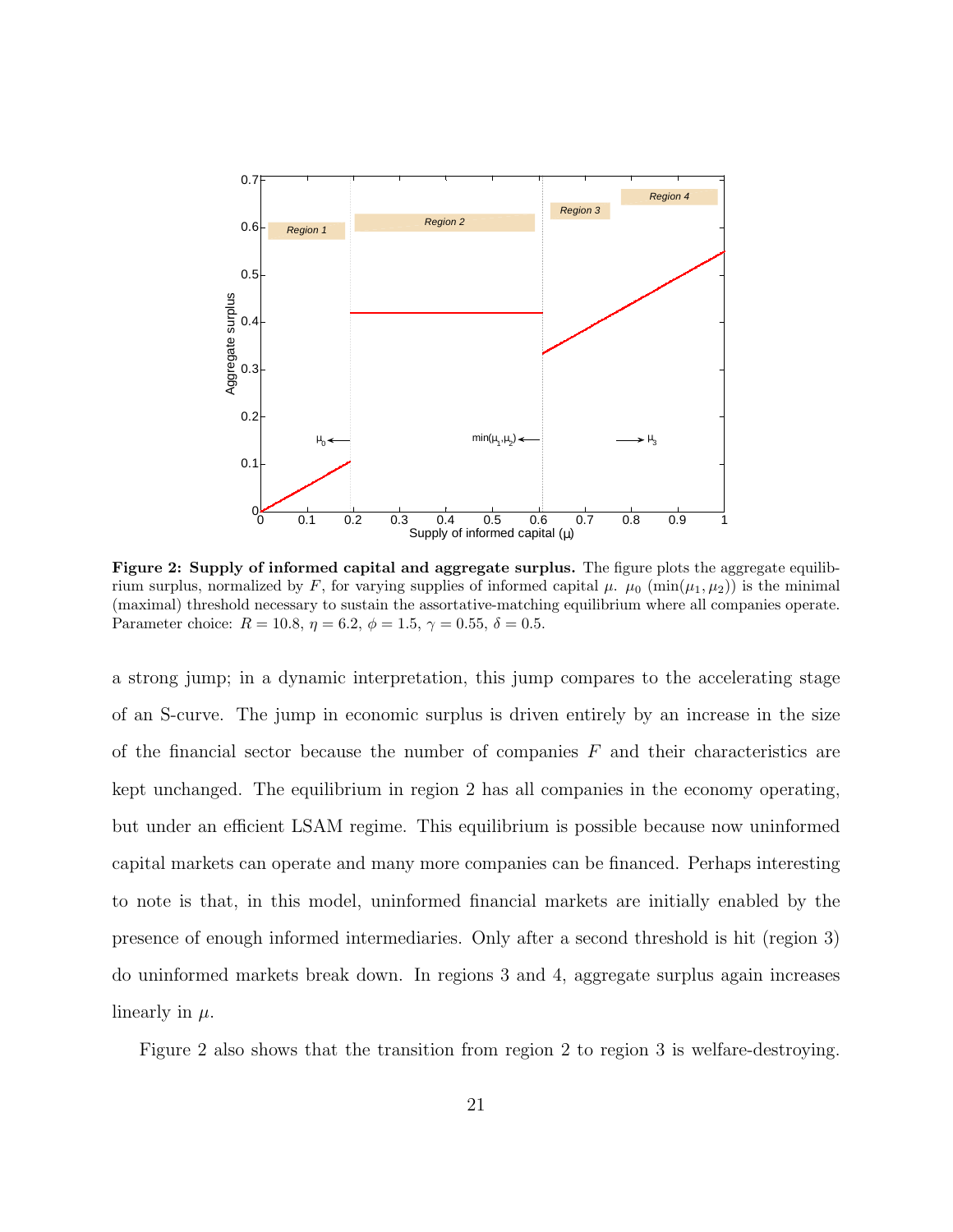This destruction of welfare stems from a bargaining externality: VCs extract a high surplus ex post (downstream) via Nash bargaining, and this limits the amount of funds that downstream companies can pass to upstream partners.<sup>12</sup> At some point, starting an uninformed-financed upstream operation is economically efficient, but the company will not have high enough sales to make the funding opportunity viable for uninformed (upstream) investors. (Note how  $X_H$  and  $X_L$  decrease in  $\mu$  in table 1.) We do not focus on this result because it depends critically on the assumption about Nash bargaining. The main result holds even when informed capital is provided at competitive rates (see section 5.4); and in this case, the bargaining externality that leads to a drop in surplus from region 3 to region 4 is absent.

The result that the LSAM regime "dominates" at  $\mu_0$  and  $\min(\mu_1, \mu_2)$  is actually more general than the numerical example, as shown in proposition 6.

**Proposition 6** Under assumptions 1-3, and assuming that a non-trivial ( $\mu_0 > 0$ ) LSAM exists, the aggregate surplus generated by the LSAM equilibrium is larger than the aggregate surplus of a hypothetical no-uninformed-finance/assortative-matching regime as  $\mu \to \mu_0$  and  $\mu \to \min(\mu_1, \mu_2).$ 

After threshold  $\mu_3$  in the figure, the economy starts operating at a higher level of surplus than in region 2—a result that is general, as shown in proposition 7. But if having an arbitrarily large supply of informed capital is inexpensive, the main point of the paper becomes immaterial; the preferable scenario is to function in a regime where most high types downstream operate in a partnership with high types upstream, and no low types downstream operate. The argument of the paper is not that a significant amount of informed capital is beneficial, but that increasing the supply of informed capital beyond a critical threshold creates a significant jump in economic surplus.

<sup>&</sup>lt;sup>12</sup>Consistent with this explanation, in figure 2, we see that  $min(\mu_1, \mu_2) = \mu_1$ .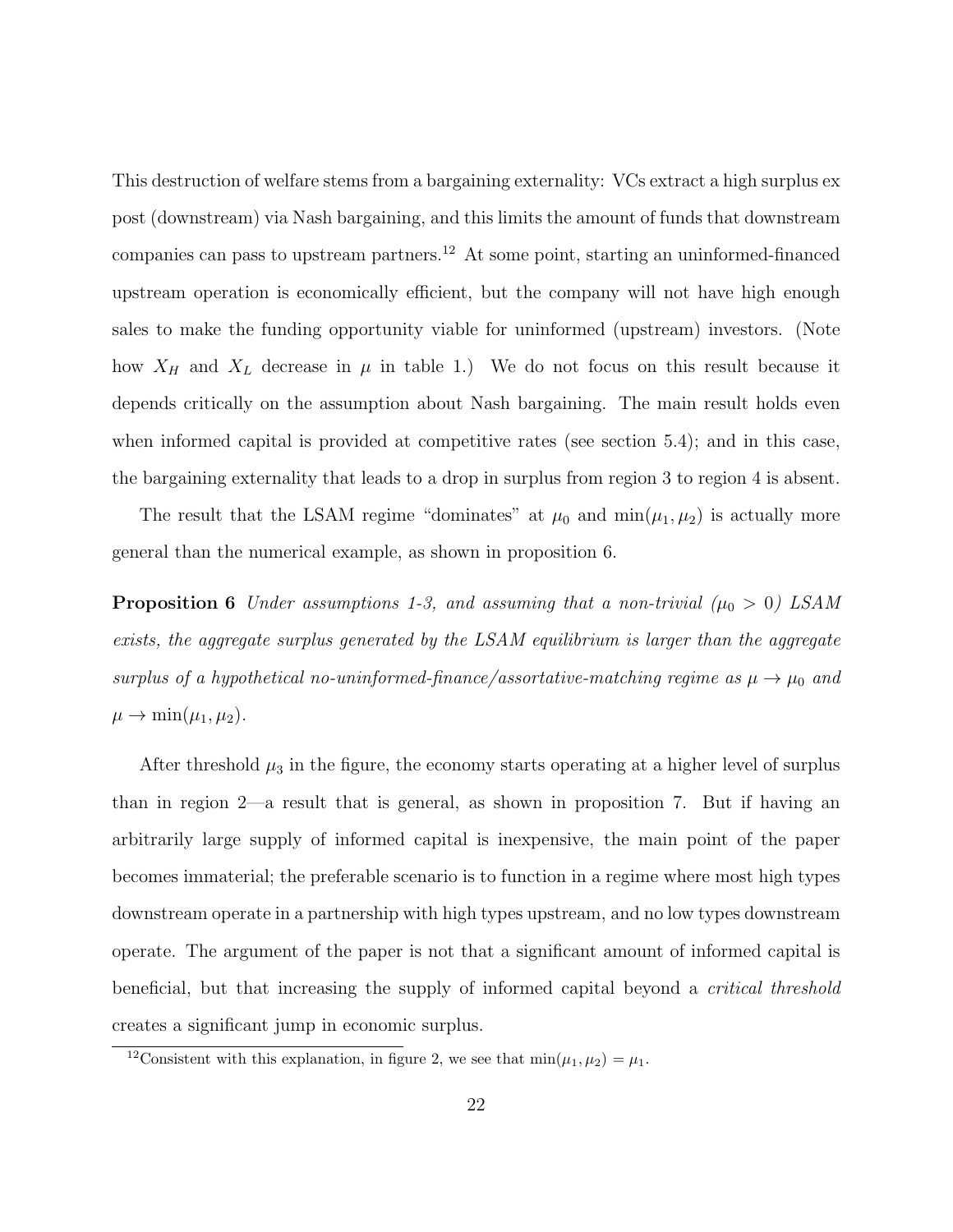**Proposition 7** Under assumptions  $(1)-(3)$ , a threshold for the supply of informed capital exists, defined as

$$
\mu_3 := \frac{R(1+\gamma) - 2(1+\eta) - \phi}{R - (2+\eta+\phi)},\tag{15}
$$

such that for all  $\mu \geq \mu_3$  the surplus of the economy is larger in the no-uninformed-finance/assortativematching equilibrium than in the LSAM regime; and it is always true that  $\mu_3 \leq 1$ .

### 5 Additional theoretical analyses

#### 5.1 The role of internal funds

So far we have focused on the role played by a minimum supply of (outside) informed capital  $(\mu)$  in supporting an LSAM equilibrium. However, another important factor for this equilibrium to obtain is the level of internal funds  $\delta$ . Figure 3 presents five possible regions in which the economy may be operating, as a function of the level of internal funds (horizontal axis) and the supply of informed capital (vertical axis). The figure can also be interpreted as capturing two other dimensions of the economy: the aggregate informed funding availability (which expands along the NE direction); and the aggregate capital structure (where going NW implies a higher ratio of outside-to-inside funds). The five regions are defined mainly by the conditions that sustain the assortative-matching equilibrium of interest:  $\mu \geq \mu_0$ represents the minimum-VC-supply condition;  $\mu \leq \min(\mu_1, \mu_2)$  guarantees that uninformed markets do not break down.

Inspection of figure 3 immediately reveals that a substitution effect occurs between internal funds and the supply of informed capital because the  $\mu_0$  threshold is (weakly) downward sloping. Regions 1.a and 1.b in the figure depict the case where the  $\mu_0$ -threshold is not sat-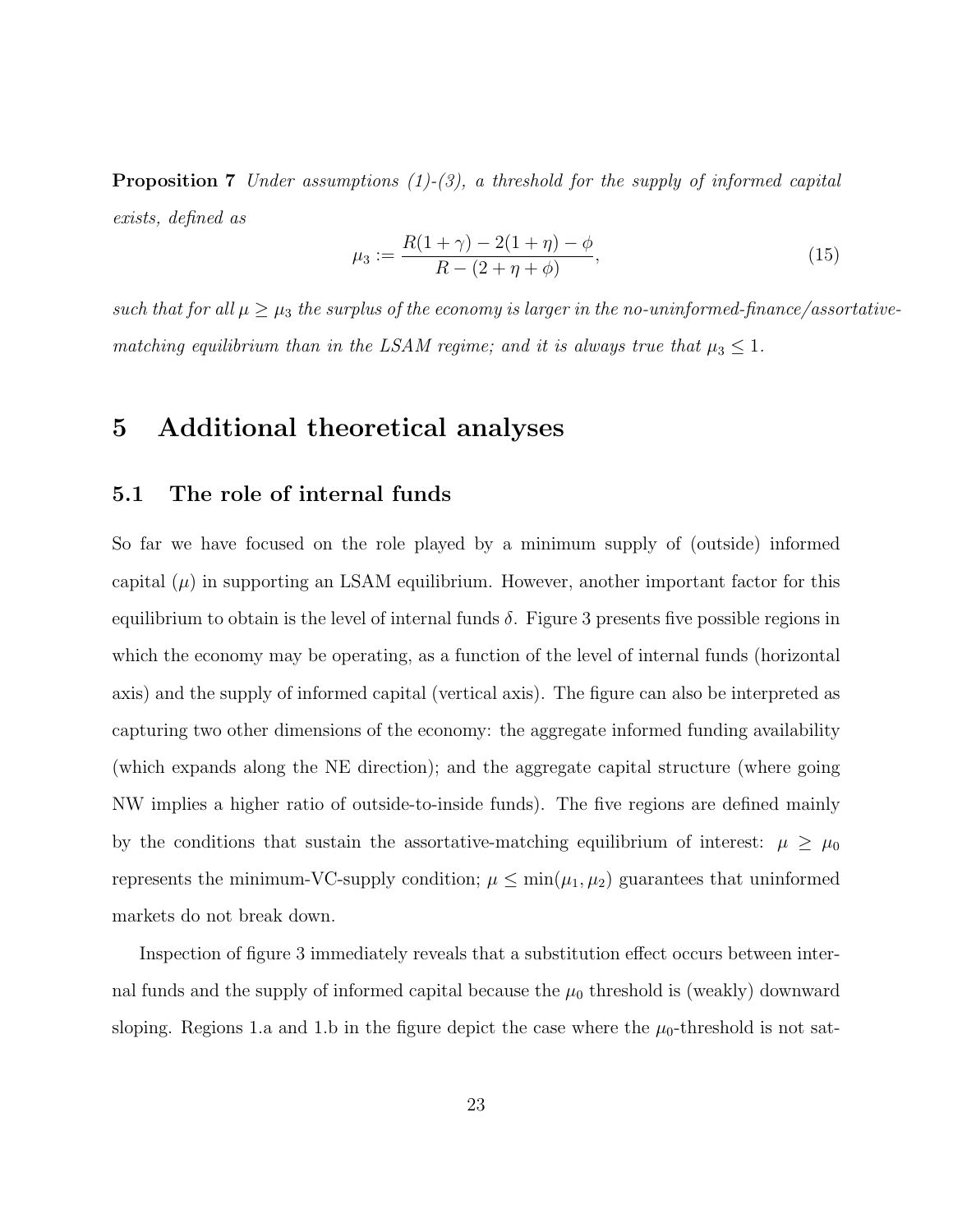

Figure 3: Internal funds, supply of informed capital, and economic regimes. The red solid line represents the minimum level of informed capital required to support an assortative-matching equilibrium, where all companies operate  $(\mu_0)$ , as a function of internal funds  $\delta$ . The blue dashed line maps the maximum level of informed capital  $(\min(\mu_1, \mu_2))$  that that prevents uninformed markets from breaking down, also as a function of internal funds  $\delta$ . The remaining parameter choice is the same as in figure 2:  $R = 10.8$ ,  $\eta = 6.2$ ,  $\phi = 1.5, \gamma = 0.55.$ 

isfied, which implies that the economy is necessarily in a VC-only equilibrium, as explained in section 4.2. Region 2.a. represents the case where the minimum-VC-supply criterion is satisfied but where uninformed financial markets fail. Region 2.b is the one relevant for the paper's main argument: A minimum positive supply of VCs is required to sustain the equilibrium in which all companies operate. Region 2.c shows that this argument is no longer binding if internal funds are large enough.

Perhaps the most interesting feature of figure 3 is that it reveals both a minimum and a maximum level for internal funds that needs to be verified for the mechanism of interest to be relevant. This result is more general than just the numerical example in figure 3, as stated in corollaries 2 and 3, which follow directly from propositions 2 and 4.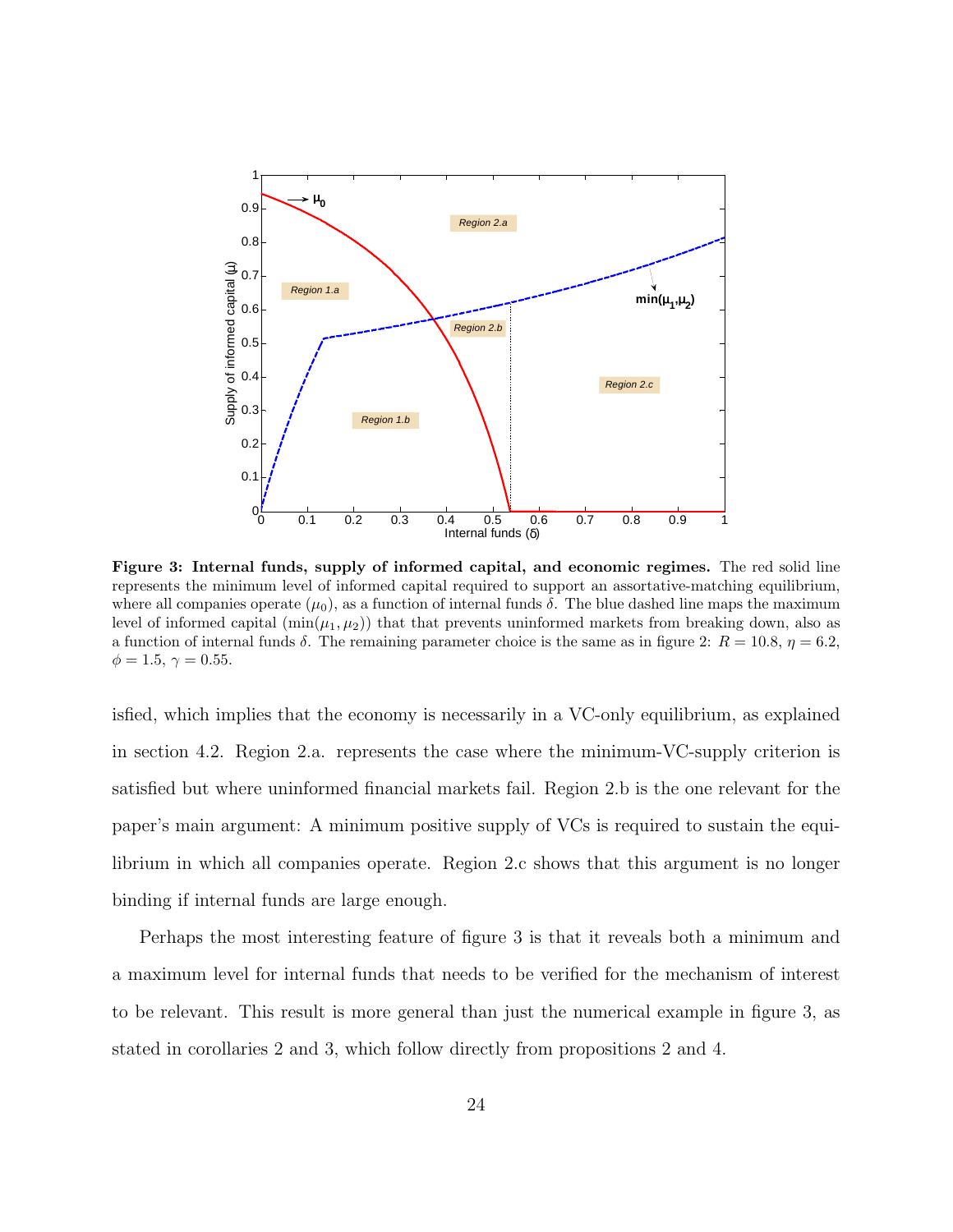Corollary 2 A strictly positive level of internal funds  $\delta$  is necessary to prevent downstream uninformed markets from breaking down.

Corollary 3 If internal funds  $\delta$  are smaller than the following threshold:

$$
\overline{\delta} := \frac{\phi}{\eta(1-\gamma)},\tag{16}
$$

then a positive supply of informed capital is not a necessary condition to obtain the LSAM equilibrium.

The intuition for corollary 3 is that the minimum-VC-supply mechanism matters only because companies are financially constrained (small  $\delta$ ); otherwise, the wealth differential comes simply from the fact that good projects are valuable enough. As for corollary 2, the reason why downstream uninformed markets break down is that under the intense competition for upstream targets in the certified matching market, high-type downstream companies with little internal funding are willing to increase their bid  $(X_H)$  to value-destroying levels, as long as this increase in the bid is achieved via the expropriation of outside financiers. Because these financiers anticipate this problem, no uninformed capital is available in these conditions.

#### 5.2 Equilibrium rate of informed upstream capital

This section briefly discusses how the equilibrium VC rate for upstream companies is obtained (denoted as  $r_{VC,u}$ ), focusing on the LSAM equilibrium. First consider that  $r_u = 0$  (i.e.  $X_L \geq 1$ ). The surplus of VC financing is assumed to be split according to Nash bargaining.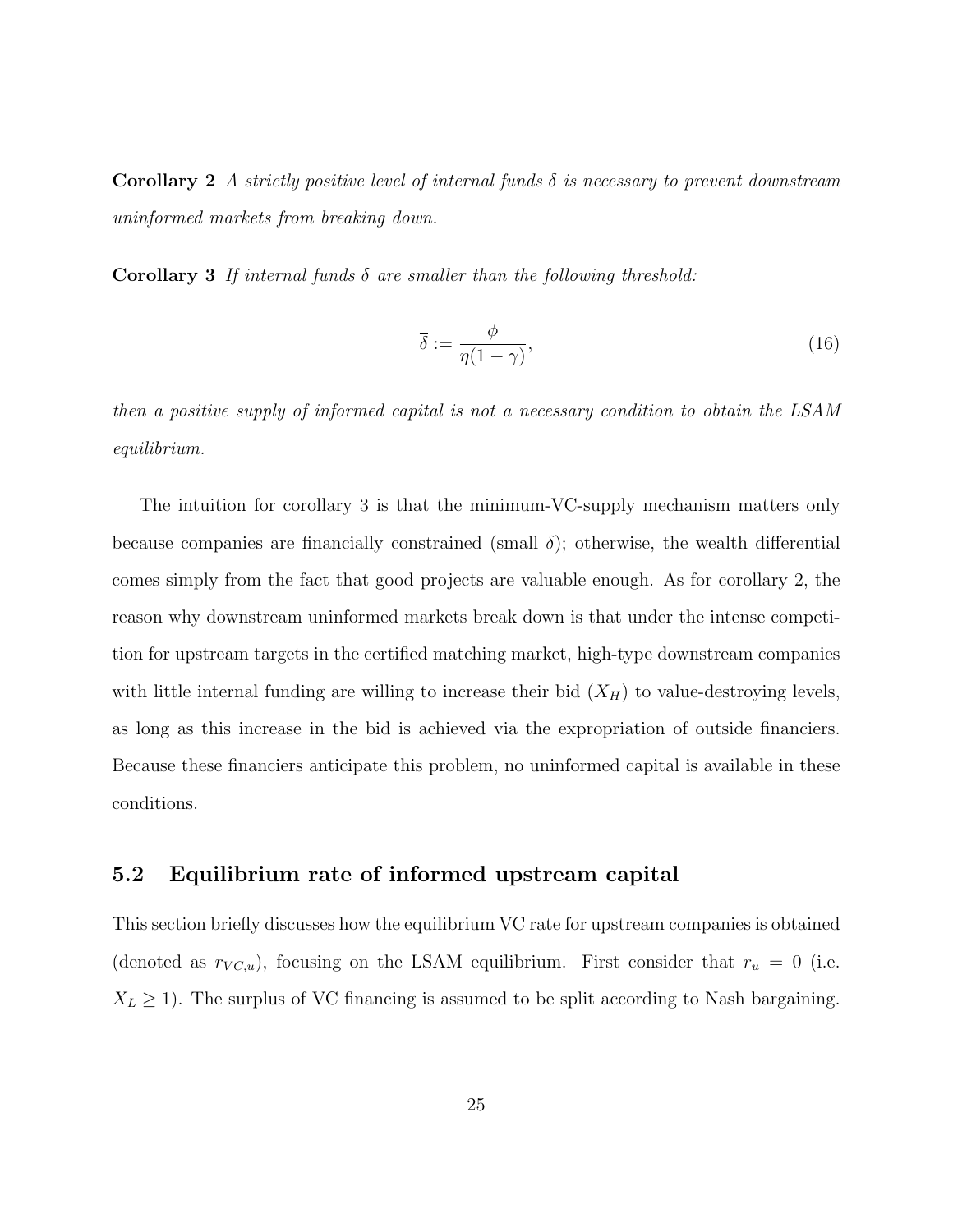If agreement is achieved, the ex ante payoffs for the company and for the VC are, respectively,

$$
\int \frac{1}{2} \left( X_L + X_H \right) - (1 + r_{VC,u}) \qquad \text{(Upstream company)} \tag{17}
$$

$$
\left( r_{VC,u} + \frac{1}{2} \left( D \frac{r_d}{2} \right) \right) \quad \text{(VC)}.
$$

In turn, the disagreement payoffs correspond to a situation where the company declines the VC opportunity and goes to the uninformed market; these payoffs are given by:

$$
\begin{cases} \frac{1}{2} \left( X_L + X_H \right) - 1 & \text{(Upstream company)} \end{cases} \tag{19}
$$

$$
\begin{pmatrix} 0 & (VC) \end{pmatrix} \tag{20}
$$

Combining the agreement and disagreement payoffs, we arrive at the result stated in proposition 8.

**Proposition 8** If  $r_u = 0$ , the equilibrium rate charged by a VC to the upstream company they initially are matched with is negative, and given by the following expression:

$$
r_{VC,u} = -\frac{(1-\gamma)(R-\delta\eta)}{4[4-\mu(3-\gamma)]}
$$
\n(21)

Average upstream companies obtain a discounted rate because VCs obtain a positive ex post surplus from this associative activity (they may find a high-quality downstream company later on). This result mimics the one in Montgomery (1991), where the initial employee obtains a higher-than-market wage because of the option value associated with a future potential hiring of her high-type "friend." According with this theory, we would thus expect to empirically find that VCs initial ventures exhibit low average returns. The argument that VC choices are influenced by learning considerations has been previously made by Sørensen (2008), although learning is not occurring via the assortative-matching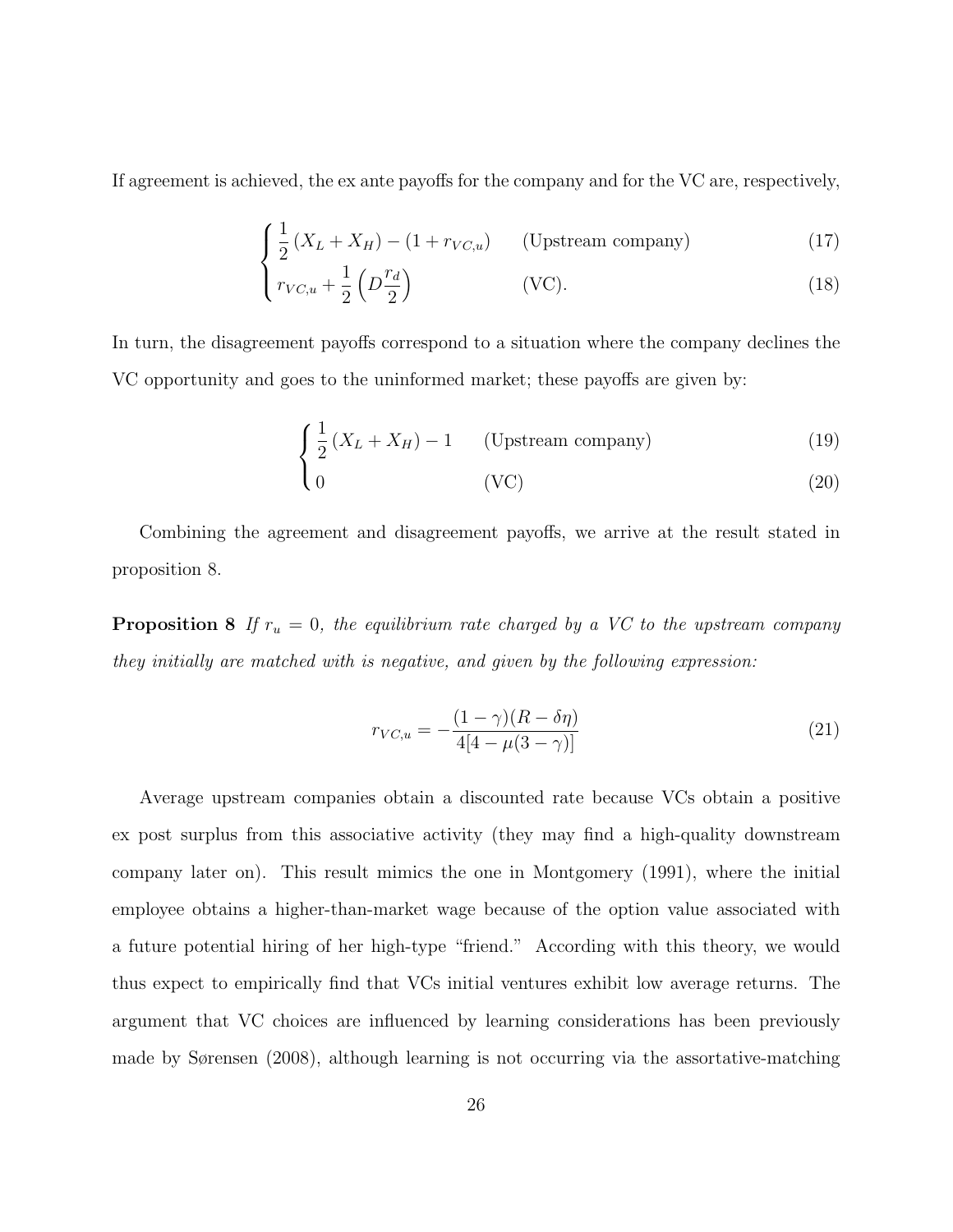mechanism.

Perhaps interesting to note is that  $r_{VC,u}$  declines with  $\mu$ , the supply of informed capital, although this decline is totally unrelated to competitive forces in the VC market. In fact, in our setting this obtains because a higher  $\mu$  implies that VCs extract a higher absolute surplus ex post (higher  $r_d$ ).

If we analyze the case in which  $r_u \neq 0$  (i.e., initial financing is risky), then the model delivers persistence in VC returns, which is an empirically documented regularity of VC investments (Kaplan and Schoar, 2005). This result is stated in proposition 9 and follows directly from the assortative-matching mechanism: Either the VC finds a high type initially, which delivers a high initial return upstream and a good investment opportunity downstream; or the VC learns that the initial venture is a low type, in which case it earns a low return initially and the competitive return subsequently.

**Proposition 9** If  $X_L$  is smaller than a threshold  $\underline{X}_L$  (defined in the appendix), then two cases occur with equal probability:

- 1. The VC experiences a high realized return upstream (greater than the average return for VCs), which is followed by a high realized return downstream (greater than the competitive average return of zero).
- 2. The VC experiences a low realized return upstream (lower than the average return for VCs), which is followed by non-participation (or earning the competitive average return of zero).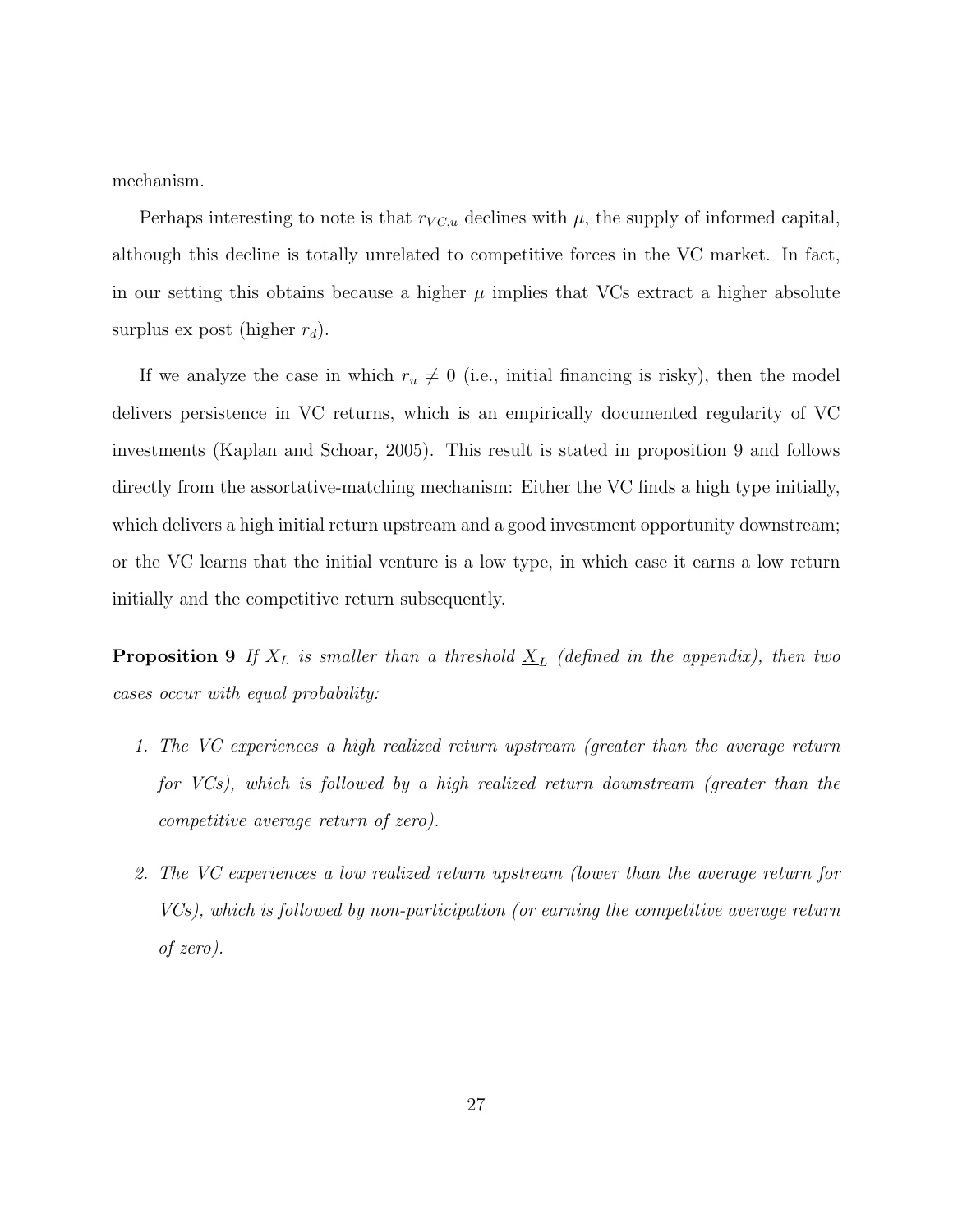#### 5.3 A closer look at the role of scarcity

The scarcity of upstream high types plays an important role in the preceding analysis. This scarcity is what drives up the price of the certified matching market and, indirectly, the price of the residual matching market as well. This section shows that this setting is not the only one in which the main result obtains. In fact, what is required is a scarcity of upstream companies, either just for high types, as previously assumed, or in general. We still focus on the sustainability of an assortative-matching equilibrium in which all companies operate.

Assume now that upstream companies are generally scarce; for example, assume  $F - 2$ upstream companies (but keep considering a large, even  $F$ ). Also, assume that  $1/2$  of these companies are high types, but that high types downstream are now scarcer, totaling  $\beta \times F$ , with  $\beta$  < 0.5. In this setting, the participation constraint of low types downstream is binding, given the general scarcity of upstream companies; this participation constraint pins down  $X_L$ . In this equilibrium, we need to have  $X_H = X_L = X$  because it represents the minimum amount that high types downstream need to bid to secure a partner via the certified matching market. Using equations  $(A.3)$  and  $(A.7)$ , we obtain an expression for X:

$$
X = \frac{1}{1+r_d} \left[ R - \left( \frac{\delta \eta - \phi}{\gamma} \right) \right] - \phi - \eta (1-\delta) \tag{22}
$$

To see that the main mechanism is still at play, we can assume otherwise; in particular, we set the supply of informed capital as  $\mu = 0$  and check whether the incentive-compatibility constraint for high types downstream is verified. According to equation (A.5) (or equation (A.6)), high types downstream have a positive surplus as long as the following holds:

$$
X \le \frac{R - \delta \eta}{1 + r_d(1 - \mu/2)} - \phi - \eta(1 - \delta) = \Big|_{\mu=0} \frac{R - \delta \eta}{1 + r_d} - \phi - \eta(1 - \delta). \tag{23}
$$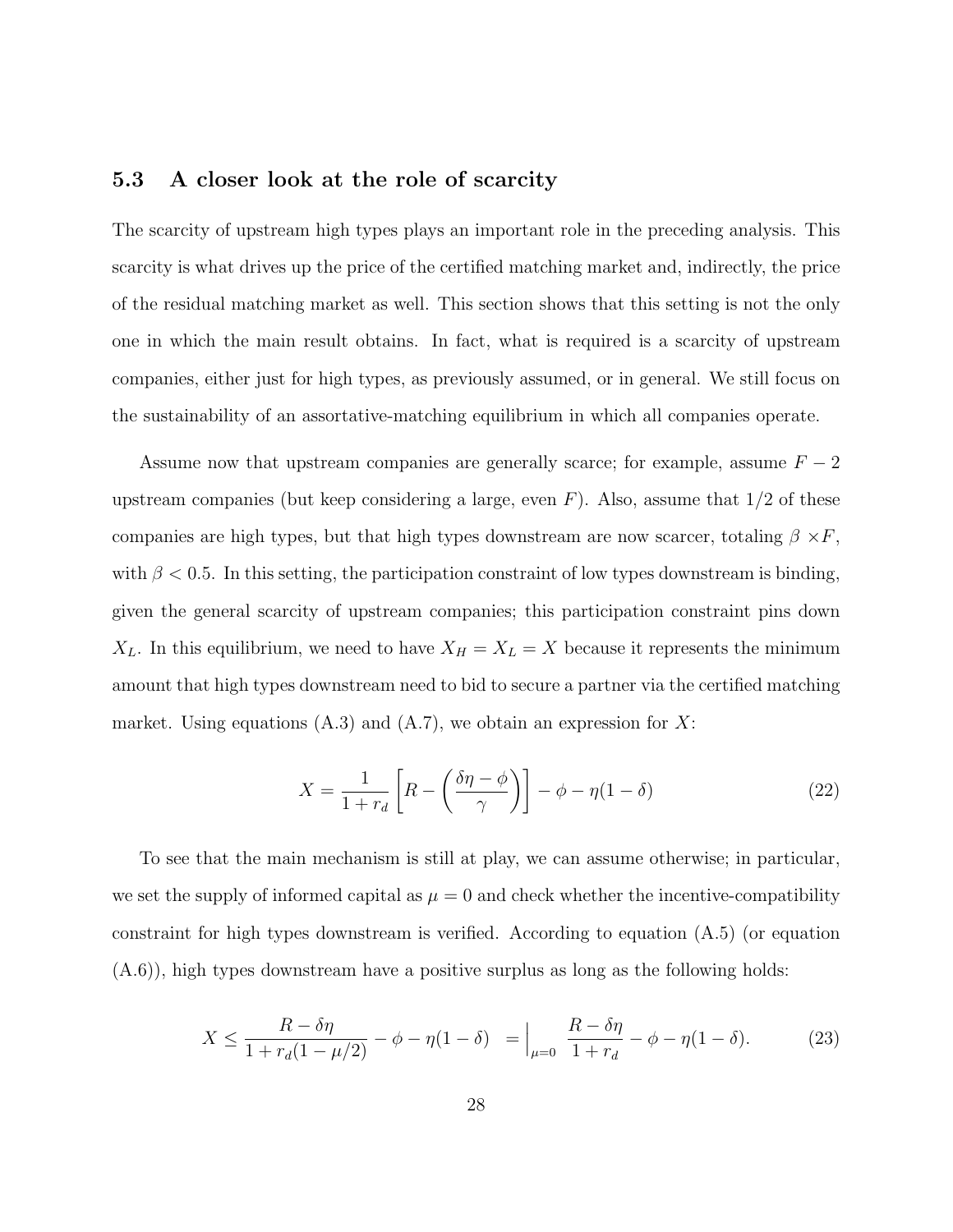Combining expressions (22) and (23), we have

$$
\frac{1}{1+r_d} \left[ R - \left( \frac{\delta \eta - \phi}{\gamma} \right) \right] \le \frac{R - \delta \eta}{1+r_d} \Leftrightarrow \phi \le \delta \eta (1-\gamma),
$$

which is the threshold for the certified-matching costs previously derived in proposition 2. This condition establishes that a minimum level for the supply of informed capital is still necessary in this case. In fact, this level is the same as the one derived in proposition 2 because  $\mu_0$  is implicitly determined by  $X_H = X_L$ , an equality we assumed at the outset for this new setting. The difference relative to the first case is that now  $X_H = X_L$ , even for  $\mu > \mu_0$ ; previously, this slack in the incentive-compatibility constraint of high types downstream was actually transferred to high types upstream, via  $X_H > X_L$ .

Another way to make the argument that an abundance of parties incurring the certifiedmatching costs is what drives the results is to show that the equilibrium breaks down otherwise. More specifically, consider now that upstream companies are abundant—in general and in terms of high types—and their participation constraint is binding. This abundance implies, in equilibrium,  $X_L = X_H = 1$ . Using equations (A.5) and (A.7), the incentivecompatibility constraint of high types downstream is satisfied as long as the following holds:

$$
\mu[R - D(1 + r_d/2)] + (1 - \mu)[R - D(1 + r_d)] - \delta\eta \ge \gamma[R - D(1 + r_d)] - \delta\eta - \phi \Leftrightarrow
$$
  

$$
R(1 - \gamma) \ge D[\mu(1 + r_d/2) + (1 - \mu)(1 + r_d) - \gamma(1 + r_d)] - \phi.
$$

Assuming  $\mu = 0$ , this equation simplifies to

$$
R(1 - \gamma) \ge D(1 + r_d)(1 - \gamma) - \phi \Leftrightarrow R \ge D(1 + r_d) - \frac{\phi}{1 - \gamma}.\tag{24}
$$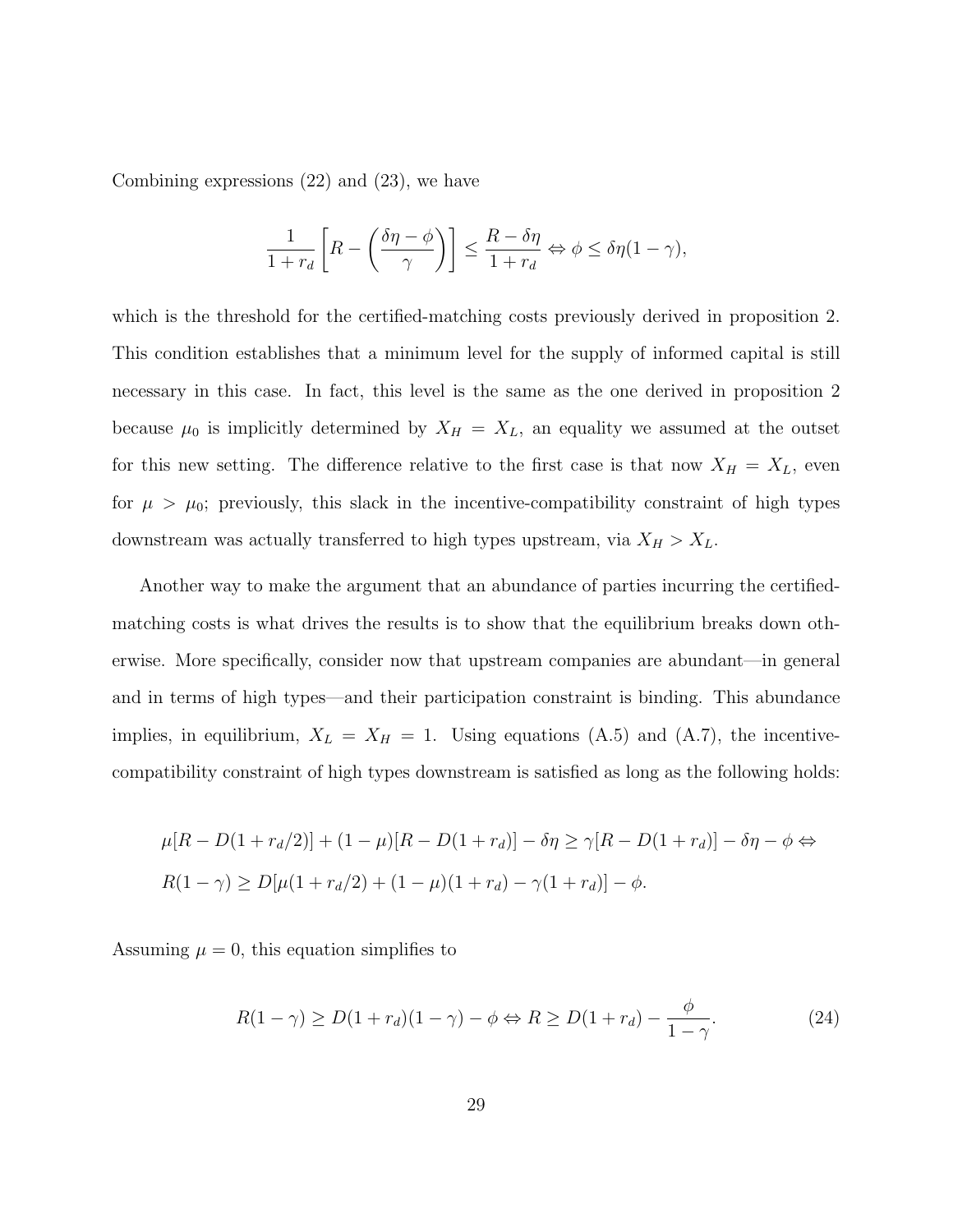Because in the conjectured equilibrium uninformed financial markets do not break down,<sup>13</sup> it must be true that  $R > D(1 + r_d)$ . This implies that condition (24) is verified. In short, even with  $\mu = 0$  the LSAM equilibrium would obtain.

#### 5.4 Competitive informed capital

As is intuitive, for the main mechanism to operate, informed financiers cannot extract too high a surplus. If they do so, the wedge in cost of financing across types might be compromised. But what happens if VCs provide capital at more favorable terms than those associated with Nash bargaining? Presumably, this situation would facilitate, at the margin, the beneficial effect of informed capital in terms of matching. To analyze this setting, we consider the extreme case of competitive rates offered by informed capitalists. Proposition 10 contains the main result, which confirms the intuition.

Proposition 10 If informed capital to downstream companies is provided at a competitive rate, then the minimum supply of informed capital that sustains an assortative-matching equilibrium where all companies operate is given by:

$$
\tilde{\mu}_0 := \frac{2[\phi - \delta \eta (1 - \gamma)]}{\phi(2 - \gamma) + (1 - \gamma)(R\gamma - 2\delta \eta)}.\tag{25}
$$

This new threshold is always lower than the threshold derived in proposition 2.

<sup>&</sup>lt;sup>13</sup>Notice that adverse selection is at its minimum because  $\mu = 0$ .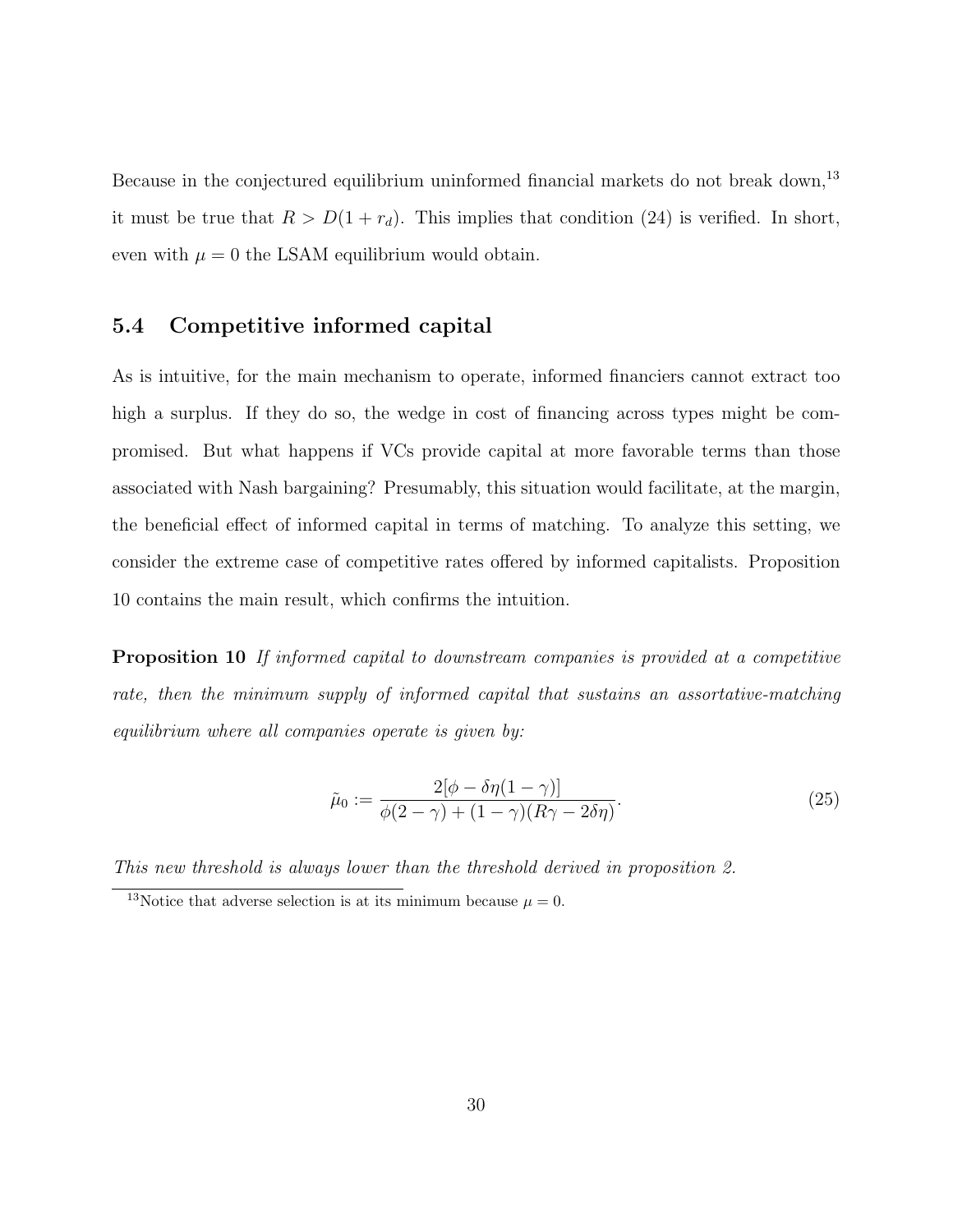### 6 Empirical analysis

#### 6.1 Approach

Our empirical analysis studies the plausibility of the key mechanisms that operate in the model. To that end we combine data on inter-company alliances and VC financing. More specifically, we test two hypotheses: first, whether companies exhibit a higher probability of obtaining first-round funding from their partner's VC (section 6.3.1), which is consistent with the idea that VC-company links serve as channels for information transmission; and second, whether two partners funded by the same VC *both* have a higher-than-average performance (section 6.3.2), which would follow from the assortative-matching pattern. The empirical results are very consistent with the model. For computational reasons the analysis focuses on the top 250 VCs.

#### 6.2 Data construction and summary statistics

We use data from Thomson Reuters SDC Platinum for VC investment rounds, and Alliances and Joint Ventures (1984-2010). Data for VC characteristics was taken from Thomson's Venture Expert (1980-2011).

We extracted all venture-related deals for companies based in the United States, which resulted in records for 35,186 companies, many with multiple rounds of investment. Each investment round by a firm per company was counted as a single observation, for a total of 288,082 individual observations. We dropped observations for which no investment round date was given and observations for which the investor or company was "Undisclosed." Of the remaining sample of 215,019 observations, we saw 14,958 unique fund names that we were able to match to 9,274 VC firms. Within this data we recorded values for company name,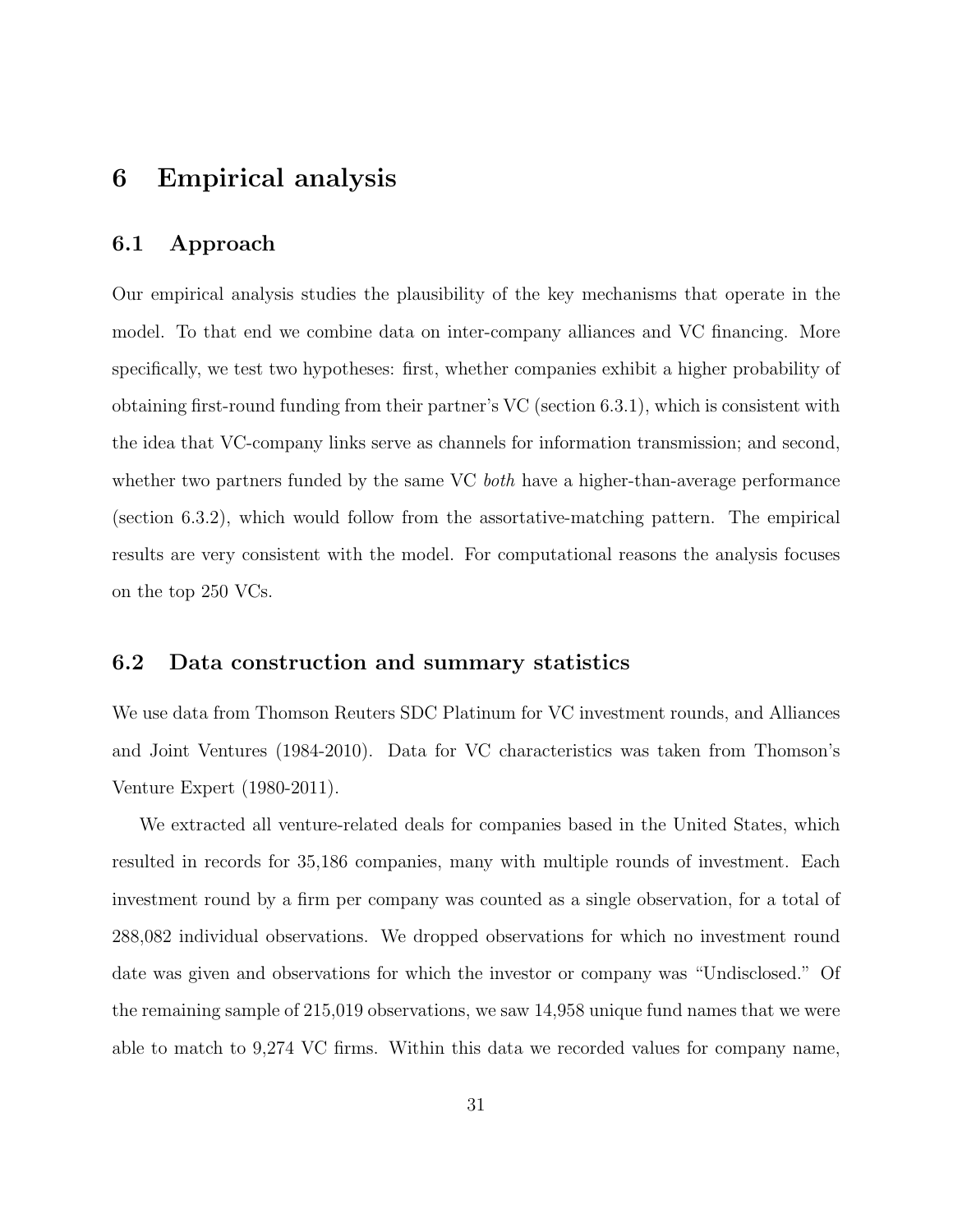disclosed amount, round date, company location, company industry, and investor. The characteristics of the VCs were extracted from the Venture Expert Private Equity Funds database and merged with the venture deals data.

Sorting on the number of deals completed by each firm provided us with our top 250 VC firms, used later in the empirical analysis presented in table 4. The average deal size was \$3.39 million and \$2.97 million for deals involving a top-250 VC firm. The Venture Expert database provides only the aggregate round amounts; therefore, with rounds involving multiple VC firms, we allocated the total deal amount equally to each firm. For example, if the round was for \$10 million and four firms were involved, each firm would be allocated \$2.5 million as its investment. We also focused on the first round of financing that a company received by a VC firm as recorded by the Venture Expert database. We had data on first-round financings for 32,086 companies, and many of these rounds involved investment by multiple VC firms; thus, the total number of first-round deals was 54,131, of which 22,513 were completed by a top-250 firm. The average first-round deal size was \$4.25 million and \$3.45 million for deals involving a top-250 firm. Although we might have expected that first-round financing would generally be smaller than later rounds of financing, our deal-size variable (which is per VC firm) showed no such pattern. Later round financing often involves multiple VC firms, and although the per deal number is smaller, the aggregated number for later rounds is often larger. Summary statistics for these data are provided in table 2.

The data for alliances and joint ventures was extracted from Thomson Financial Strategic Alliances and Joint Ventures database. In 45,069 observations, each observation was an alliance name and the participants in the alliance, so one observation per alliance (we use "alliance" to describe either a strategic alliance or a joint venture). We reformatted the data so that an alliance that included three participants would count as three observations.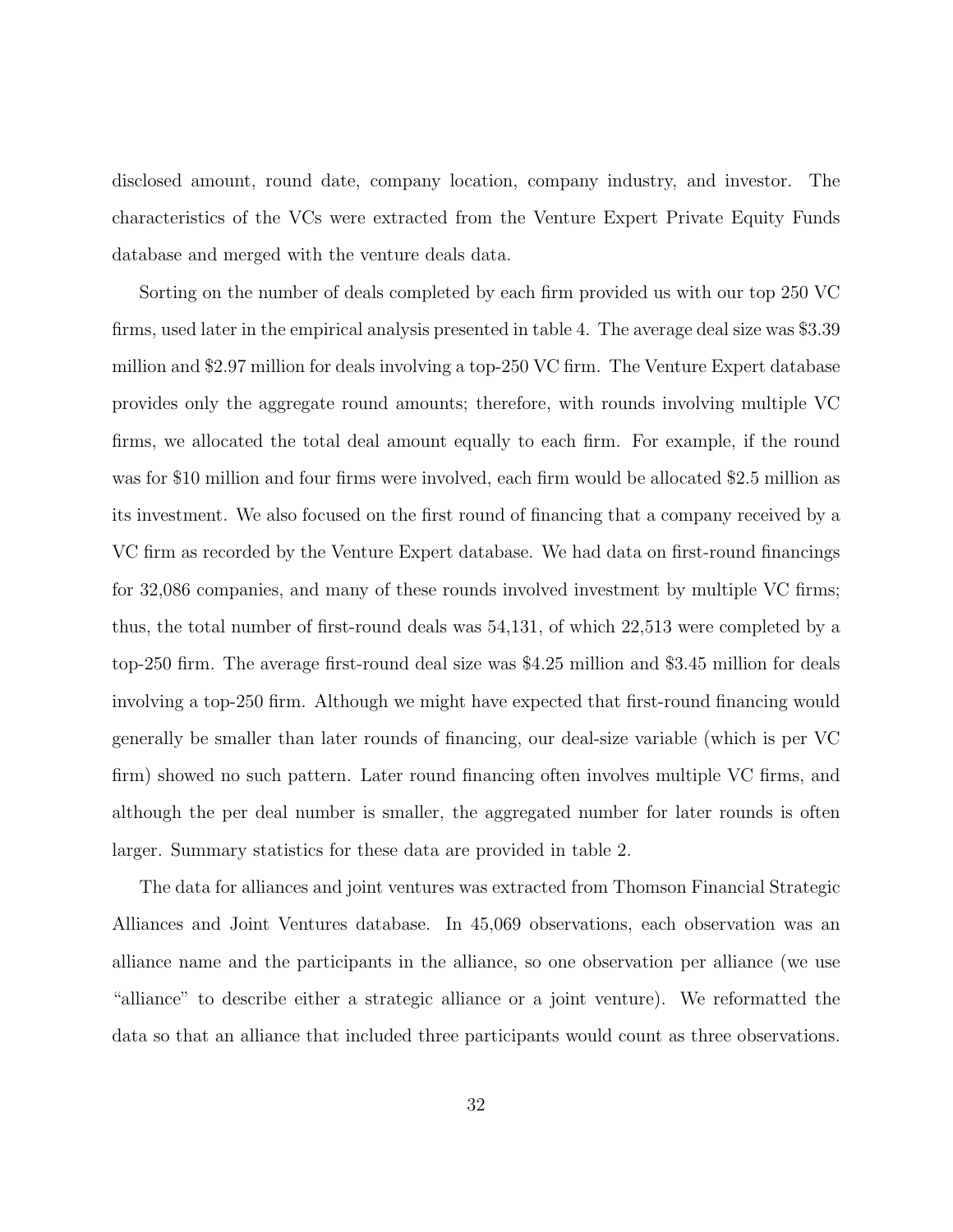Table 2: Summary statistics. In this table we present the number of VC firms, number of companies, and number of deals considered in the empirical analysis. We also present average deal size and average proceeds for companies that completed a successful initial public offering (IPO). For computational tractability, part of the empirical analysis uses a subsample of deals completed by the top 250 firms; a description of this subsample is also provided in the table.

| <b>Summary Statistics</b>                                                     |         |
|-------------------------------------------------------------------------------|---------|
| <b>General Deal Information</b>                                               |         |
| Number of firms                                                               | 9,274   |
| Number of deals                                                               | 215,019 |
| Number of deals by Top 250 firms                                              | 102,433 |
| Avg deal size (\$Mil)                                                         | \$3.39  |
| SE deal size (\$Mil)                                                          | \$0.05  |
| Avg deal size by Top 250 firms (\$Mil)                                        | \$2.97  |
| SE deal size by Top 250 firms (\$Mil)                                         | \$0.03  |
| 1st Round Deal Information                                                    |         |
| Number of firms participating in 1st round financing                          | 6,893   |
| Number of Companies with 1st round financing                                  | 32,086  |
| Number of 1st round deals                                                     | 54,131  |
| Number of 1st round deals by top 250 firms                                    | 22,513  |
| Avg 1st round deal size (\$Mil)                                               | \$4.25  |
| SE 1st round deal Size (\$Mil)                                                | \$0.18  |
| Avg 1st round deal size by Top 250 firms (\$Mil)                              | \$3.45  |
| SE 1st round deal size by Top 250 firms (\$Mil)                               | \$0.08  |
| Partnership Information                                                       |         |
| Number of partnerships                                                        | 28,992  |
| Number of partnerships with both parties VC funded                            | 2,692   |
| <b>IPO</b> Information                                                        |         |
| Average IPO proceeds all deals (\$Mil)                                        | \$47.38 |
| SE IPO proceeds all deals (\$Mil)                                             | \$1.66  |
| Average IPO proceeds all deals involved in partnership both VC funded (\$Mil) | \$45.81 |
| SE IPO proceeds all deals involved in partnership both VC funded (\$Mil)      | \$2.94  |
| IPO rate all deals                                                            | 0.07    |
| IPO rate all deals involved in partnership both VC funded                     | 0.33    |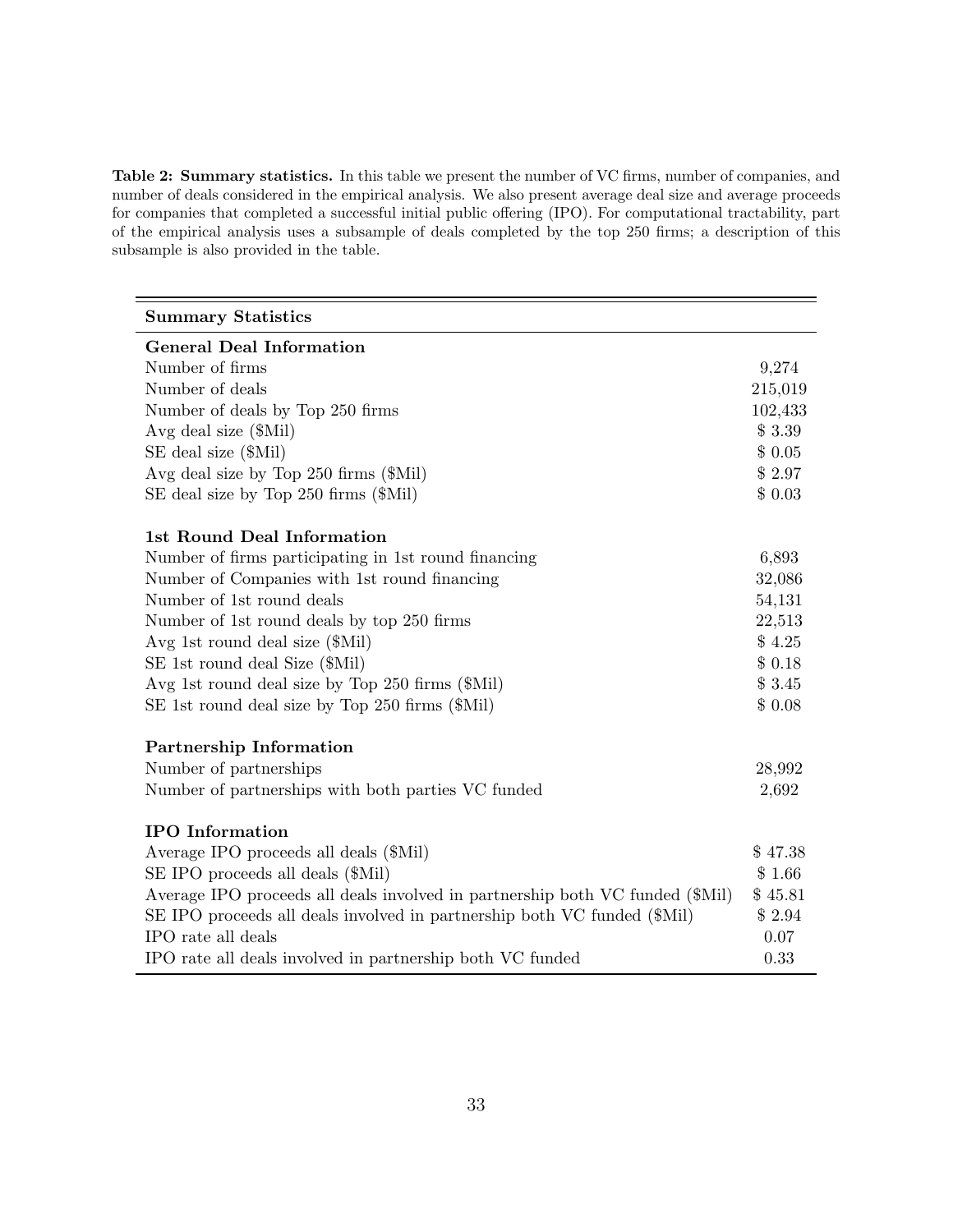We kept information only on U.S.-based participants. We merged this data with the VC funding data, so that each participant was matched with each of its VC investors. We saw 28,992 unique participants, which is much larger than the 16,818 unique firms in Lindsey (2008), but our sample is expanded by 11 years. Of these participants, 3,828 were matched with at least one VC investor, or roughly  $13\%$  (also larger in number than Lindsey (2008) but smaller in proportion). The highest number of investors any single company had was 31. We then created a sample that paired each participant with all other companies that participated in the alliance. So four participants in an alliance would result in six pairwise alliance observations. Finally, we merged these data with the participant-VC investor data so that each participant pair had a listing of all its VC investors. This pairing resulted in 41,572 observations, of which each observation is a pairing of participants involved in the same alliance. The number of partnerships in which each member of the partnership was backed by a VC totaled 2,692.

In addition, we used the Thomson Global New Issues Database to record information related to company IPOs. We extracted all original IPOs for U.S.-based issuers from 1980 to 2011. We recorded values for IPO dates, company name, and total IPO proceeds. These data were then merged on company name with the participant/VC investor database, resulting in 2,203 matches for an approximate 7% IPO rate of all deals. The average IPO proceeds for matched companies totaled \$47.38 million for all matched companies and \$45.81 million dollars for matched companies involved in partnerships in which both partners were VCfunded. The IPO rate for companies involved in partnerships in which both partners were VC-funded was approximately 33%. Summary statistics for these data are provided in table 2.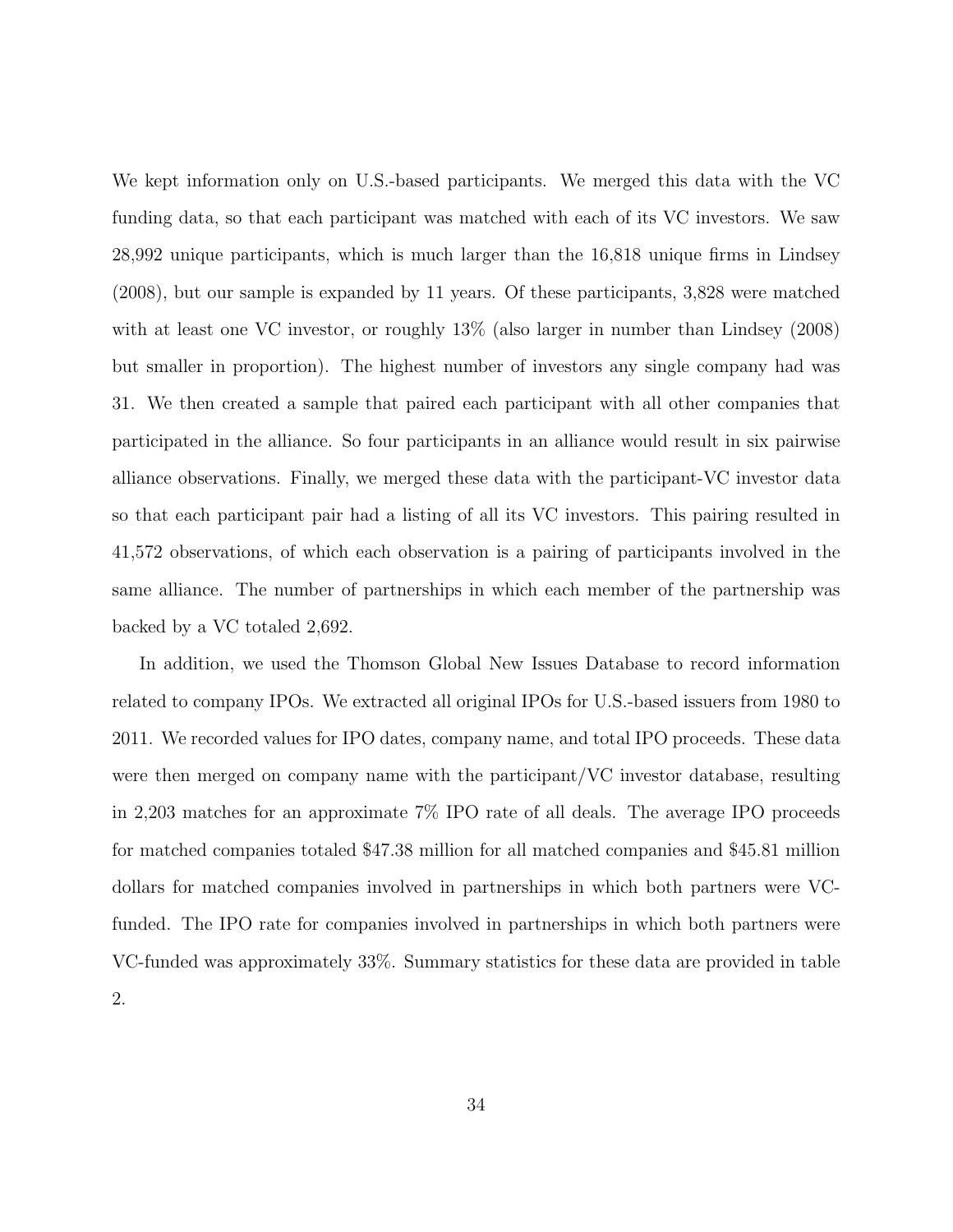#### 6.3 Empirical results

#### 6.3.1 Alliance partners and access to VC funds

In table 3 we present anecdotal evidence that a company is more likely to receive funds from a VC that previously funded its partner. For example, the first row presents the unconditional probability of obtaining funds in a first-round deal from J.P. Morgan (1.56%) and the probability of obtaining funds from J.P. Morgan if one of the company's partners also was previously funded by J.P. Morgan (2.94%). For the top-five VCs, table 3 shows that the average probability of obtaining funds from a specific VC is about five times larger if a partner firm obtained funds from that VC. Moreover, it is always true that the difference between conditional and unconditional probabilities is positive and significant (statistically and economically) for each of the five firms.

Table 3: Probability of obtaining funds from a top-five VC in the first financing round. This table presents the probability that a company, in its first financing round, obtains funds from one of the top-five VC firms. In column (1) we present the unconditional probability that a company obtains funds from each VC, and in column (2) we present the probability that a company that has a partnership with one of the VC's ventures obtains funds from that VC. \* represents significance at the 10% level, \*\* represents significance at the  $5\%$  level, and \*\*\* represents significance at the  $1\%$  level.

|                                  | (1)      | (2)      | $(2)-(1)$   |
|----------------------------------|----------|----------|-------------|
| J.P. Morgan Partners             | 1.56\%   | $4.50\%$ | $2.94\%**$  |
| New Enterprise Associates, Inc.  | 1.51%    | $6.82\%$ | $5.31\%**$  |
| Intel Capital                    | 0.71%    | 8.11\%   | $7.40\%*$   |
| Kleiner Perkins Caufield & Byers | 1.22\%   | 12.71%   | 11.49%***   |
| Sequoia Capital                  | $1.11\%$ | 6.15%    | $5.04\%***$ |
| Average                          | $1.22\%$ | 7.66\%   | $6.44\%***$ |

We extend the findings from table 3 to a more representative sample using data on more than 30,000 first-round VC deals for the 250 largest VCs (according to the number of deals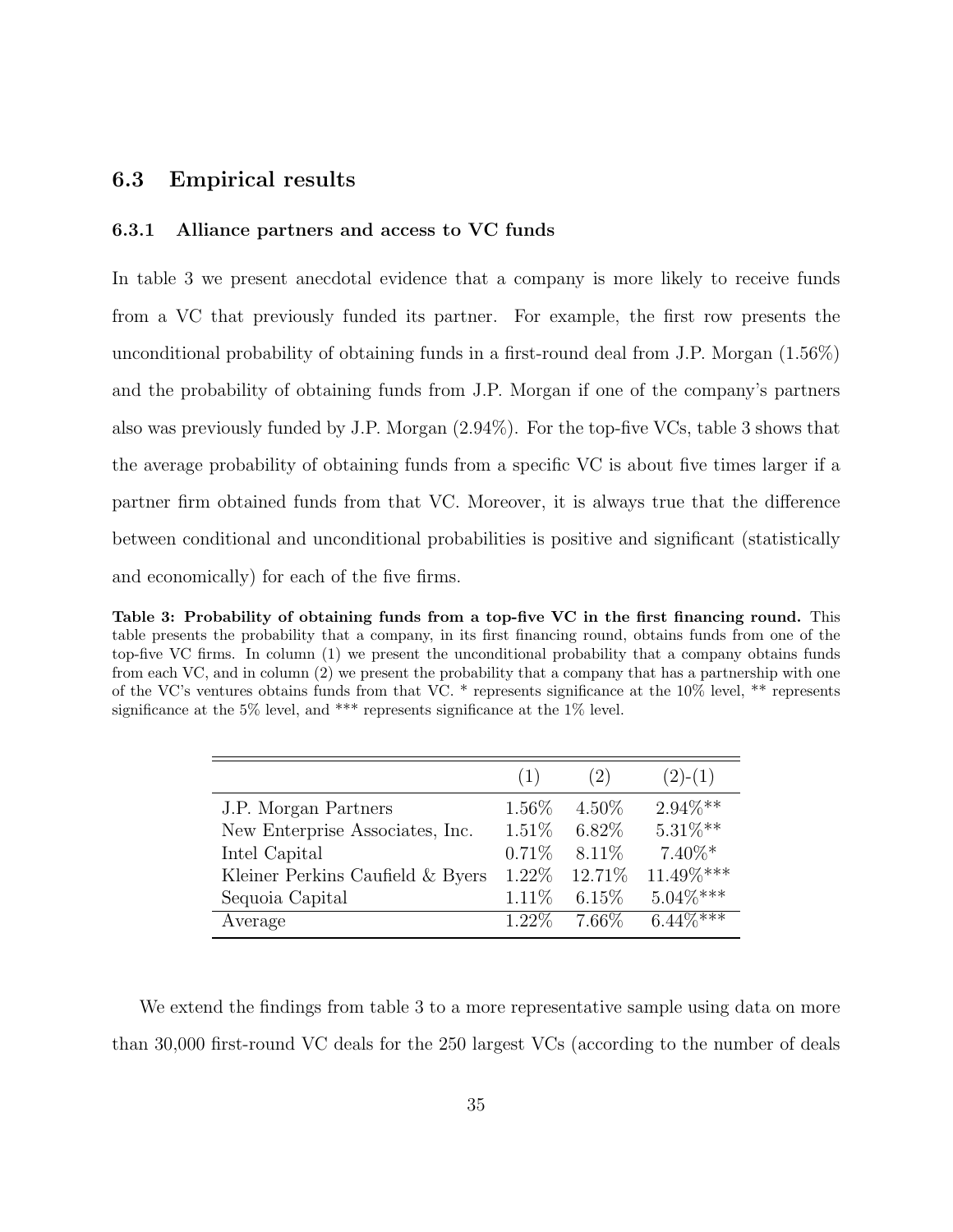closed).<sup>14</sup> We use the logistic model in equation  $(26)$  to capture how different variables affect the probability that a given firm invests in a specific company. Table 4 reports the estimation results using a panel at the firm-company level.<sup>15</sup>

$$
\log\left(\frac{p_{ij}}{1+p_{ij}}\right) = \beta_1 \times \tilde{P}_-VC_{ij} + \beta_2 \times LAR_j \times \tilde{P}_-VC_{ij} + \beta_3 \times \tilde{P}_-250_i + \beta_4 \times \tilde{P}_-ANY_i + \beta_5 \times \tilde{P}_i + \eta_j + \mu_t + \pi_{j-st(i)} + \gamma_{j-ind(i)} + \tau_{j-s(i)} + \varepsilon_{ij}
$$
\n(26)

In this equation,  $p_{ij}$  is the probability that firm j invests in company i's first round of financing,  $\ddot{P}$ -V $C_{ij}$  is a dummy variable that takes the value of one if at least one partner of company i gets funding from firm j before i's first round of VC financing, and zero otherwise;  $LAR_j$  is a dummy variable that takes the value of one if firm j is one of the 50 largest firms in terms of number of deals, and zero otherwise;  $\tilde{P}_1 250_i$  is a dummy variable that takes the value of one if at least one partner of company i gets funding from one of the largest 250 firms before *i*'s first round of VC financing, and zero otherwise;  $\tilde{P} \text{ } ANY_i$  is a dummy variable that takes the value of one if at least one partner of company  $i$  gets VC funding before *i*'s first round of financing, and zero otherwise; and  $\tilde{P}_i$  is a dummy variable that takes the value of one if company  $i$  has at least one partnership in place before its first round of VC financing, and zero otherwise.  $\eta_j$  is a firm fixed effect;  $\mu_t$  is a time fixed effect;  $\pi_{j-st(i)}$ ,  $\gamma_{j-ind(i)}$ , and  $\tau_{j-s(i)}$  are firm-state, firm-industry, and firm-size fixed effects, where  $st(i)$  is the state in which company i operates;  $ind(i)$  is the industry in which company i operates;

<sup>14</sup>We focus on the top 250 firms for reasons of computational tractability.

<sup>&</sup>lt;sup>15</sup>Given that the unconditional probability of a specific company getting funds from a given VC firm is relatively small, the interpretation of a logistic model is intuitive. The logit regression is log  $\left(\frac{p}{1-p}\right) = C + \beta X$ , thus  $\frac{\frac{\partial p}{\partial X}}{p} = \beta(1-p)$ . Therefore, if p is small enough,  $\beta$  represents the percent change in p associated with a marginal change in  $X$ .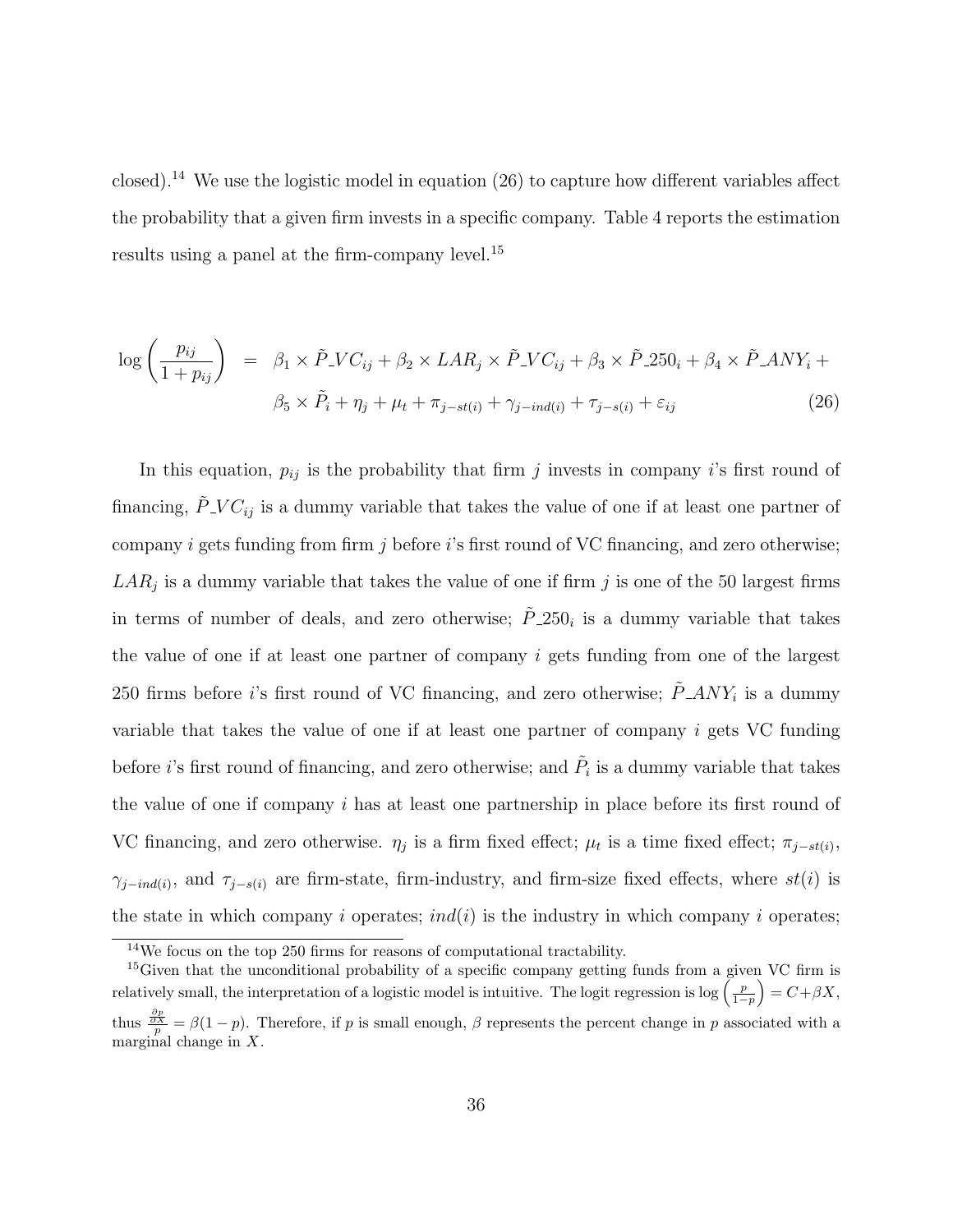and  $s(i)$  is the size of company i.<sup>16</sup> For example, if j is J.P. Morgan Partners, and company i operates in California,  $st(i)$  is California, and  $\tau_{j-st(i)}$  is the J.P. Morgan Partners-California fixed effect.

Table 4: Probability of obtaining funds from your partner's  $VC - Logistic Model$ . The table presents the probability that a company, in its first financing round, obtains funds from a specific top-250 VC, and how this probability increases if the VC previously financed the company's partner. For the interaction term in the second row, the largest 50 firms are considered large. We use a logistic model. The standard errors are presented in parentheses. \* represents significance at the 10% level, \*\* represents significance at the 5% level, and \*\*\* represents significance at the 1% level.

|                                        | (1)            | (2)        | (3)        | (4)        |
|----------------------------------------|----------------|------------|------------|------------|
| Partner has the same VC                | $0.959***$     | $0.889***$ | $0.780***$ | $0.794***$ |
|                                        | (0.182)        | (0.193)    | (0.191)    | (0.221)    |
| Large $\times$ partner has the same VC | 0.002          | 0.052      | 0.053      | $-0.013$   |
|                                        | (0.218)        | (0.228)    | (0.220)    | (0.246)    |
| Partner has funds from top 250 VC      | 0.024          | 0.061      | 0.035      | 0.038      |
|                                        | (0.080)        | (0.080)    | (0.083)    | (0.087)    |
| Partner has VC funds                   | $0.203*$       | 0.113      | 0.114      | 0.156      |
|                                        | (0.123)        | (0.125)    | (0.131)    | (0.140)    |
| Has a partner                          | 0.046          | 0.011      | 0.019      | 0.070      |
|                                        | (0.082)        | (0.083)    | (0.086)    | (0.090)    |
| N                                      | 387,672        | 162,402    | 118,522    | 63,792     |
| $pseudo - r^2$                         | 0.076          | 0.058      | 0.085      | 0.109      |
| time f.e.                              | YES            | <b>YES</b> | <b>YES</b> | YES        |
| firm f.e.                              | <b>YES</b>     | <b>YES</b> | <b>YES</b> | <b>YES</b> |
| firm $\times$ deal size f.e            | N <sub>O</sub> | <b>YES</b> | <b>YES</b> | <b>YES</b> |
| firm $\times$ industry f.e.            | NO.            | NO.        | YES        | YES        |
| firm $\times$ location f.e.            | NO             | NO         | NO         | YES        |

In table 4, we present the maximum likelihood estimation of equation (26). We show that the probability that a company obtains funds from a given VC increases by 80% (significant

<sup>&</sup>lt;sup>16</sup>Industry is obtained from the one-digit Venture Economics codes, and size is the total VC funding amount for each company divided into quintiles.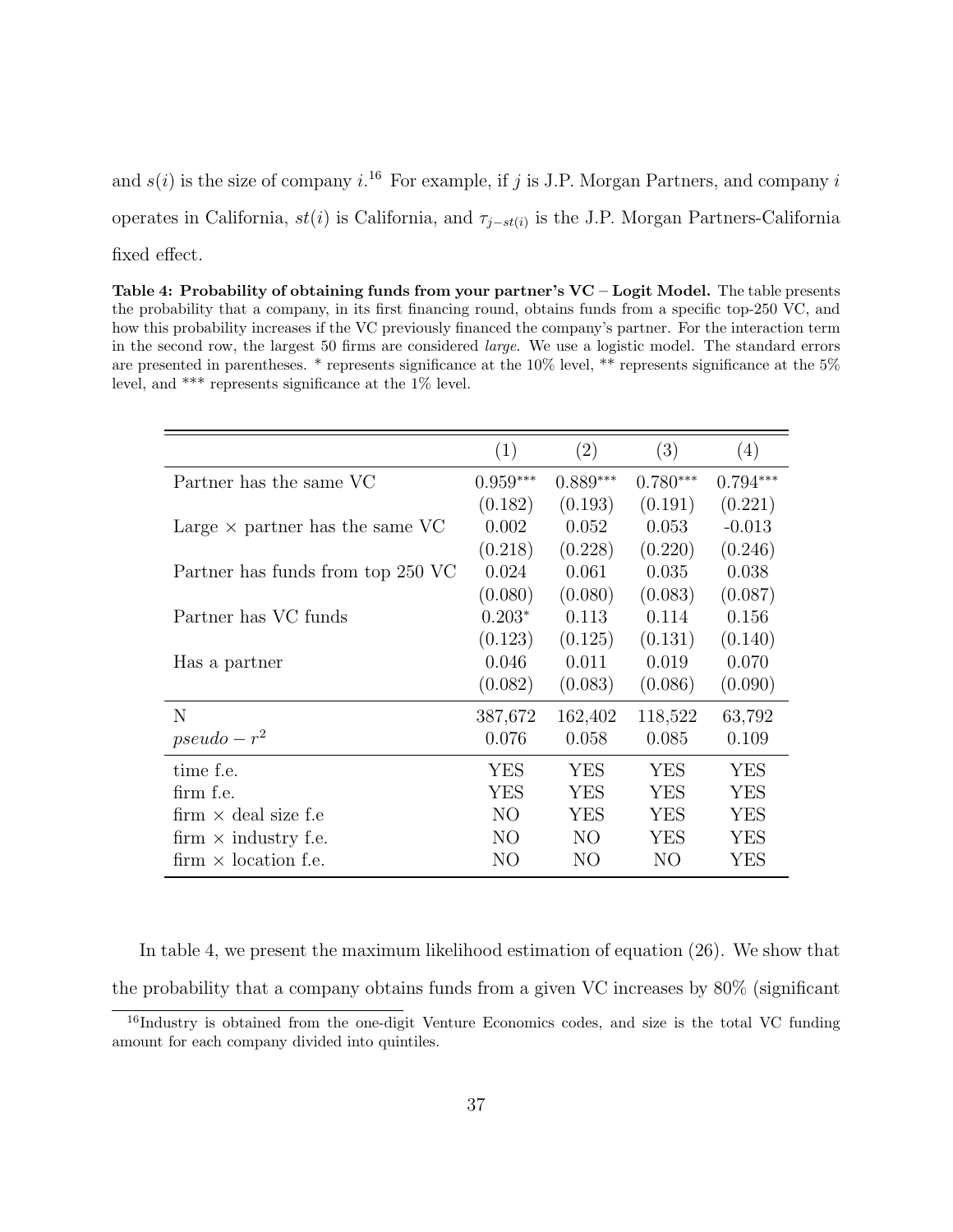at the 1% level) if a partner of the company had previously obtained funds from the same VC. For example, if the unconditional probability of getting funds from firm A is 5%, a company that is partners with a company previously funded by A has  $5\% + 5\% * 80\% = 9\%$  probability of getting funds from A. For completeness we present the linear probability model in the online appendix.<sup>17</sup> As seen in the interaction term presented in the second row of the table, the increase in the probability that a company obtains funds from a given VC associated with a partner obtaining funds from the same VC is independent of firm size; thus, we do not seem to lose generality by working with the largest 250 firms.

The specification in equation (26) addresses several endogeneity issues. In particular, one might be concerned that the increase in funding probability is driven by industry, by location, or by size VC specificity. For example, if a VC specializes in software in California, the VC that funded a given software development company in California naturally has a higher probability of financing that company's partner that also develops software in California. To mitigate this problem, we include the firm-state, firm-industry, and firm-size fixed effects previously described. Going back to our example, the VC-industry dummy  $J.P.Morgan$ sof tware would capture the probability that J.P. Morgan invests in the software industry, and the VC-location dummy  $J.P.Morgan - California$  captures the probability that J.P. Morgan invests in a deal in California. Thus, if we observe an increased probability that J.P. Morgan invests in software developer B when B is partners with developer A and A was already funded by J.P. Morgan, the increase is likely driven by the companies partnership and not by the fact that they both work in the same industry and geographic location.

One might also be concerned that the companies that have a partner, or those that have

<sup>&</sup>lt;sup>17</sup>The results in table 4 in the main text and table 1 in the online appendix suggest a geometric increase in the probability that a company obtains funds from a given VC when a partner of the company obtained funds from the same firm. As a consequence, a linear probability model does not capture correctly any marginal changes in the probability of obtaining funds from a given firm.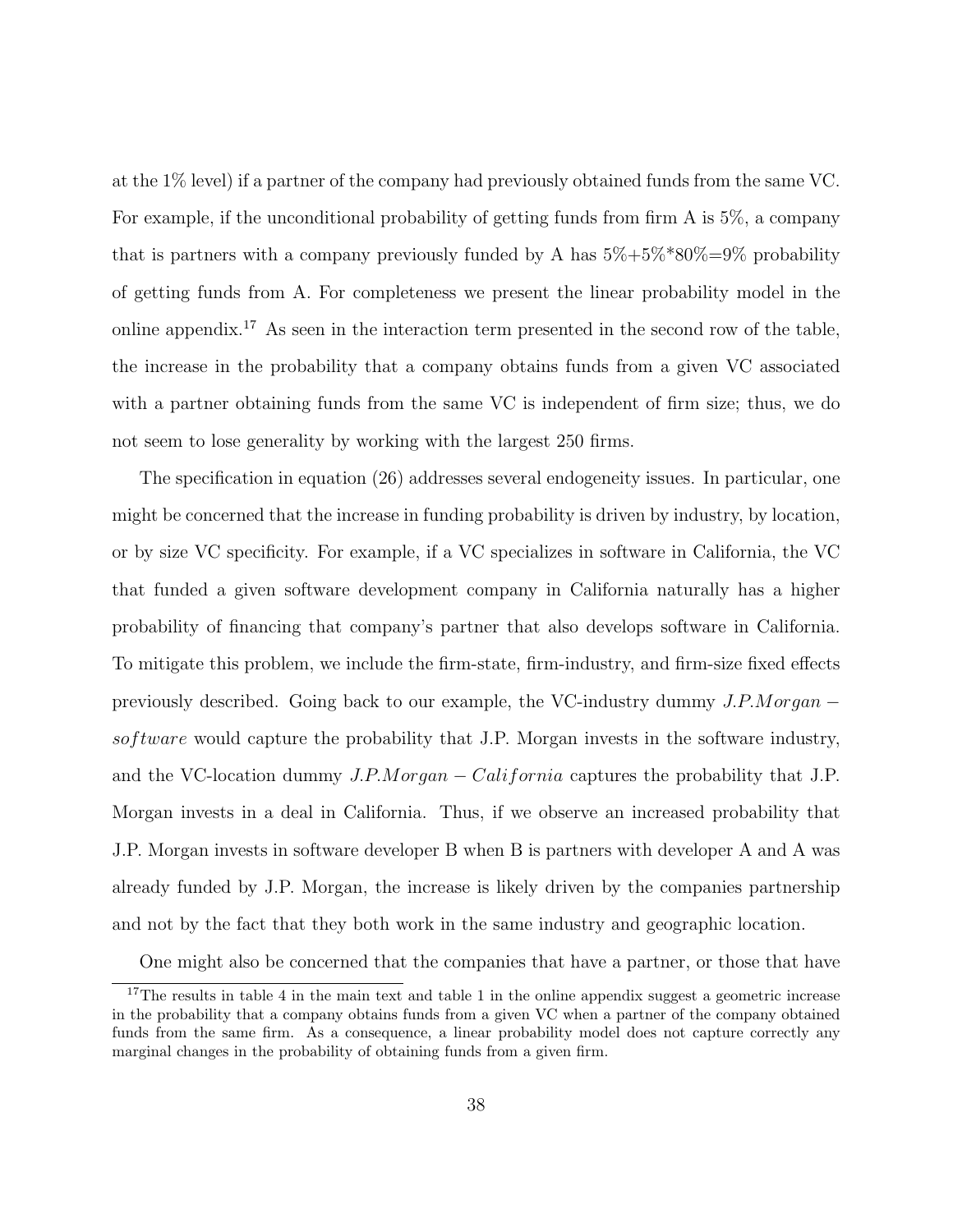a partner that was able to obtain funds from a VC or from a top-250 VC, have increased probability of obtaining funds from a VC in our sample. To address these concerns, we explicitly include a dummy that captures the effect of having a partner, a dummy that captures the effect of having a partner that has VC funds, and a dummy that captures the effect of having a partner that has funds from a top-250 VC.

#### 6.3.2 Alliance partners and company success rates

In this section we study whether companies match assortatively, as predicted by the model. We test this hypothesis using a sample of all partnerships between companies with VC funding, and we use company IPO as proxy for quality.<sup>18</sup> We estimate the likelihood that a company goes public using the following linear probability model.<sup>19</sup>

$$
p_i = \beta_1 \times P(i) \cdot \text{JPO} + \beta_2 \times \text{VC}(i) \cdot \text{VC}(P(i)) + \beta_3 \times P(i) \cdot \text{JPO} \times \text{VC}(P(i)) \cdot \text{VC}(i) +
$$
\n
$$
\varphi_{st(i)} + \chi_{ind(i)} + \omega_{s(i)} + o_{st(P(i))} + \delta_{ind(P(i))} + \nu_{s(P(i))} + \varsigma \times st(i) \cdot st(P(i)) +
$$
\n
$$
\varpi_{ind(i) \times ind(P(i))} + \rho_{s(i) \times s(p(i))} + \mu_t + \varepsilon_i
$$
\n(27)

In this equation,  $p_i$  is the probability that company i goes public;  $P(i)$  is the partner of company i;  $VC(i)$  is the VC investing in company i;  $P(i)$  IPO is a dummy variable that takes the value of one if the company's partner goes public, and zero otherwise;  $VC(i)$ ,  $VC(P(i))$  is a dummy variable that takes the value of one if the company received funds from a VC that previously invested in its partner, and is zero otherwise; and  $P(i) \perp PO \times VC(P(i)) \perp VC(i)$ 

<sup>18</sup>A natural alternative measure of success is an acquisition, however many companies are acquired for assets (and not for performance) which makes acquisitions a noisier measure than IPO (Ozmel, Robinson, and Stuart, 2013).

<sup>&</sup>lt;sup>19</sup>Logit model presented in the online appendix provides similar results.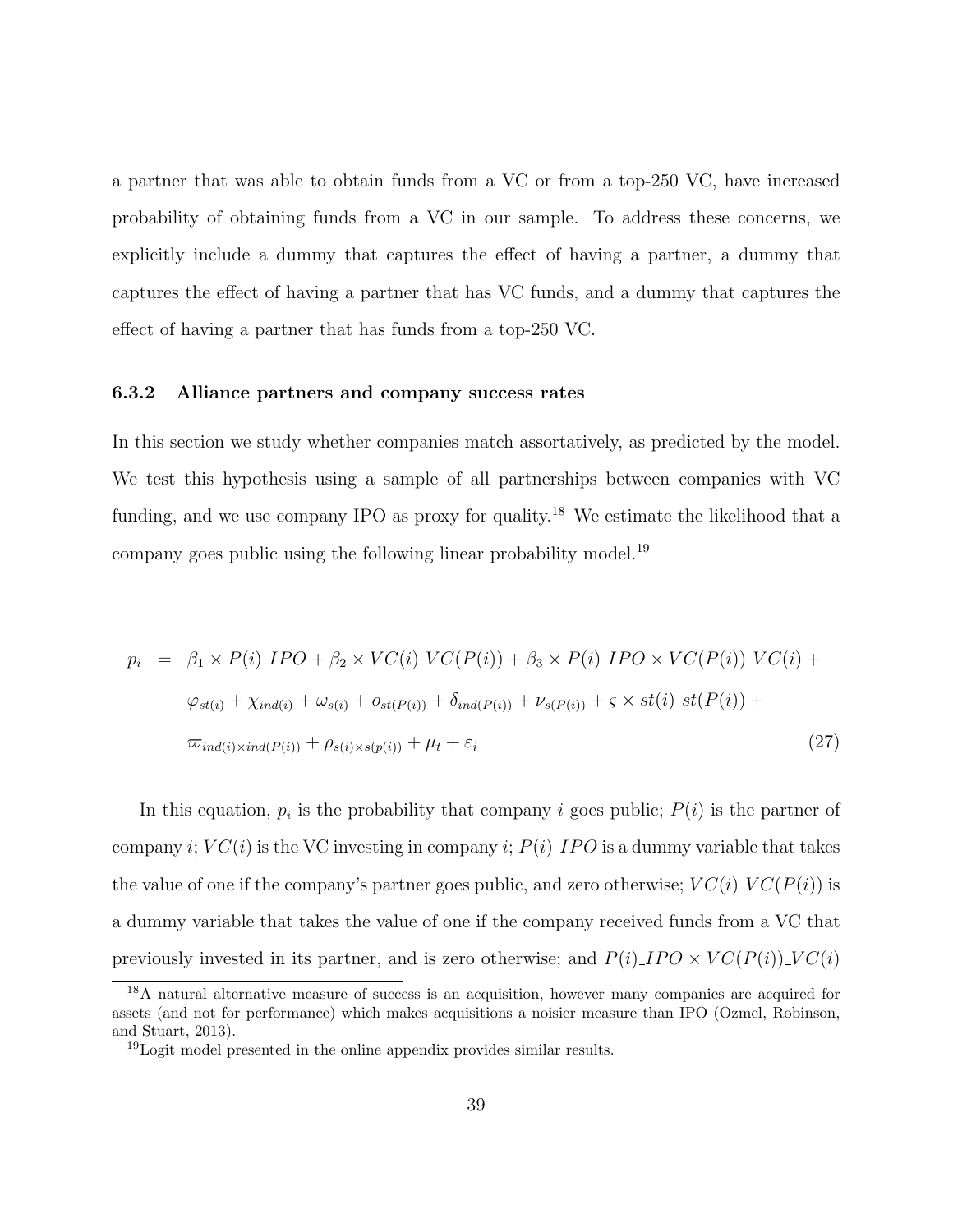is the interaction between the two dummies.  $\varphi_{st(i)}$  is the state of the company fixed effect;  $\chi_{ind(i)}$  is the industry of the company fixed effect;  $\omega_{s(i)}$  is the size of the company fixed effect;  $o_{st(P(i))}$  is the state of the partner fixed effect;  $\delta_{ind(P(i))}$  is the industry of the partner fixed effect;  $\nu_{s(P(i))}$  is the size of the partner fixed effect;  $st(i)$   $st(P(i))$  is a dummy variable that takes the value of one if the company and its partner operate in the same state, and zero otherwise;  $\varpi_{ind(i)\times ind(P(i))}$  is a fixed effect at the industry of the company–industry of the partner pair level;  $\rho_{s(i)\times s(p(i))}$  is a fixed effect at the size of the company–size of the partner pair level; and  $\mu_t$  is a time fixed effect. Note that if the number of industries is 10, 10 dummies will capture the industry of the company fixed effect; 10 dummies will capture the industry of the partner fixed effect; and 100 dummies will capture the industry of the company–industry of the partner pair fixed effect. Also note that the industry of the company–industry of the partner pair fixed effect is more stringent than a company-industry or a partner-industry fixed effect. Indeed, by using the fixed effect at the pair level, we are comparing company i's probability of going public to other companies that both work in the same industry as i and that have partners that operate in the industry where company i's partner operates. Similarly the size of the company–size of the partner pair fixed effect is more stringent than a company-size fixed effect or a partner-size fixed effect.

In our model  $\beta_1$  captures the possibility that companies that go public partner with other companies that also go public;  $\beta_2$  captures the advantage associated with the VC investing in the company's partner; and  $\beta_3$  captures the assortative-matching channel.

The OLS estimation of equation (27) is presented in table 5. The results suggest that assortative matching is borne out in the data. Indeed, the probability that a company goes public is 16.5% larger for companies that obtain funds from a VC that previously invested in a successful partner, compared to companies that obtain funds from a VC that invested in a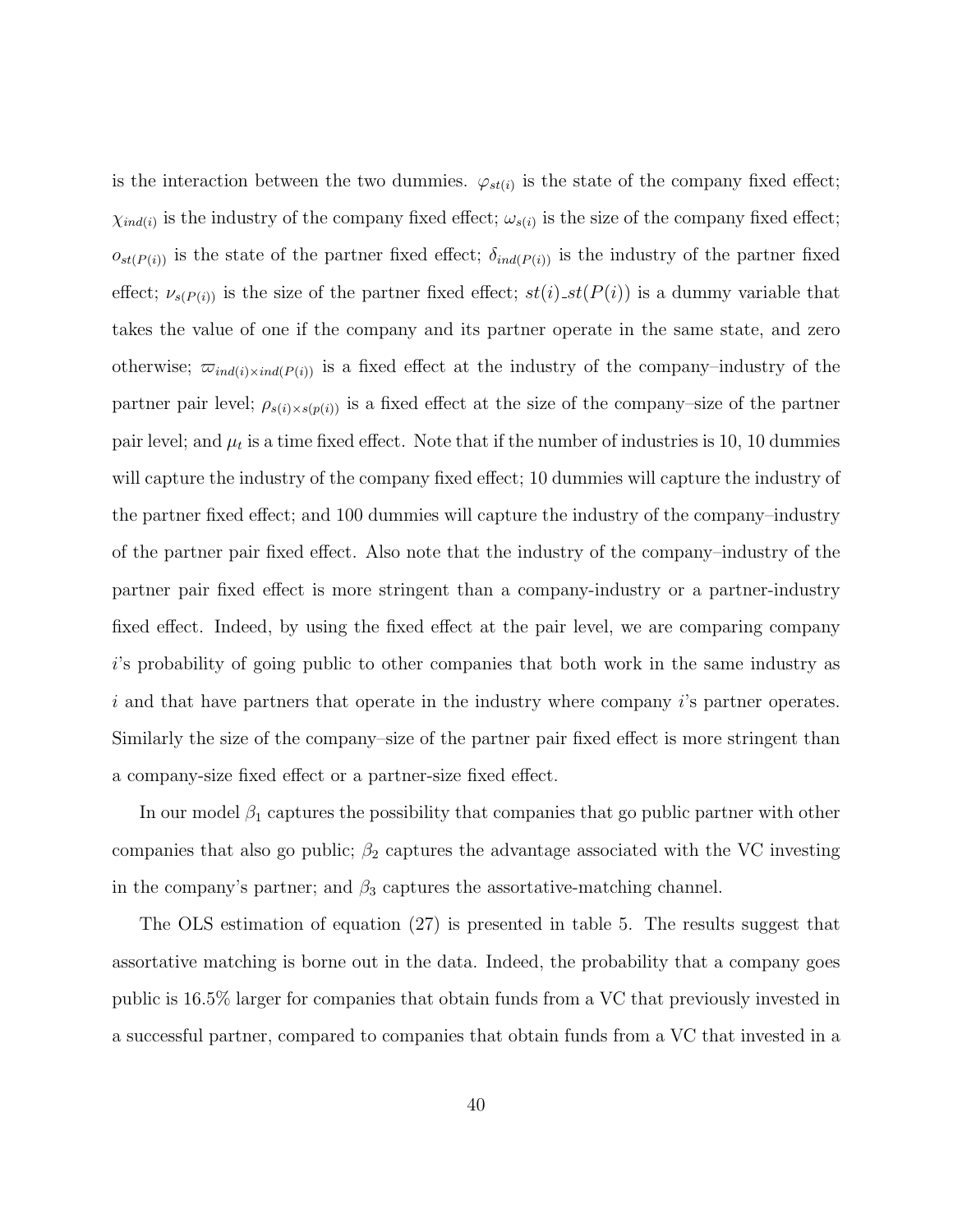Table 5: Probability that a VC venture goes public – Linear Probability Model. In this table we estimate the probability that a company with VC funding goes public, and how this probability is different when the company obtains funds from a VC that previously invested in one of its partners. We use a linear probability model. The *standard errors* are presented in parentheses. \* represents significance at the 10% level, \*\* represents significance at the 5% level, and \*\*\* represents significance at the 1% level.

|                                                       | $\left( 1\right)$ | $\left( 2\right)$ | $\left(3\right)$ | $\left( 4\right)$ |
|-------------------------------------------------------|-------------------|-------------------|------------------|-------------------|
| Partner completed IPO                                 | 0.020             | 0.006             | $-0.001$         | 0.008             |
|                                                       | (0.020)           | (0.020)           | (0.021)          | (0.021)           |
| VC invested in partner                                | $-0.005$          | $-0.053$          | $-0.083$         | $-0.070$          |
|                                                       | (0.057)           | (0.055)           | (0.057)          | (0.058)           |
| VC invested in partner and partner completed IPO      | $0.169**$         | $0.136*$          | $0.173**$        | $0.165**$         |
|                                                       | (0.071)           | (0.070)           | (0.071)          | (0.072)           |
| N                                                     | 2,692             | 2,627             | 2,559            | 2,559             |
| $adj - r^2$                                           | 0.052             | 0.145             | 0.154            | 0.158             |
| time f.e.                                             | <b>YES</b>        | <b>YES</b>        | YES              | <b>YES</b>        |
| company controls                                      | N <sub>O</sub>    | <b>YES</b>        | YES              | <b>YES</b>        |
| partner controls                                      | N <sub>O</sub>    | N <sub>O</sub>    | YES              | <b>YES</b>        |
| $\mathop{\mathrm{company}}$ $\times$ partner controls | NO                | N <sub>O</sub>    | NO               | YES               |

random company, and 9.5% (16.5%-7%) higher compared to a company that does not share a VC with its partner. These magnitudes are virtually unchanged in the logit regression we present in the online appendix.<sup>20</sup> Perhaps surprisingly, the likelihood that a company goes public is not affected by its partner going public (by itself). But this finding is consistent with the hypothesis that VCs quickly offer funding to any partner of a venture that is perceived to be high quality (which is consistent with assortative-matching-based inference). Thus, we simply would not observe pairs with perceived high-quality that did not share the same

<sup>&</sup>lt;sup>20</sup>The increase in the probability of going public associated with obtaining funds from a VC that invested in a successful partner is  $\beta_{OLS} = 16.5\%$  using the linear probability model. The same estimate using the logit model in the online appendix is  $\beta_{\text{logit}} * p * (1-p) = 76.5\% * 32.7\% * (1-32.7\%) = 16.8\%$ , where we use the average probability of going public presented in table 2. To make the analysis more intuitive, we use the linear probability model for the analysis of this subsection.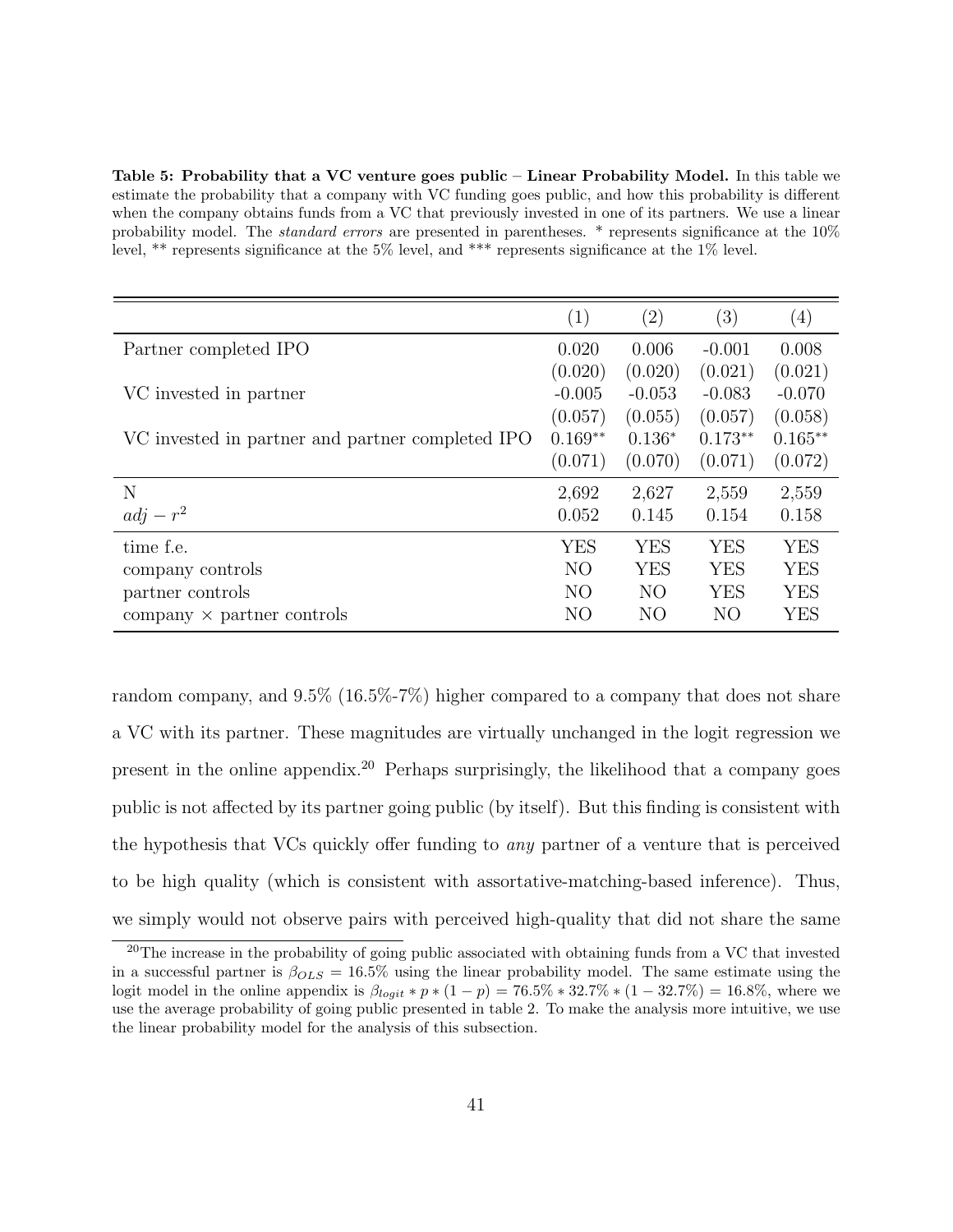VC.<sup>21</sup> This finding also suggests that the correlation in success cannot be solely explained by synergies among partners or by alliances solving contractual problems, otherwise we would observe a positive correlation between partners' success rates even if they did not share a VC. These results are robust to explicit controls for characteristics of the company, characteristics of the partner, and characteristics of the company–partner pair.

Our findings are consistent with the results in Lindsey (2008) and Ozmel, Robinson, and Stuart (2013), but we explore a new dimension associated with company success: the informational advantage a VC has, given that firms match assortatively. In fact, Ozmel, Robinson, and Stuart (2013) show that VC activity increases the likelihood of success, and Lindsey (2008) shows that within-portfolio alliances (i.e., alliances that share a VC) have a higher likelihood of success. We show that the success of companies that form a withinportfolio alliance not only is higher than the unconditional probability of success, but also is strongly correlated; that is, good firms funded by  $VC_j$  are more likely to be partners with other good firms funded by  $VC_j$ . Note that this correlation can hold even if within-portfolio alliances was not a driver of success and if VC did not affect the quality of their investments.

## 7 Conclusion

We develop a novel theory of informed capital, proposing that in an economy with heterogeneous companies, financiers gradually learn about company type via the pattern of inter-corporate relationships. The model predicts that companies can increase their probability of obtaining funds from a specific financier if one of their partners is financed by that firm. This hypothesis is confirmed in the data. We also establish empirically that the success

 $^{21}$ Also note that all companies in table 5 are required to have some VC financing.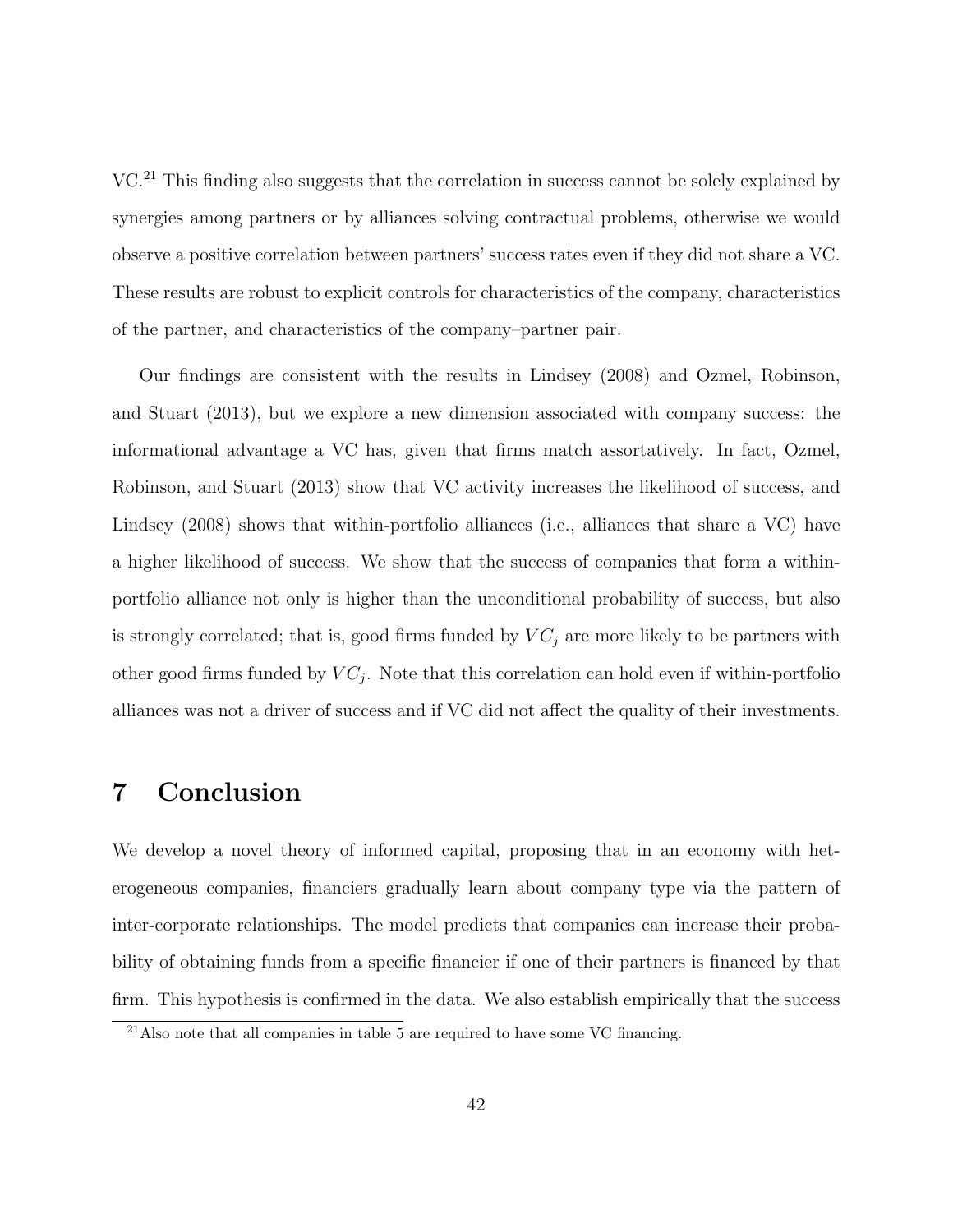rates of companies that have been financed by the same firm are strongly correlated, which is consistent with the model's assumption that assortative matching is efficient (and occurs). Our main theoretical result is that a critical threshold of informed capital needs to be met for the economy to operate in an efficient, large-scale regime, where many organizations produce. That assortative matching obtains is crucial for the feasibility of such a regime, and a critical supply of informed capital is precisely what incentivizes high-quality companies to incur the costs required to find a high-quality partner. The paper thus contributes to our understanding of how the structure of the financial sector affects the functioning of the "real economy."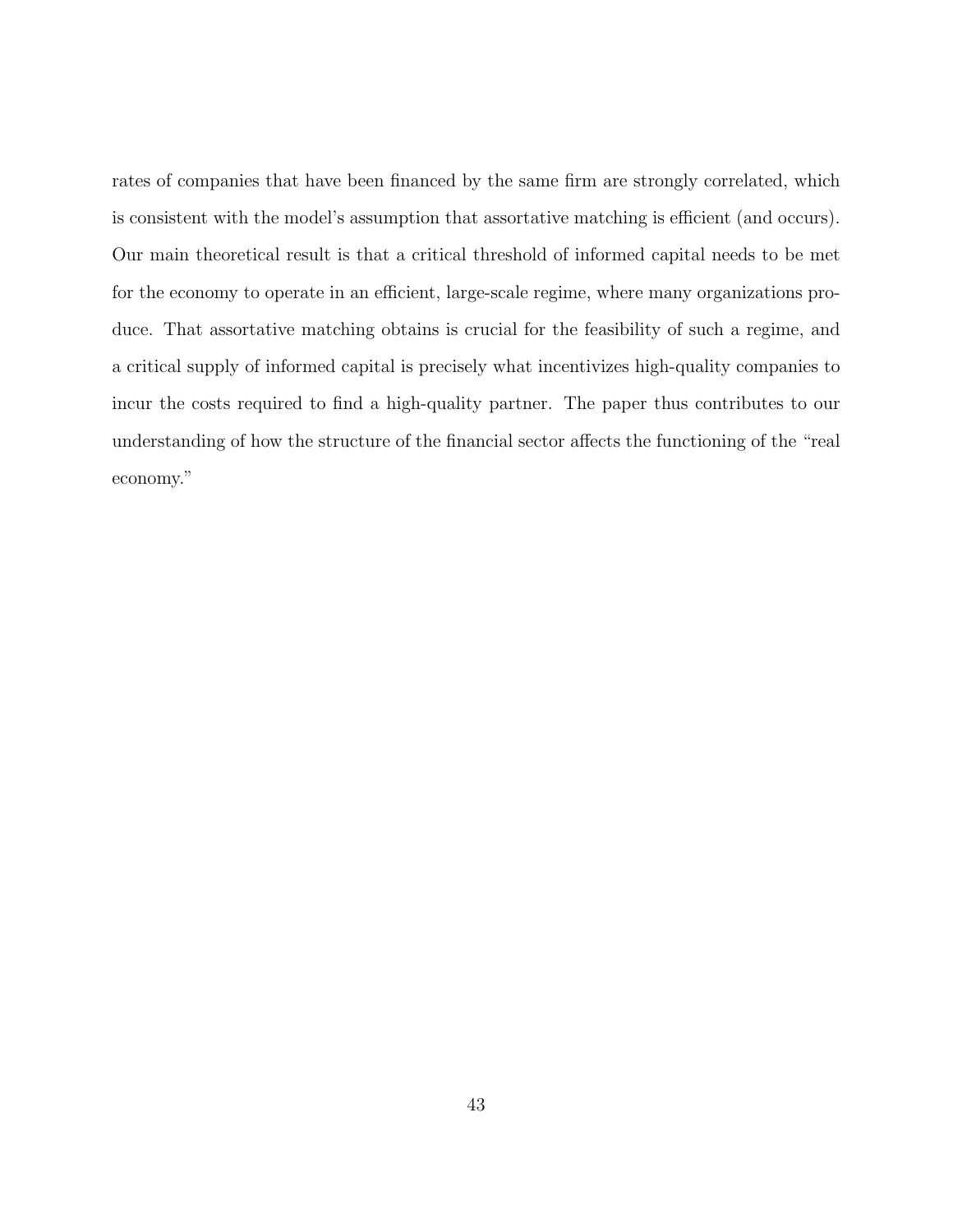## A Appendix

#### A.1 Lemmas

This section presents intermediate results that are useful for proving the propositions in the main body of the paper.

**Lemma 1** If all companies operate (downstream and upstream) and there is only residual matching, the  $(ex \ ante)$  aggregate surplus  $S$  (normalized by  $F)$  is given by:

$$
S = \frac{R}{4}(1+3\gamma) - (1+\eta). \tag{A.1}
$$

Lemma 2 If all companies operate and there is assortative matching, aggregate surplus is given by:

$$
S = \frac{R}{2}(1+\gamma) - \left(1 + \eta + \frac{\phi}{2}\right).
$$
 (A.2)

#### A.2 Proofs

Proof of lemma 1. If all companies are matched at random, then 1/4 of all pairs comprise a high-type upstream company and a high-type downstream company. For these pairs, and noting that certified-matching costs are not incurred in this case, total surplus is  $R-(1+\eta)$ ; for other pairs in the economy, surplus corresponds to  $\gamma R - (1 + \eta)$ . We thus obtain an expected surplus (normalized by  $F$ ) of

$$
S = \frac{1}{4}[R - (1+\eta)] + \frac{3}{4}[\gamma R - (1+\eta)].
$$

Simplifying this expression yields equation  $(A.1)$  in the lemma.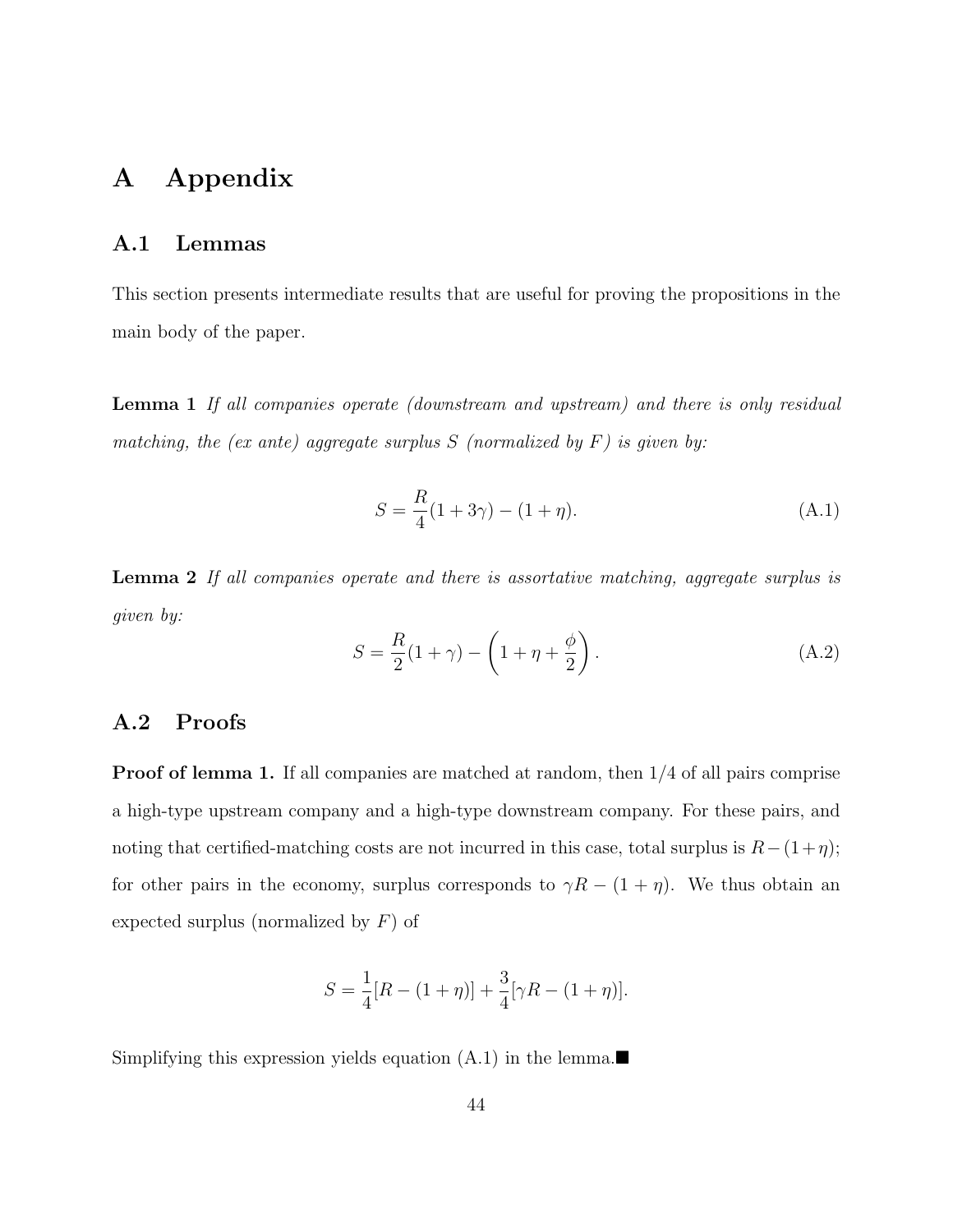**Proof of lemma 2.** With assortative matching, and for large  $F$ , approximately all hightype upstream companies match up with all high-type downstream companies; but the latter incur certified-matching costs. Total surplus for these pairs is  $R-(1+\eta+\phi)$ . For other pairs in the economy, surplus corresponds to  $\gamma R - (1 + \eta)$ . Combining the two types of surplus, in the aggregate we thus obtain:

$$
S = \frac{1}{2}[R - (1 + \eta + \phi)] + \frac{1}{2}[\gamma R - (1 + \eta)],
$$

which simplifies into expression  $(A.2)$  in the lemma.

Proof of proposition 1. The derivation is presented in six steps:

 $STEP 1. Both types of downstream companies raise debt D in the following amount:$ 

$$
D = X_H + \phi + \eta (1 - \delta). \tag{A.3}
$$

This amount of financing is strictly required by high-type downstream companies with a high-type supplier; the low types simply mimic this amount.  $A.1$ 

STEP 2. Under assumption 3, rational VCs make financing offers only to downstream companies that are partnered with high-type suppliers; that is, only half of VCs will end up making offers. Recall that the rate associated with these offers is denoted by  $r_{VC,d}$ .

STEP 3. Because VCs only make financing offers if their downstream potential client is a high type, the measure for the total number of high-quality downstream companies that receives an offer is  $\mu/2$ . All other companies seek financing with the uninformed market, which we assume cannot observe whether a company was "rejected" by a VC. The equilibrium rate

 $A<sup>A.1</sup>$ Companies could in principle raise an amount greater than D, but for simplicity we rule this out. (Formally we could have an off-the-equilibrium-path belief that only low types would try to raise more than D, which does not seem unreasonable.)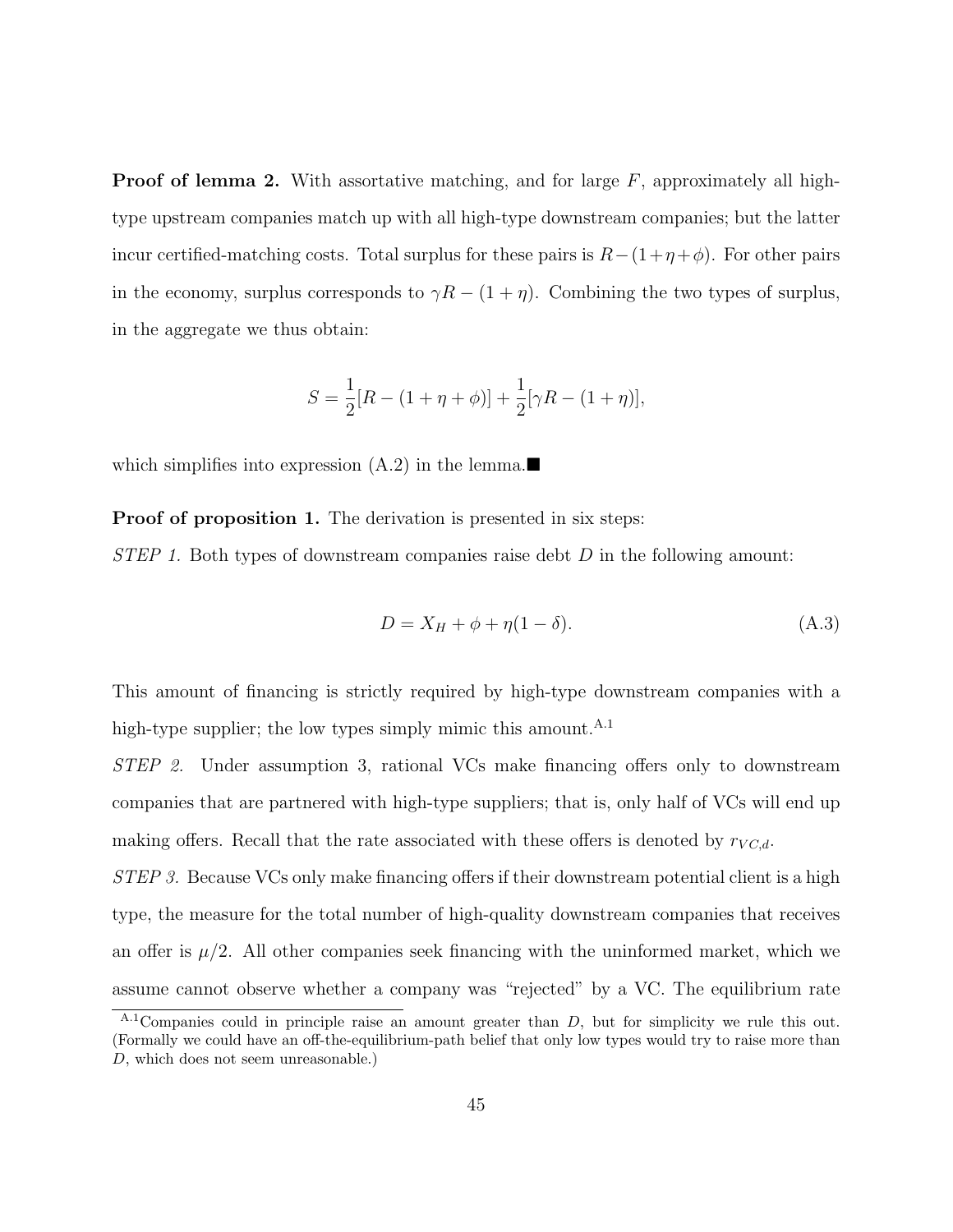for the downstream uninformed market,  $r_d$ , is set to solve:

$$
\underbrace{\left[\frac{1/2-\mu/2}{1-\mu/2}\right]D(1+r_d)}_{\text{high type}} + \underbrace{\left[\frac{1/2}{1-\mu/2}\right] [\gamma D(1+r_d) + (1-\gamma)0]}_{\text{low type}} = D,\tag{A.4}
$$

which, using equation  $(A.3)$  and simplifying, yields equation  $(7)$  in the proposition. STEP 4. The ex ante surplus for a downstream company i, denoted by  $\pi_{d,i}$ , conditional on  $i$  being a high type and also matching with a high-type supplier, is the following:

$$
E[\pi_{d,i} | \alpha_i \alpha_{P(i)} = 1] = \underbrace{\mu \times [R - D(1 + r_d/2)]}_{\text{finds VC-financed high-type supplier}} + \underbrace{(1 - \mu) \times [R - D(1 + r_d)]}_{\text{finds non-VC-financed high-type supplier}} - \delta \eta,
$$
\n(A.5)

where we used the fact that, with Nash bargaining, the informed rate is simply going to be one-half of the market rate. (Recall the real interest rate is 0.) In other words,  $r_{VC,d}$  =  $r_d/2$ <sup>A.2</sup> Because high-type downstream companies are competing among themselves (given the scarcity of high-type suppliers), in equilibrium their ex ante surplus needs to be zero. Equating expression  $(A.5)$  to zero and using expression  $(A.3)$  for debt D, we obtain the following expression for  $X_H$ :

$$
X_H = \frac{R - \delta \eta}{1 + r_d \left(1 - \frac{\mu}{2}\right)} - \phi - \eta (1 - \delta) \tag{A.6}
$$

This zero-surplus condition is naturally sufficient for low-type downstream companies not wanting to deviate to the certified matching market because doing so would violate their

 $A.2$ The disagreement payoffs correspond to financing being conducted in the uninformed market (i.e.,  $R D(1 + r_d)$  for the downstream company and 0 for the VC).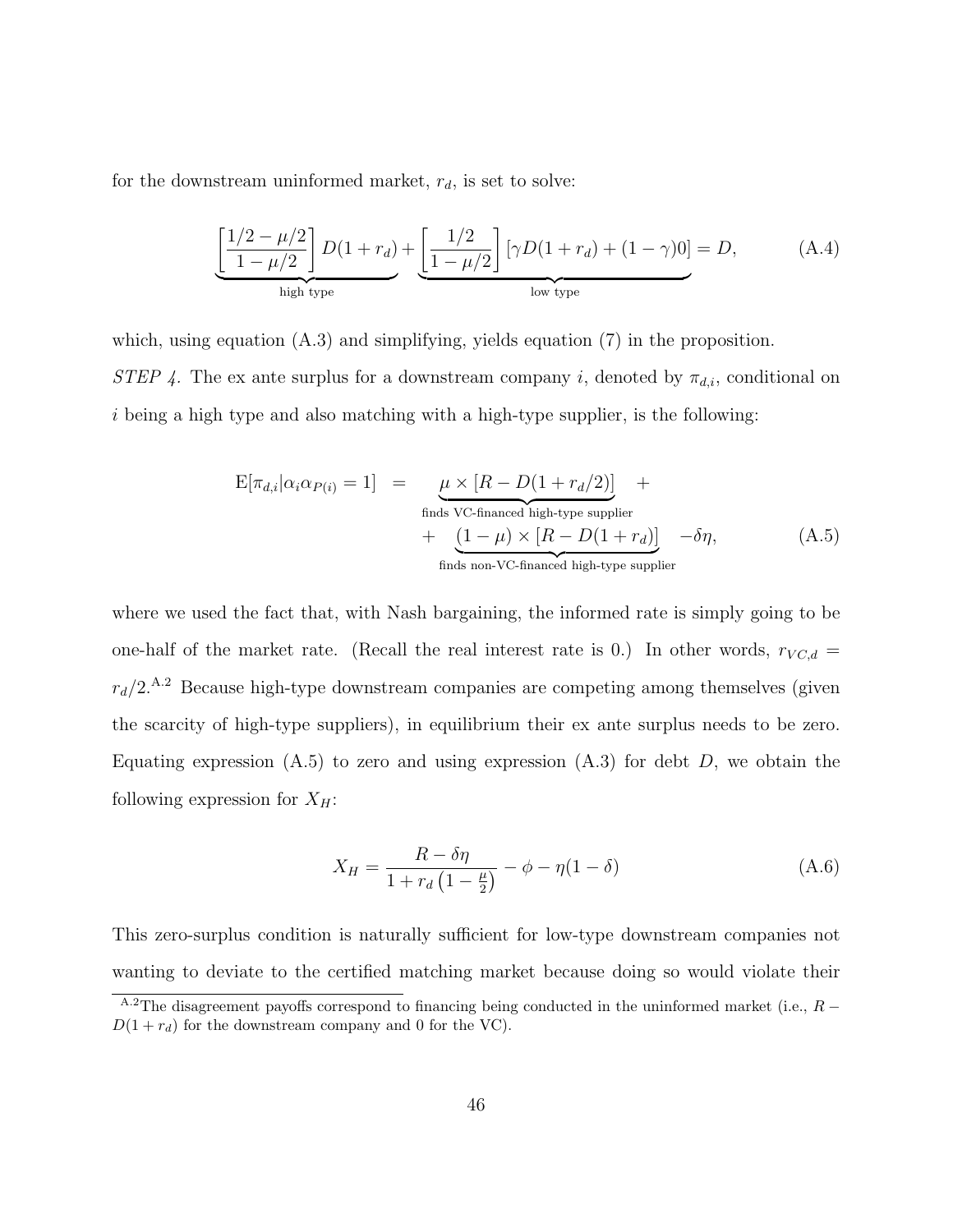participation constraint.

STEP 5. Under the assumption that companies' insiders are able to appropriate all ex ante excess funds (e.g., via higher wages (not modeled)), the surplus of a downstream company, conditional on its being partnered with a low-type supplier, is given by:

$$
\text{E}[\pi_{d,i}|\alpha_{P(i)}=0] = \gamma [R - D(1+r_d)] - (X_L + \eta - D)
$$
\n
$$
= \gamma [R - D(1+r_d)] - \delta\eta + (X_H - X_L) + \phi. \tag{A.7}
$$

The surplus in this equation must be zero in equilibrium to prevent high-type downstream companies from deviating to residual matching; because with this deviation a high-type upstream company would undoubtedly be partnered with a low-type supplier, expression  $(A.7)$  is indeed the deviation payoff. This zero-surplus condition pins down  $X_L$ :

$$
X_L = (X_H + \phi - \delta \eta) [1 - \gamma (1 + r_d)] + \gamma [R - \eta (1 + r_d)],
$$
 (A.8)

where in the simplification we made use of expression  $(A.3)$  for debt  $D$ .

STEP 6. Expressions (5) and (6) in the proposition are obtained by inserting the expression for the uninformed rate in equation (7) into equations  $(A.6)$  and  $(A.8)$ .

**Proof of proposition 2.** The denominator in expressions  $(5)$  and  $(6)$  is positive for all  $\mu \in [0, 1]$  (our domain of interest). Therefore,  $X_H \geq X_L$  is equivalent to:

$$
2R(1 + \gamma - \mu) + \delta \eta (1 - \gamma)(2 - \mu) - (\phi + \eta)[4 - \mu(3 - \gamma)] \ge
$$
  

$$
2R(1 + \gamma) - \mu R(2 + \gamma - \gamma^2) + \eta [\mu(3 - \gamma + 2\delta(1 - \gamma)) - 4 - 2\delta(1 - \gamma)].
$$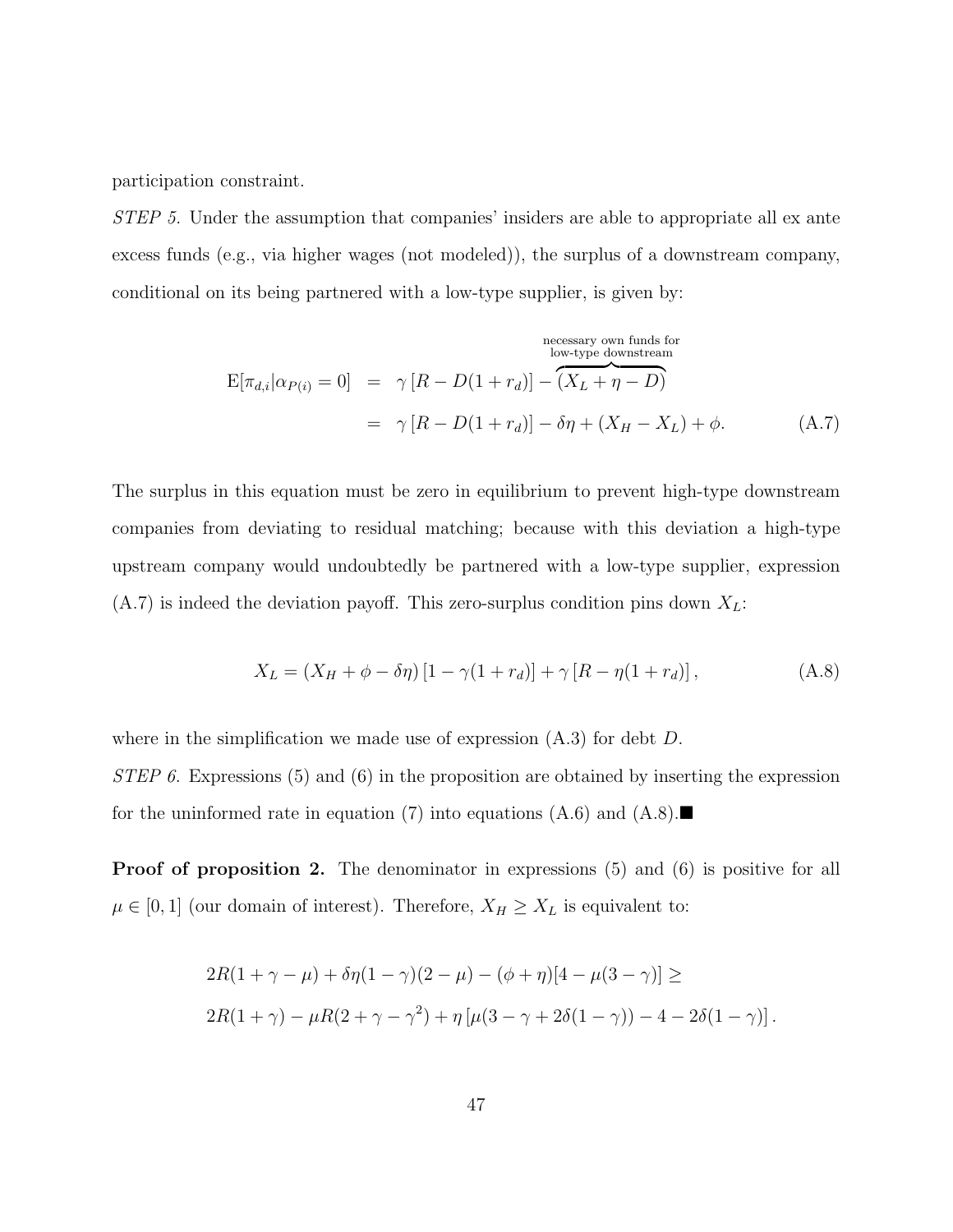Simplifying this expression with respect to  $\mu$  yields the threshold in equation (10). The next step is to establish that expression (10) increases with certified-matching costs  $\phi$ :

$$
\frac{\partial \mu_0}{\partial \phi} \ge 0 \Leftrightarrow \frac{4}{\phi(3-\gamma) + (1-\gamma)(R\gamma - 3\delta\eta)} \ge \frac{4(3-\gamma)[\phi - \delta\eta(1-\gamma)]}{[\phi(3-\gamma) + (1-\gamma)(R\gamma - 3\delta\eta)]^2} \Leftrightarrow
$$
  

$$
(1-\gamma)(R\gamma - 3\delta\eta) \ge -(3-\gamma)\delta\eta(1-\gamma) \Leftrightarrow R \ge \delta\eta,
$$

which is always true under assumption 2 and because of the fact that  $\delta < 1$ . The threshold  $\phi_0$  is obtained by setting the numerator in (10) to zero.

**Proof of proposition 3.** The upstream uninformed financial market sets the rate  $r_u$  competitively for a total debt amount of one unit, knowing that one-half of financed companies will turn out to be low-type. The formal condition for expected breakeven to be zero is given by:

$$
\frac{1}{2}\min((1+r_u), X_H) + \frac{1}{2}\min((1+r_u), X_L) = 1,
$$
\n(A.9)

which solving for  $r_u$  yields

$$
\int 0, \quad \text{if } X_L \ge 1 \tag{A.10}
$$

$$
r_u = \begin{cases} 1 - X_L, & \text{if } X_L < 1. \end{cases} \tag{A.11}
$$

The lowest threshold for upstream-company expected revenues that sustains an uninformed financial market is given by

$$
\frac{1}{2}X_H + \frac{1}{2}X_L = 1.
$$
\n(A.12)

Combining the expressions for  $X_H$  and  $X_L$  (equations (5) and (6)) with equation (A.12), the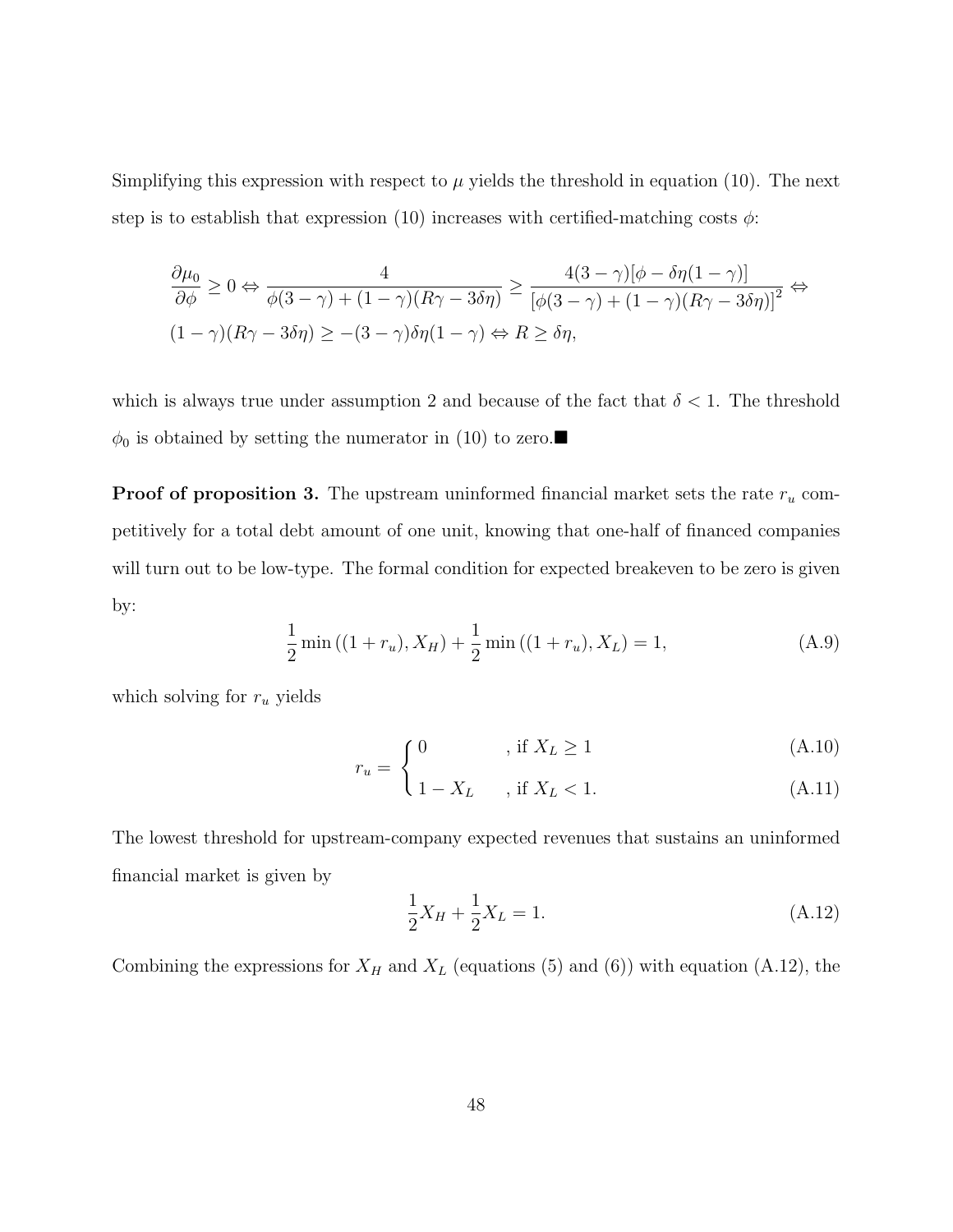breakdown condition  $X_H + X_L < 2$  is equivalent to:

$$
\frac{R[4(1+\gamma-\mu)-\mu(\gamma-\gamma^2)]-(\phi+2\eta)[4-\mu(3-\gamma)]+\delta\eta\mu(1-\gamma)}{2[4-\mu(3-\gamma)]}<2.
$$

Simplifying this expression with respect to  $\mu$  yields threshold (12) in the proposition.

**Proof of proposition 4.** The boundary condition for default for downstream companies facing the uninformed market is that all funds available are used to pay for debt (principal plus interest). Formally, this condition is expressed as:

$$
\left(\frac{1/2 - \mu/2}{1 - \mu/2}\right) R + \left(\frac{1/2}{1 - \mu/2}\right) \gamma R = D.
$$
 (A.13)

Using equations (A.3) and (A.13), the breakdown condition for downstream uninformed financial markets can be written as:

$$
R\left(\frac{1/2 - \mu/2 + 1/2\gamma}{1 - \mu/2}\right) < X_H + \phi + \eta(1 - \delta) \Leftrightarrow
$$
\n
$$
R\left(\frac{1 - \mu + \gamma}{2 - \mu}\right) < \frac{2R(1 + \gamma - \mu) + \delta\eta(1 - \gamma)(2 - \mu)}{4\mu(3 - \gamma)} - \eta\delta,\tag{A.14}
$$

where in the second step we used equation (5) to substitute for  $X_H$ . The inequality appears to be quadratic in  $\mu$ , but it simplifies to a linear relationship; equation (A.14) is equivalent to:

$$
R(1+\gamma-\mu)[4-\mu(3-\gamma)-2(2-\mu)] < \delta\eta(2-\mu)[2-\mu-\gamma(2-\mu)-4+\mu(3-\gamma)] \Leftrightarrow
$$
  

$$
R(1+\gamma-\mu)\mu(\gamma-1) < \delta\eta(2-\mu)2(\mu-1-\gamma) \Leftrightarrow R\mu(1-\gamma) > \delta\eta(2-\mu)2.
$$

Further simplification with respect to  $\mu$  yields expression (13).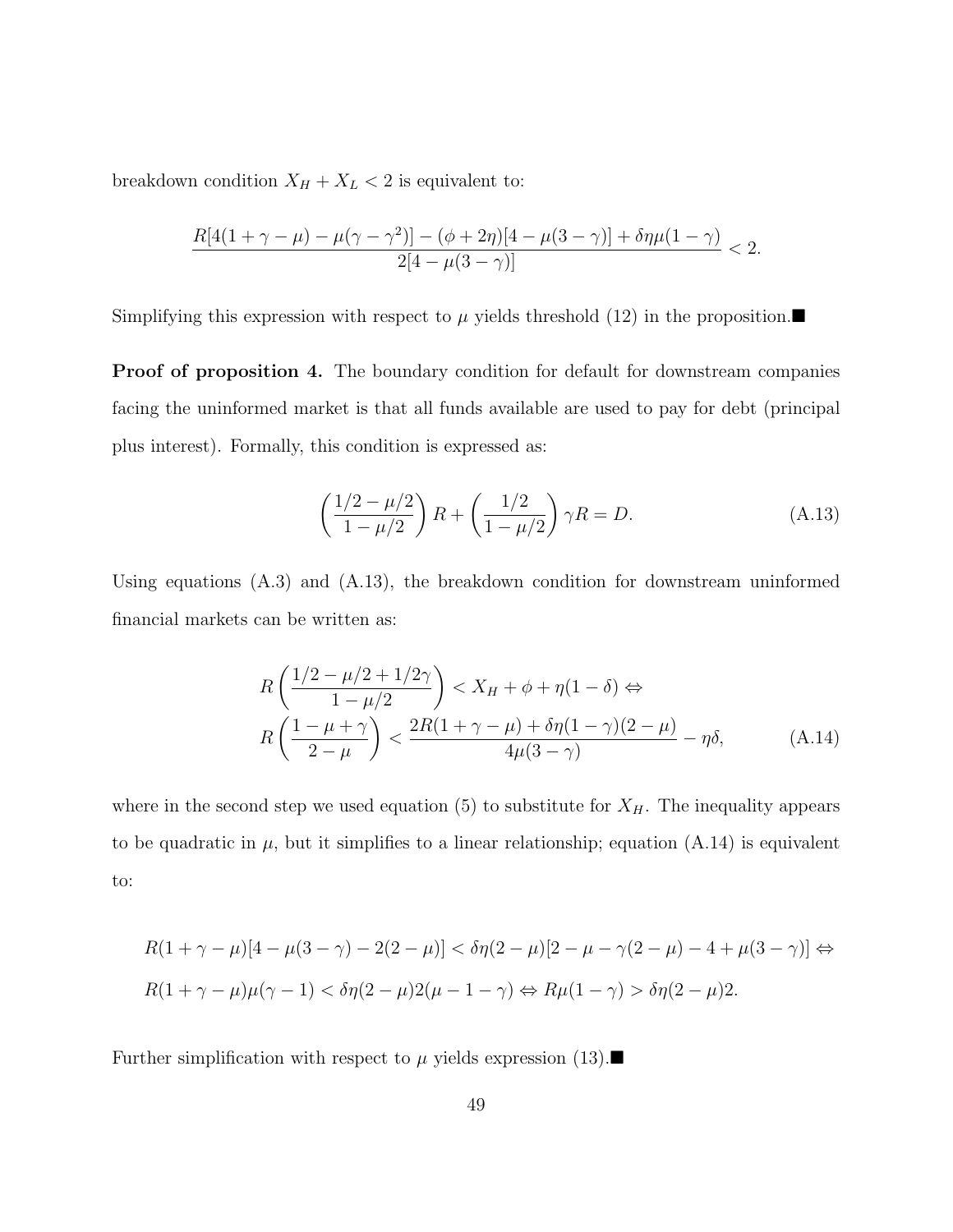**Proof of proposition 5.** The proof of the proposition is presented in three steps:

STEP 1. Let us momentarily conjecture that an equilibrium without uninformed finance and without assortative matching can exist. Any one high type would prefer to deviate to the certified matching market (offering  $X_L + \epsilon$  and definitely obtaining a high-type partner) and significantly improve its chances of success (because assortative matching is assumed to be efficient, from assumptions 1 and 2). Thus, such an equilibrium cannot exist.<sup>A.3</sup>

STEP 2. Assuming that a no-uninformed-finance/assortative-matching equilibrium can exist, we first show that it cannot be an equilibrium whenever  $\mu \in [\mu_0, \min(\mu_1, \mu_2)]$ . To see this fact, note that upstream companies that did not obtain VC financing at  $t = 0$  still create value on average, as long as high-type downstream companies demand them later (i.e., choose to participate in the certified matching market). Because participating in the certified matching market later also creates value for these downstream companies, the only possible subgame-perfect equilibrium necessarily implies that all companies operate and that uninformed financial markets open.<sup>A.4</sup>

STEP 3. Next, assuming that a no-uninformed-finance/assortative-matching equilibrium can exist (for  $\mu \notin [\mu_0, \min(\mu_1, \mu_2)]$ ), we compute its associated surplus. 1/2 of upstream companies that partnered with a VC are a high type, and so their downstream partner will receive a financing offer. For these pairs, which represent a measure of  $\mu/2$  in the economy, total surplus is then  $R - (1 + \eta + \phi)$ . The other 1/2 upstream companies turn out to be low types, and their downstream partners accordingly do not obtain the funding necessary to engage in production (nor will they pay certified matching costs). Because upstream companies' type is only revealed via production, low types upstream still need to incur the

A.3However, such a regime can be shown as feasible under conditions compatible with assumptions 1-3.

<sup>&</sup>lt;sup>A.4</sup>The possibilities potentially would be different if the companies were moving simultaneously, and where a coordination failure could obtain.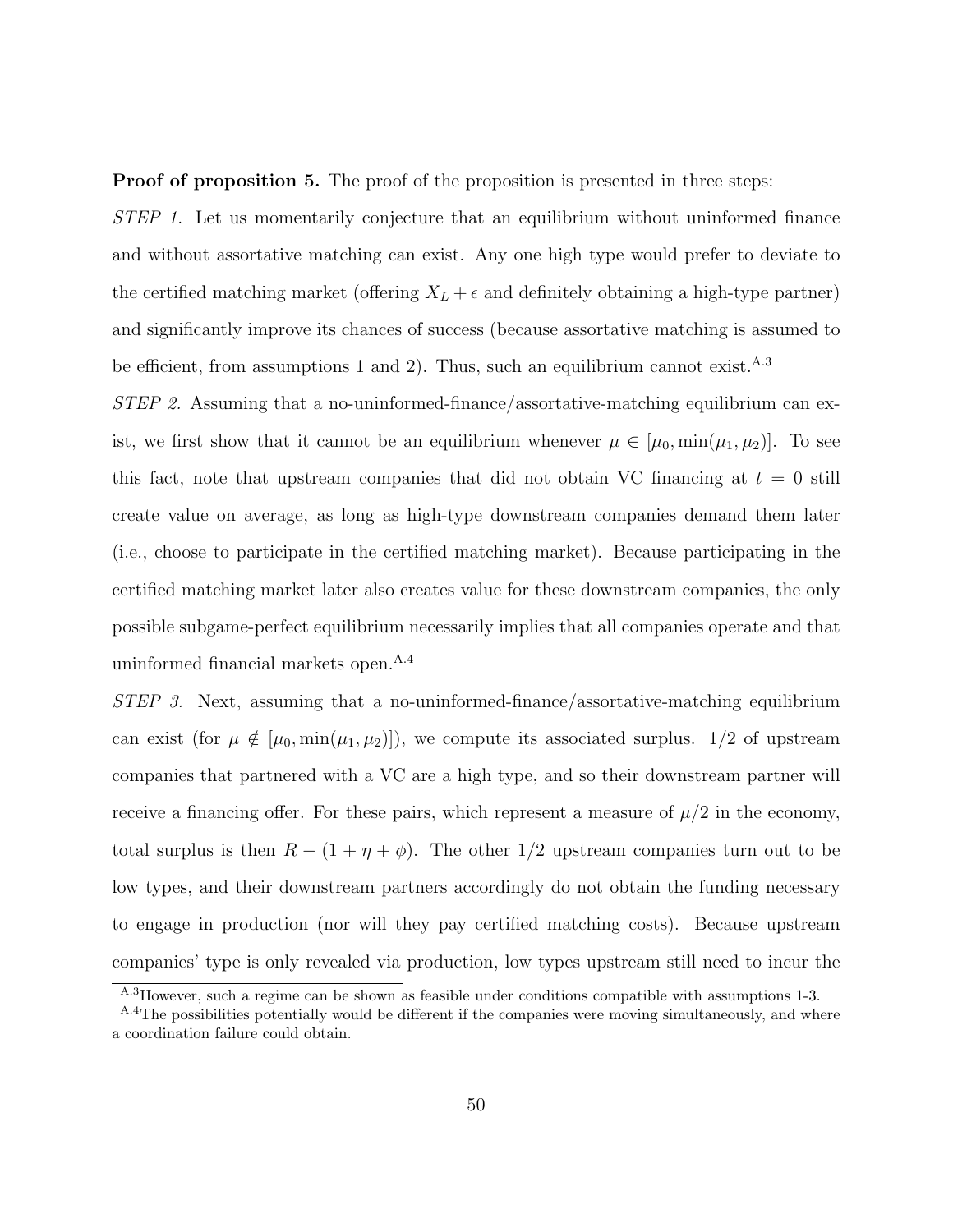initial cost of 1. Combining the two cases, we thus obtain the following for the aggregate surplus:

$$
S = \frac{\mu}{2}[R - (1 + \eta + \phi)] + \frac{\mu}{2}(-1),
$$

which simplifies into expression  $(14)$ ; and we note S is positive under assumptions 2 and 3. Finally, we show that no agent wants to deviate from its equilibrium strategy when  $\mu \notin [\mu_0, \min(\mu_1, \mu_2)]$  for the following reasons : (1) uninformed markets cannot open because of the arguments given in the proof of the LSAM equilibrium; (2) downstream high types are competing for upstream high types and obtaining a surplus of zero; no downstream high types strictly prefer to deviate to the residual matching market because doing so undoubtedly would mean being partnered with a low type, and the low-type upstream companies' partners do not get funding (thus the deviating downstream high type would obtain a deviation payoff of zero); (3) downstream low types certainly do not participate in the certified matching market (doing so is too costly, given competition) and do not obtain financing otherwise, so these companies actually do not participate at all; (4) upstream high types share the total positive surplus with the VC and thus verify their participation constraint; (5) for the same reason VCs also verify their participation constraint; and (6) upstream low types default and have a payoff of zero.

**Proof of proposition 6.** If a non-trivial LSAM equilibrium exists, then necessarily  $\mu_1 > 0$ because  $min(\mu_1, \mu_2) \ge \mu_0 > 0$ . Given that  $\mu_1 > 0$  and that the numerator in expression (12) is always positive under assumption 2, the denominator in expression (12) must also be positive. Noting that the denominator in the expression for  $\mu_3$ , equation (15), is also positive,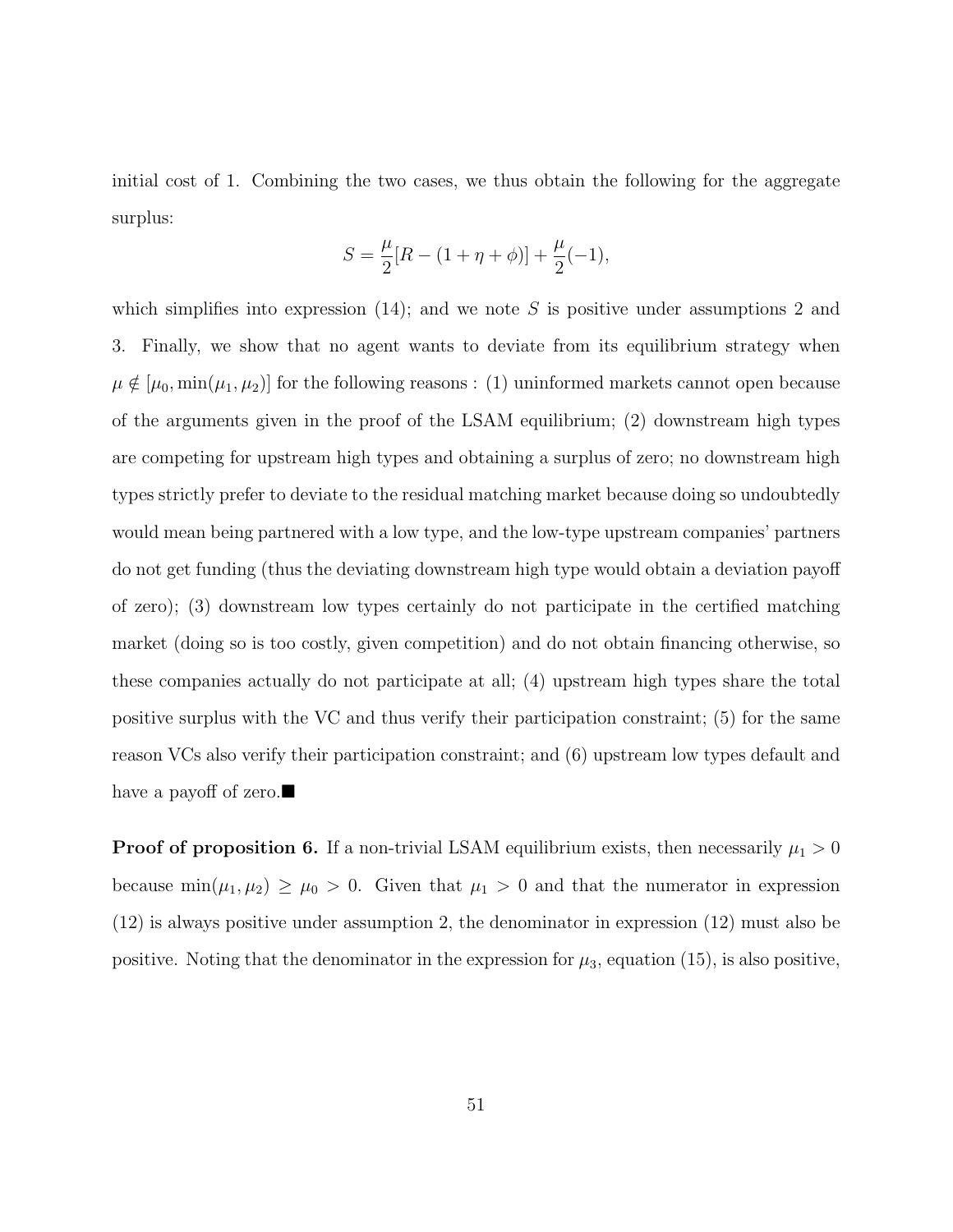it follows that the sign of the difference  $\mu_3 - \mu_1$  is the sign of the following function:<sup>A.5</sup>

$$
F(R) := AR^2 + BR + C,
$$
 (A.15)

where

$$
A := \gamma (1 - \gamma^2) \tag{A.16}
$$

$$
B := (2 + \phi)(2\gamma^{2} + \gamma + 1) + \eta [4\gamma^{2} - 2\gamma - 2 - \delta(1 - \gamma^{2})]
$$
 (A.17)

$$
C := [2(1+\eta) + \phi] [\eta(1-\gamma)(2+\delta) - (2+\phi)(1+\gamma)]. \tag{A.18}
$$

Next, we claim that if  $F(R)$  is positive for any R larger than the threshold defined in assumption 2, this result is equivalent to the surplus of the LSAM being larger than the surplus of the no-uninformed-finance/assortative-matching regime around the points  $\mu_0$  and  $\min(\mu_1, \mu_2)$ . To see that this claim is true, note that the LSAM surplus is independent of  $\mu$  and the no-uninformed-finance/assortative-matching surplus increases linearly with  $\mu$ . Thus, it suffices to show that  $\mu_3 \geq \mu_1$ , which is equivalent to  $F(R) \geq 0$ . Noting that A is positive, we can see two possible cases. In the first,  $F(R)$  is always positive; for this case, the proof ends. In the second case,  $F(R)$  has two zeros. However, the larger zero actually corresponds to the lower bound for  $R$ , defined in assumption 2:

$$
\frac{-B + \sqrt{B^2 - 4AC}}{2A} = \frac{2(1+\eta) + \phi}{1+\gamma} \Leftrightarrow
$$
  
-(1+\gamma)^2C = A[2(1+\eta) + \phi]^2 + B(1+\gamma)[2(1+\eta) + \phi] \Leftrightarrow  
-(\eta(1-\gamma^2)(2+\delta) - (2+\phi)(1+\gamma)^2] = \gamma(1-\gamma)(2+2\eta+\phi) + (2+\phi)(2\gamma^2+\gamma+1) +

A.5We are omitting rather lengthy, although trivial, algebra.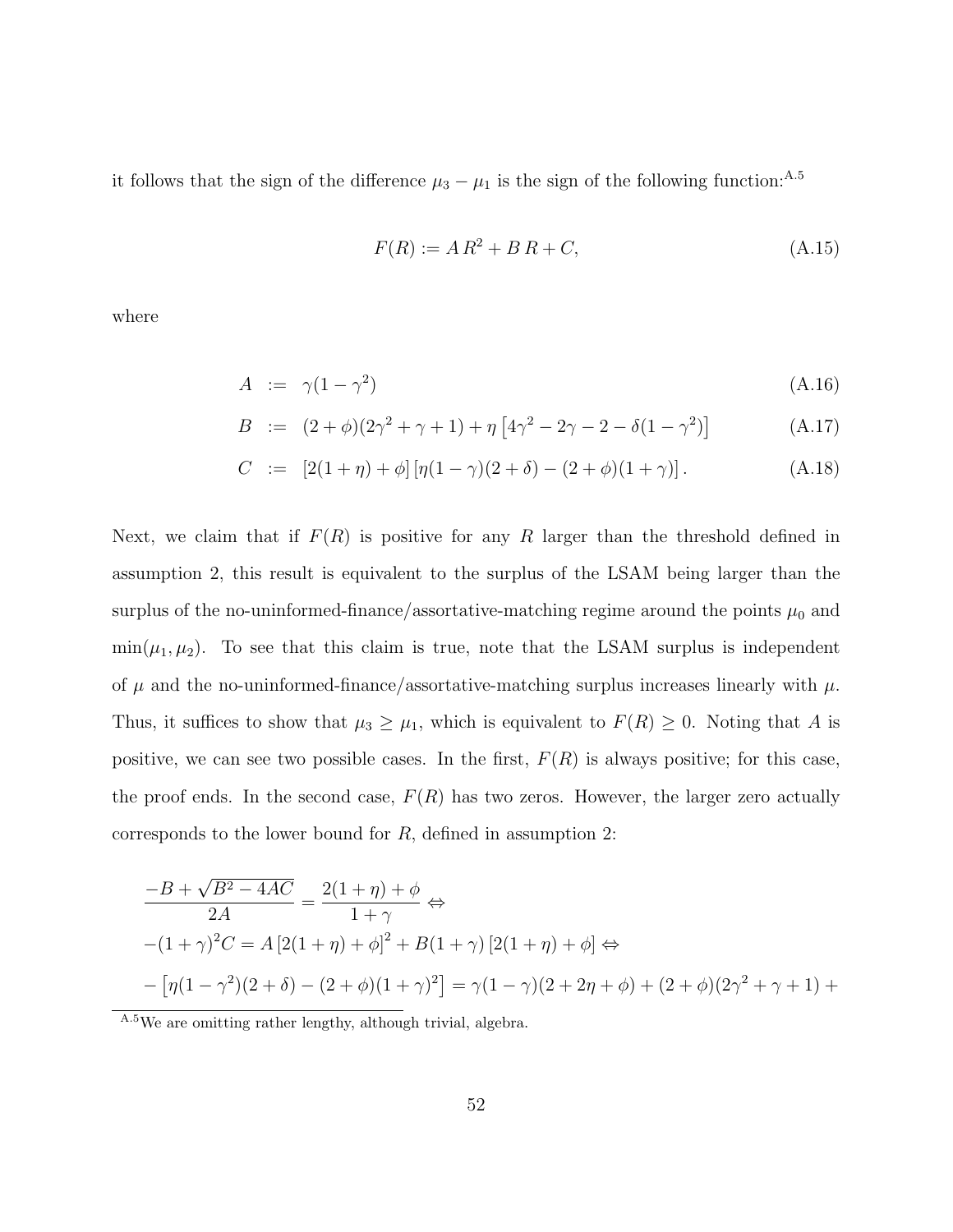$$
\eta \left[4\gamma^2 - 2\gamma - 2 - \delta(1 - \gamma^2)\right] \Leftrightarrow -\eta(1 - \gamma^2)(2 + \delta) = \eta \left[2\gamma^2 - 2 - \delta(1 - \gamma^2)\right] \Leftrightarrow 1 = 1.
$$

This concludes the proof.

**Proof of proposition 7.** The expression in the proposition for  $\mu_3$  is obtained by combining the surplus from lemma 2 (equation (A.2)) with the surplus from equation 14:

$$
\mu\left[\frac{R-(2+\eta+\phi)}{2}\right] \ge \frac{2(1+\eta)+\phi}{1+\gamma}.
$$

To prove that  $\mu_3$  is smaller than 1, and using expression (15), we have:

$$
R(1+\gamma) - 2(1+\eta) - \phi \le R - (2+\eta+\phi) \Leftrightarrow \gamma R \le \eta,
$$

which is true by assumption  $(3)$ .

**Proof of proposition 8.** Using equations  $(17)-(20)$ , the normalized agreement payoffs for the upstream company and the VC are:

$$
\begin{cases}\n-r_{VC,u} & \text{(Upstream company)} \\
\frac{Dr_d}{4} + r_{VC,u} & \text{(VC)}.\n\end{cases}
$$

According to Nash bargaining, total (normalized) surplus is now shared equally, that is,

$$
r_{VC,u} = -\frac{Dr_d}{8}.
$$

Using expressions  $(A.3)$ ,  $(7)$ , and  $(5)$ , one can write the preceding equation as a function of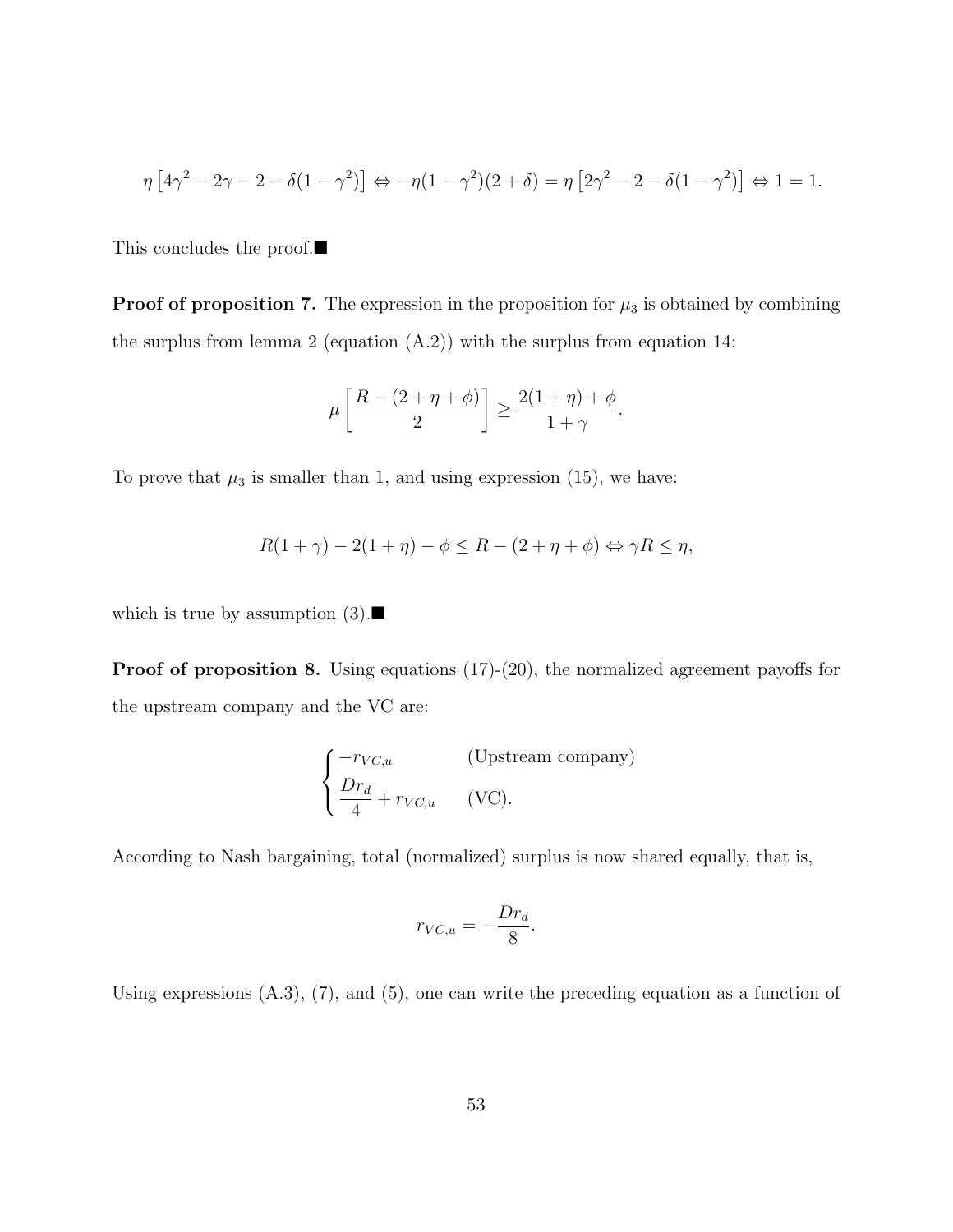primitives only:

$$
-\frac{Dr_d}{8} = -\frac{r_d[X_H + \phi + \eta(1-\delta)]}{8} = -\frac{r_d}{8} \left[ \frac{R - \delta\eta}{1 + r_d(1-\mu/2)} \right] =
$$

$$
\left[ \frac{\gamma - 1}{8(1 + \gamma - \mu)} \right] \left[ \frac{R - \delta\eta}{1 + \left( \frac{1-\gamma}{1+\gamma - \mu} \right)(1-\mu/2)} \right]
$$

Further simplification yields equation (21) in the proposition. $\blacksquare$ 

**Proof of proposition 9.** The disagreement payoffs are the same as with  $r_u = 0$ ; under the assumption that upstream debt is risky for the VC (i.e. low types default), the agreement payoffs are given by:

$$
\begin{cases}\n\frac{1}{2}\left[X_H - (1 + r_{VC,u})\right] & \text{(Upstream company)} \\
\frac{1}{2}\left(r_{VC,u} + D\frac{r_d}{2}\right) + \frac{1}{2}(X_L - 1) & \text{(VC)}.\n\end{cases}
$$

Equating the normalized payoffs, we can write:

$$
X_H - 1 - r_{VC,u} - X_H - X_L + 2 = r_{VC,u} + D\frac{r_d}{2} + X_L - 1 \Leftrightarrow
$$
  

$$
2 = 2r_{VC,u} + D\frac{r_d}{2} + 2X_L \Leftrightarrow r_{VC,u} = 1 - X_L - D\frac{r_d}{4}.
$$

<sub>r</sub>

Using the expression for downstream debt (A.3), we can simplify the preceding equation:

$$
r_{VC,u} = 1 - X_L - [X_H + \phi + \eta(1 - \delta)]\frac{r_d}{4}.
$$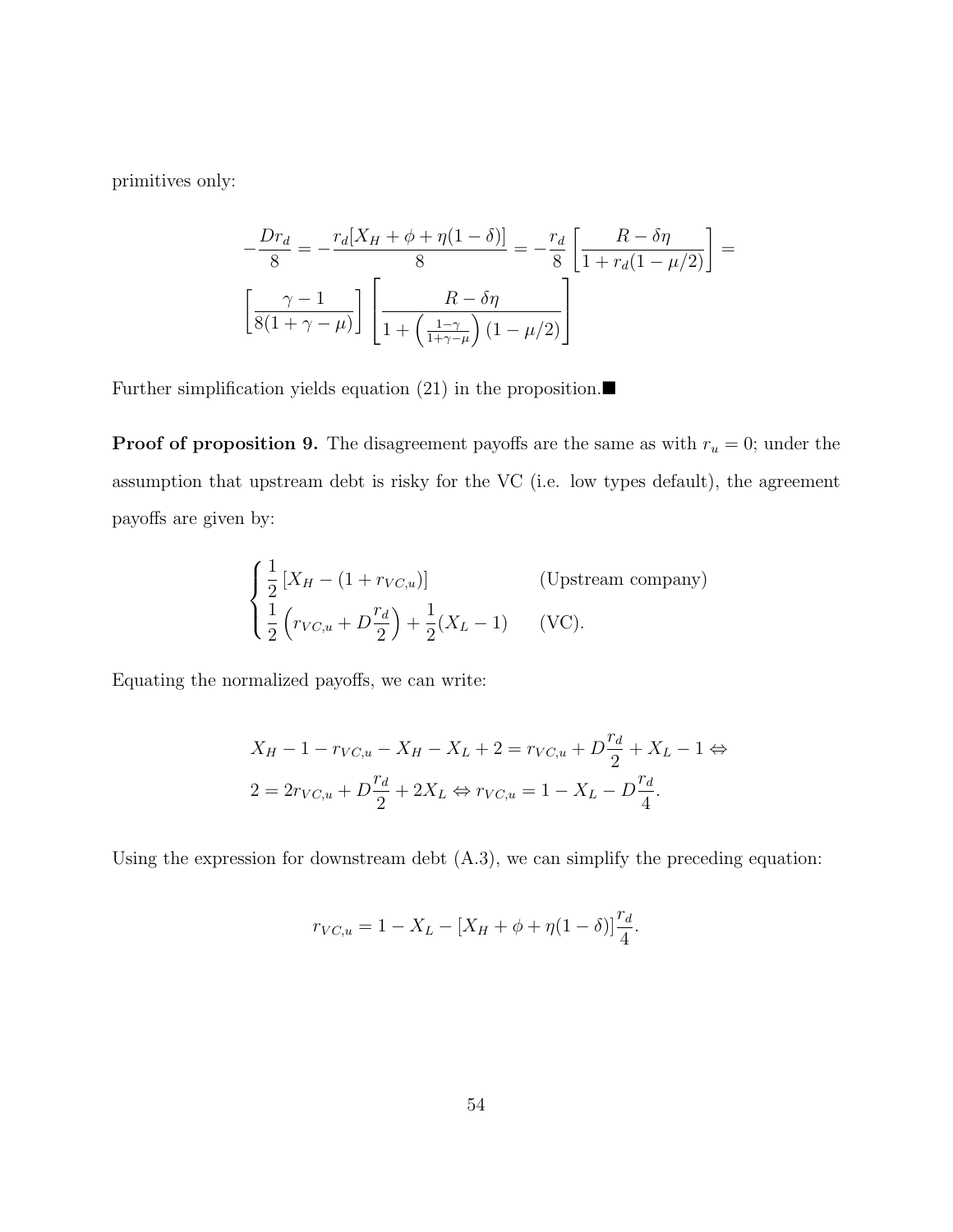Replacing  $X_H$  using equation (A.6), we obtain:

$$
r_{VC,u} = 1 - X_L - \left[ \frac{X_L - \gamma [R - \eta (1 + r_d)]}{1 - \gamma (1 + r_d)} + \eta \right] \frac{r_d}{4}.
$$
 (A.19)

The condition that low types default is equivalent to  $r_{VC,u} < X_L-1$ ; combining this condition with  $(A.19)$ , we can write:

$$
X_L - 1 < 1 - X_L - \frac{r_d}{4} \left[ \frac{X_L - \gamma R + \eta}{1 - \gamma (1 + r_d)} \right] \Leftrightarrow
$$
\n
$$
X_L < \frac{8[1 - \gamma (1 + r_d)] - r_d (\eta - \gamma R)}{8[1 - \gamma (1 + r_d)] + r_d} =: \underline{X}_L,
$$

which is the threshold in the proposition. If the parameters are such that this threshold is met, then in the conjectured equilibrium, a high realized return of  $r_{VC,u}$  (no default) happens if, and only if, the upstream company is a high type; and this return is naturally higher than the average return for VCs upstream (simple average of  $r_{VC_u}$  and  $X_L - 1$ ). The fact that the return downstream is higher than the competitive return follows directly from the fact that  $r_{VC,d}$  is positive and certain for high types.

Proof of proposition 10. The surplus for high-type pairs downstream in equation  $(A.5)$ now becomes:

$$
\mathbb{E}\left[\pi_d|\alpha_i\alpha_{P(i)}\right] = \mu(R - D) + (1 - \mu)[R - D(1 + r_d)] - \delta\eta.
$$

Setting this expression to zero, and using equation  $(A.3)$  for debt D, the price of the certified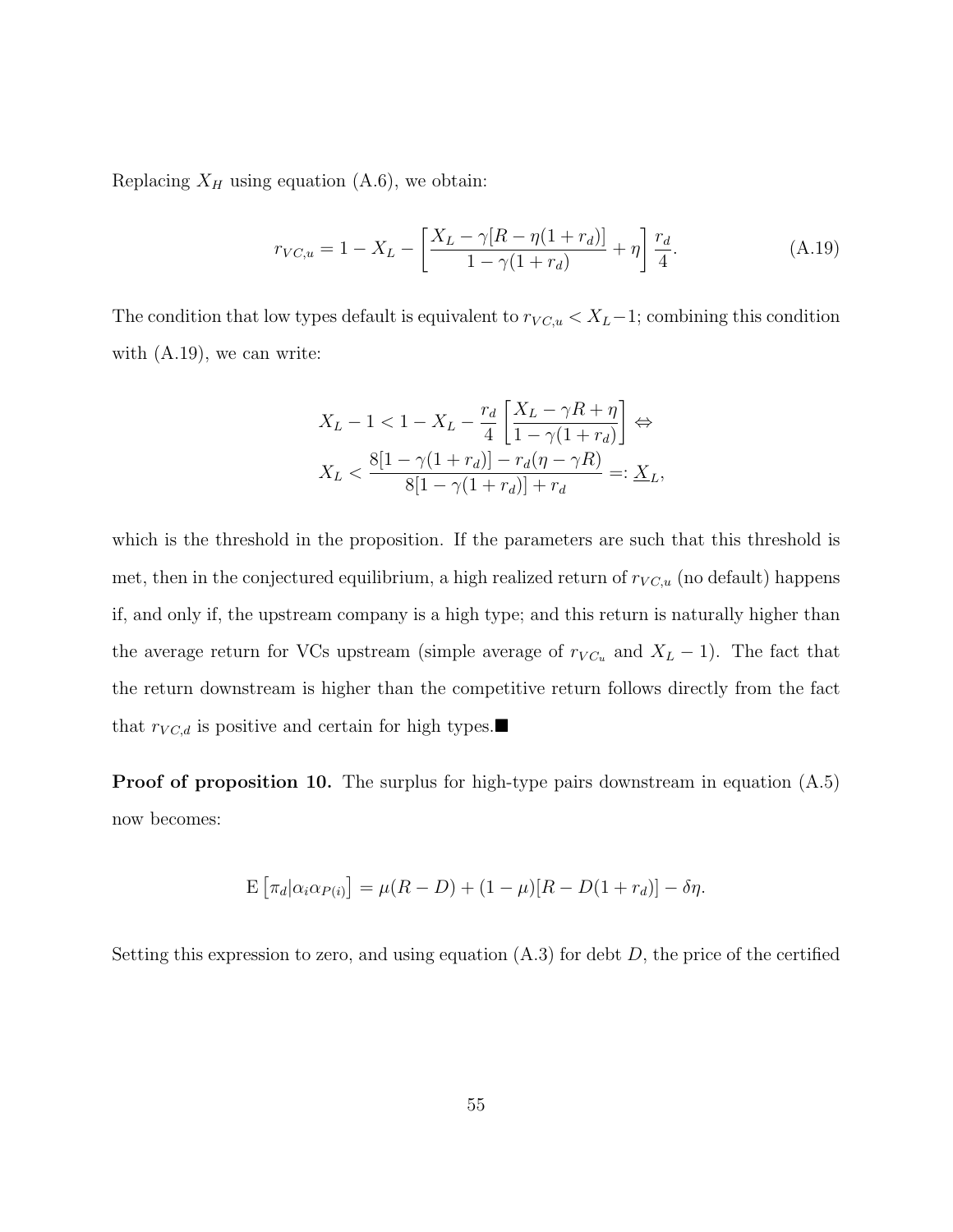matching market is given by:

$$
X_H = \frac{R - \delta \eta}{1 + r_d(1 - \mu)} - \phi - \eta(1 - \delta),
$$
\n(A.20)

instead of expression (A.6). The surplus of low types is still given by equation (A.7), and accordingly  $X_L$  is given by expression (A.8). Using equations (A.8) and (A.20), the condition for sustainability of the equilibrium,  $X_H \geq X_L$ , can now be written as:

$$
X_H \ge (X_H + \phi - \delta \eta) [1 - \gamma (1 + r_d)] + \gamma [R - \eta (1 + r_d)] \Leftrightarrow
$$
  
\n
$$
(1 + r_d)\gamma \left[ \frac{R - \delta \eta}{1 + r_d (1 - \mu)} \right] \ge \phi - \delta \eta + \gamma R \Leftrightarrow
$$
  
\n
$$
r_d [\phi - \delta \eta - \mu (\phi - \delta \eta + \gamma R)] \le \delta \eta (1 - \gamma) - \phi.
$$
 (A.21)

The equilibrium uninformed rate is still given by equation (7). Combining this equation with (A.21), the condition becomes:

$$
(1 - \gamma) [\phi - \delta \eta - \mu (\phi - \delta \eta + \gamma R)] \leq [\delta \eta (1 - \gamma) - \phi] (1 + \gamma - \mu).
$$

Solving for  $\mu$  yields the threshold in the proposition. To prove the second statement in the proposition, we need to show that:

$$
\frac{2[\phi - \delta \eta (1 - \gamma)]}{\phi(2 - \gamma) + (1 - \gamma)(R\gamma - 2\delta \eta)} \le \frac{4[\phi - \delta \eta (1 - \gamma)]}{\phi(3 - \gamma) + (1 - \gamma)(R\gamma - 3\delta \eta)} \Leftrightarrow
$$
  

$$
\phi(\gamma - 1) - R\gamma (1 - \gamma) - \delta \eta (1 - \gamma) \le 0,
$$

which is always true, given that every individual term in the previous expression is negative.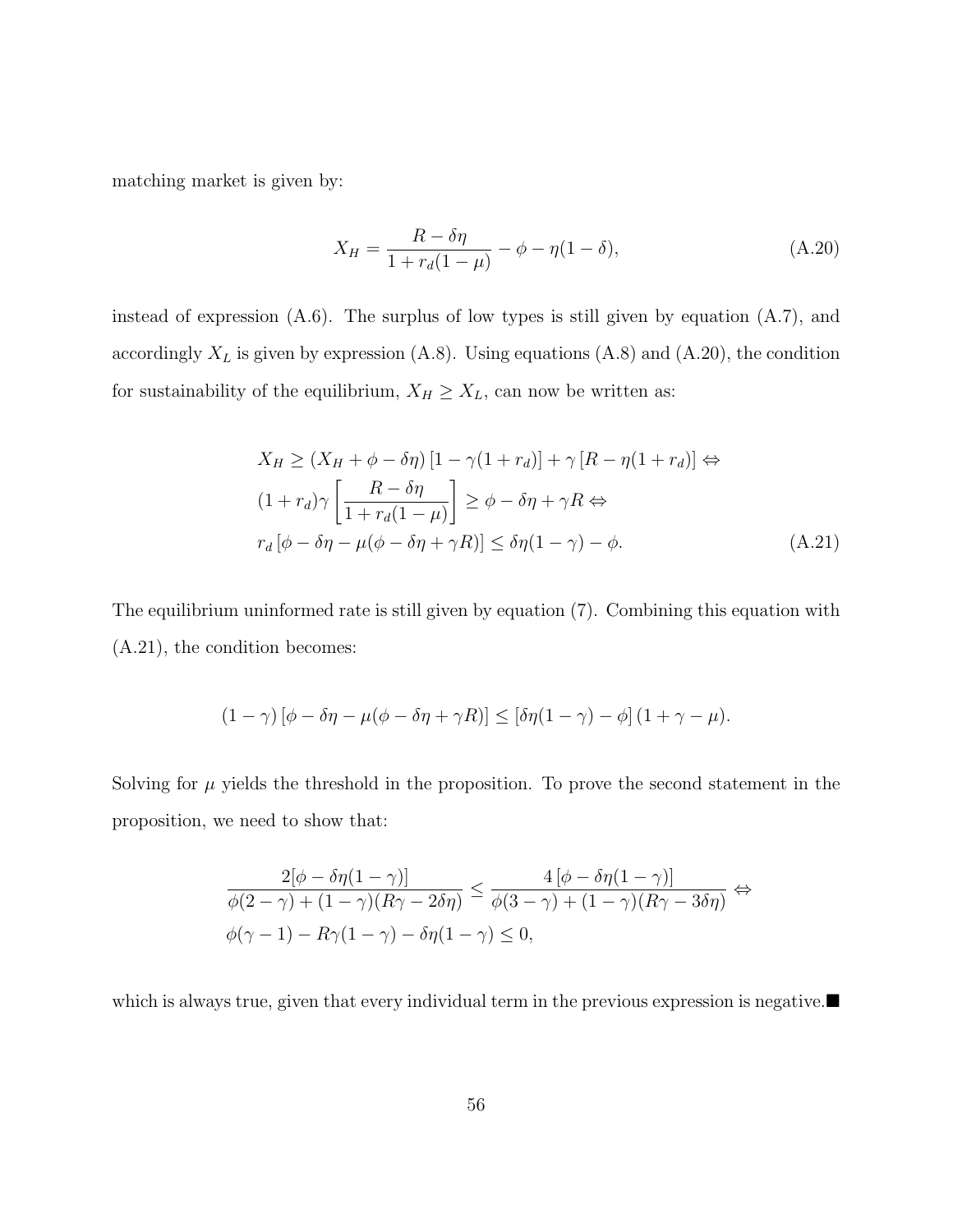### References

- Becker, Gary S., 1973, A theory of marriage: part I, *Journal of Political Economy* 81, 813– 836.
- Castilla, Emilio J., Hokyu Hwang, Ellen Granovetter, and Mark Granovetter, 2000, Social Networks in Silicon Valley, chapter in The Silicon Valley Edge: A Habitat for Innovation and Entrepreneurship (Stanford University Press).
- Chemmanur, Thomas J., Karthik Krishnan, and Debarshi K. Nandy, 2011, How does venture capital financing improve efficiency in private firms? A look beneath the surface, Review of Financial Studies (forthcoming).
- Da Rin, Marco, Thomas Hellman, and Manju Puri, 2011, A survey of venture capital research, Working paper, Tilburg University.
- De la Fuente, Angel, and José María Marín, 1996, Innovation, bank monitoring, and endogenous financial development, Journal of Monetary Economics 38, 269–301.
- Durlauf, Steven N., and Ananth Seshadri, 2003, Is assortative matching efficient?, Economic Theory 21, 475–493.
- Fried, Vance H., and Robert D. Hisrich, 1994, Toward a model of venture capital investment decision making, Financial Management 23, 28–37.
- Hellman, Thomas, and Manju Puri, 2002, Venture capital and the professionalization of start-up firms: empirical evidence, Journal of Finance 57, 169–197.
- Higgins, Matthew J., and Daniel Rodriguez, 2006, The outsourcing of R&D through acquisitions in the pharmaceutical industry, *Journal of Financial Economics* 80,  $351 - 383$ .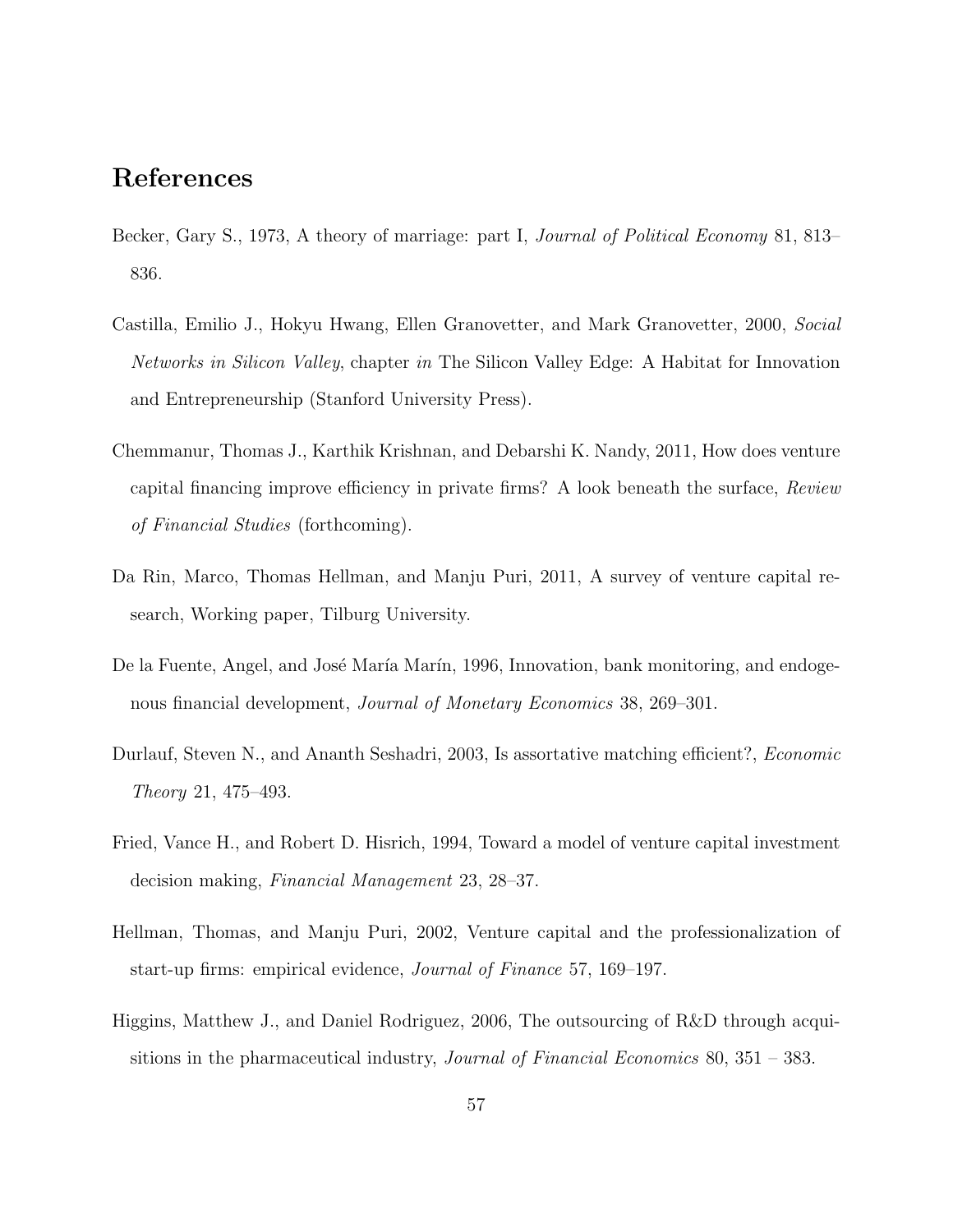- Hirukawa, Masayuki, and Masako Ueda, 2008a, Venture capital and industrial innovation, Working paper, available at SSRN.
- Hirukawa, Masayuki, and Masako Ueda, 2008b, Venture capital and industrial innovation: which is first?, Working paper, available at SSRN.
- Hochberg, Yael V., Alexander Ljungqvist, and Yang Lu, 2007, Whom you know matters: Venture capital networks and investment performance, Journal of Finance 62, 251–301.
- Inderst, Roman, and Holger M. Müller, 2004, The effect of capital market characteristics on the value of start-up firms, Journal of Financial Economics 72, 319–356.
- Kaplan, Steven N., and Antoinette Schoar, 2005, Private equity performance: returns, persistence, and capital flows, Journal of Finance 60, 1791–1823.
- Kellogg, Ryan, 2011, Learning by drilling: Interfirm learning and relationship persistence in the Texas oilpatch, Quarterly Journal of Economics 126, 1961–2004.
- Keuschnigg, Christian, 2004, Venture capital backed growth, Journal of Economic Growth 9, 239–261.
- Kortum, Samuel, and Josh Lerner, 2000, Assessing the contribution of venture capital to innovation, RAND Journal of Economics 31, 674–692.
- Lee, Jaewoo, 1996, Financial development by learning, *Journal of Development Economics* 50, 147–164.
- Lerner, Josh, 1995, Venture capital and the oversight of private firms, *Journal of Finance* 50, 301–318.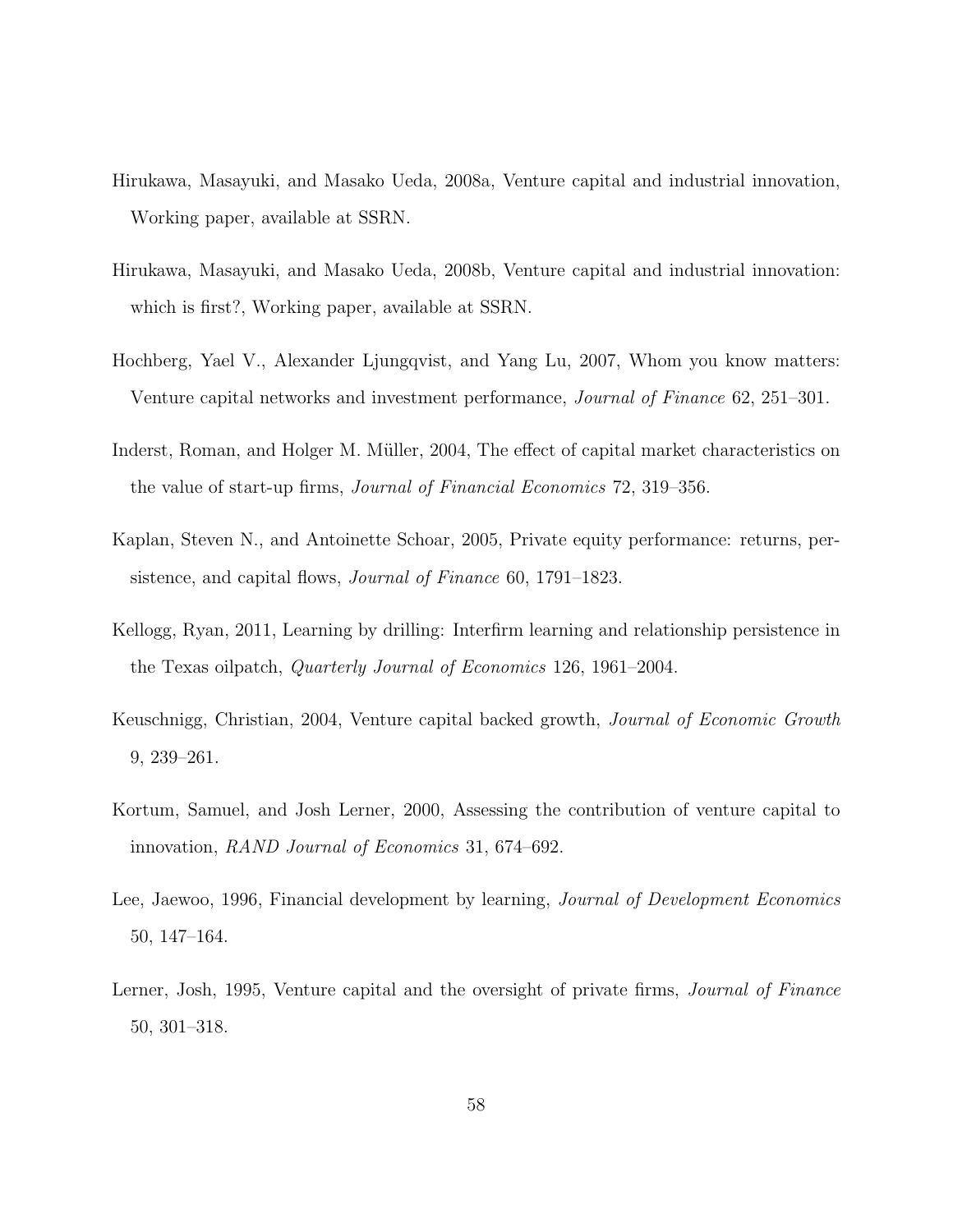- Lerner, Josh, 1998, Angel financing and public policy: an overview, Journal of Banking and Finance 22, 773–783.
- Levine, Ross, 2005, Finance and Growth: Theory and Evidence, chapter in Handbook of Economic Growth (Elsevier).
- Lindsey, Laura, 2008, Blurring firm boundaries: the role of venture capital in strategic alliances, Journal of Finance 63, 1137–1168.
- Montgomery, James D., 1991, Social networks and labor-market outcomes: Toward an economic analysis, American Economic Review 81, 1408–1418.
- Ozmel, Umit, David T. Robinson, and Toby E. Stuart, 2013, Strategic alliances, venture capital, and exit decisions in early stage high-tech firms, Journal of Financial Economics  $107, 655 - 670.$
- Powell, Walter W., Kenneth W. Koput, Douglas R. White, and Jason Owen-Smith, 2005, Network dynamics and field evolution: The growth of interorganizational collaboration in the life sciences, American Journal of Sociology 110, 1132–1205.
- Rhodes-Kropf, Matthew, and David T. Robinson, 2008, The market for mergers and the boundaries of the firm, Journal of Finance 63, 1169–1211.
- Rogers, Everett M., 1962, Diffusion of Innovations (New York: Free Press).
- Saxenian, Anna Lee, 1994, Regional Advantage: Culture and Competition in Silicon Valley and Route 128 (Harvard University Press).
- Shane, Scott, and Daniel Cable, 2002, Network ties, reputation, and the financing of new ventures, Management Science 48, 364–381.